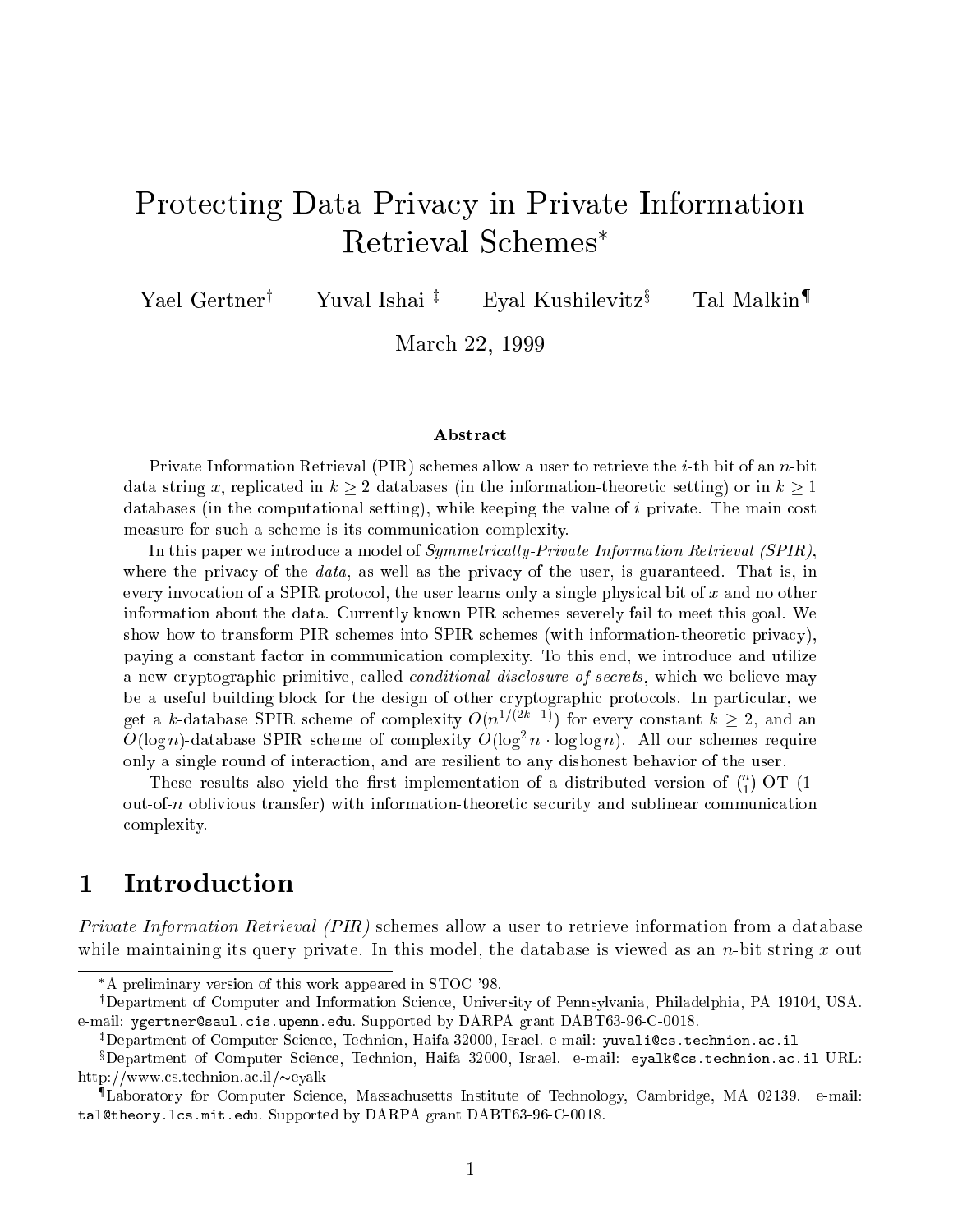of which the user retrieves the *i*-th bit  $x_i$ , while giving the database no information about the index i. The main cost measure for such schemes is their communication complexity. The notion of PIR was introduced in [11], where it was shown that if there is only one copy of the database available then n bits of communication are needed (for information-theoretic user-privacy). However, if there are  $k \geq 2$  non-communicating copies of the database, then there are solutions with much better (sublinear) communication complexity.

In this paper, we introduce the stronger model of Symmetrically Private Information Retrieval  $(SPIR)$ , where privacy of the *data*, as well as of the user, is guaranteed. That is, every invocation of a SPIR scheme, in addition to maintaining the user's privacy, prevents the user (even a dishonest one) from obtaining any information other than a single physical bit of the data. Data privacy is a natural and crucial requirement in many settings. For example, consider a commercial database which sells information, such as stock information, to users, charging by the amount of data that the user retrieved. Here, both user-privacy and data-privacy are essential.

The original PIR model was only concerned with user-privacy, without requiring any protection of data-privacy. Indeed, previous PIR schemes allow the user to obtain other physical bits of the data (i.e.,  $x_i$  for  $j \neq i$ ) or other information such as the exclusive-or of certain subsets of the bits of x. A good example of this is a single invocation of the best 2-database information-theoretic scheme currently known [11], from which a user can systematically retrieve  $\Theta(n^{1/3})$  physical bits of data (see Section 5, Example 2).

To efficiently realize SPIR schemes, we introduce and utilize a new cryptographic primitive. called "conditional disclosure of secrets", which may also be of independent interest as a building block for designing more general cryptographic protocols. Informally, conditional disclosure of secrets allows a set of players to disclose a secret to an external party Carol, subject to a given condition on their joint inputs. In the setting we consider, Carol knows all the inputs held by the players except for the secret to be conditionally disclosed, so she knows whether the condition holds and whether she will obtain the secret. Each player on the other hand only sees its portion of the input and does not necessarily know whether Carol will obtain the secret. The protocol involves only a unidirectional communication from the players to Carol. A simple example that illustrates the use of "conditional disclosure of secrets" is one in which each player has the input bit  $b_i$ , indicating whether it agrees to reveal the secret s to Carol. Carol obtains the secret s subject to the condition that the majority of the players agree on the bit.

This work is concerned with the information-theoretic setting for SPIR. The techniques used in this work can also be applied to computational PIR schemes (c.f. [10, 20, 9]), in which the privacy requirement is relaxed to computational privacy (against computationally bounded databases). However, in this computational setting a better solution for realizing SPIR may be constructed using pseudo-random functions  $|21|$ . We note that in addition to their theoretical significance and their unconditional security, information theoretic schemes possess other advantages over known computational schemes; they are much more time-efficient, and their communication complexity is typically smaller for moderately sized data strings (even when their asymptotic complexity is higher).

Realizing SPIR involves a modification to the previous multi-database model. This is necessary because information-theoretic SPIR schemes, regardless of their complexity, cannot possibly be achieved in the original PIR setting, in which the databases do not interact with each other at all (see Appendix A.1). We thus use a minimal extension of the original setting: continue to disallow direct interaction between the databases, but grant them access to a *shared* random string,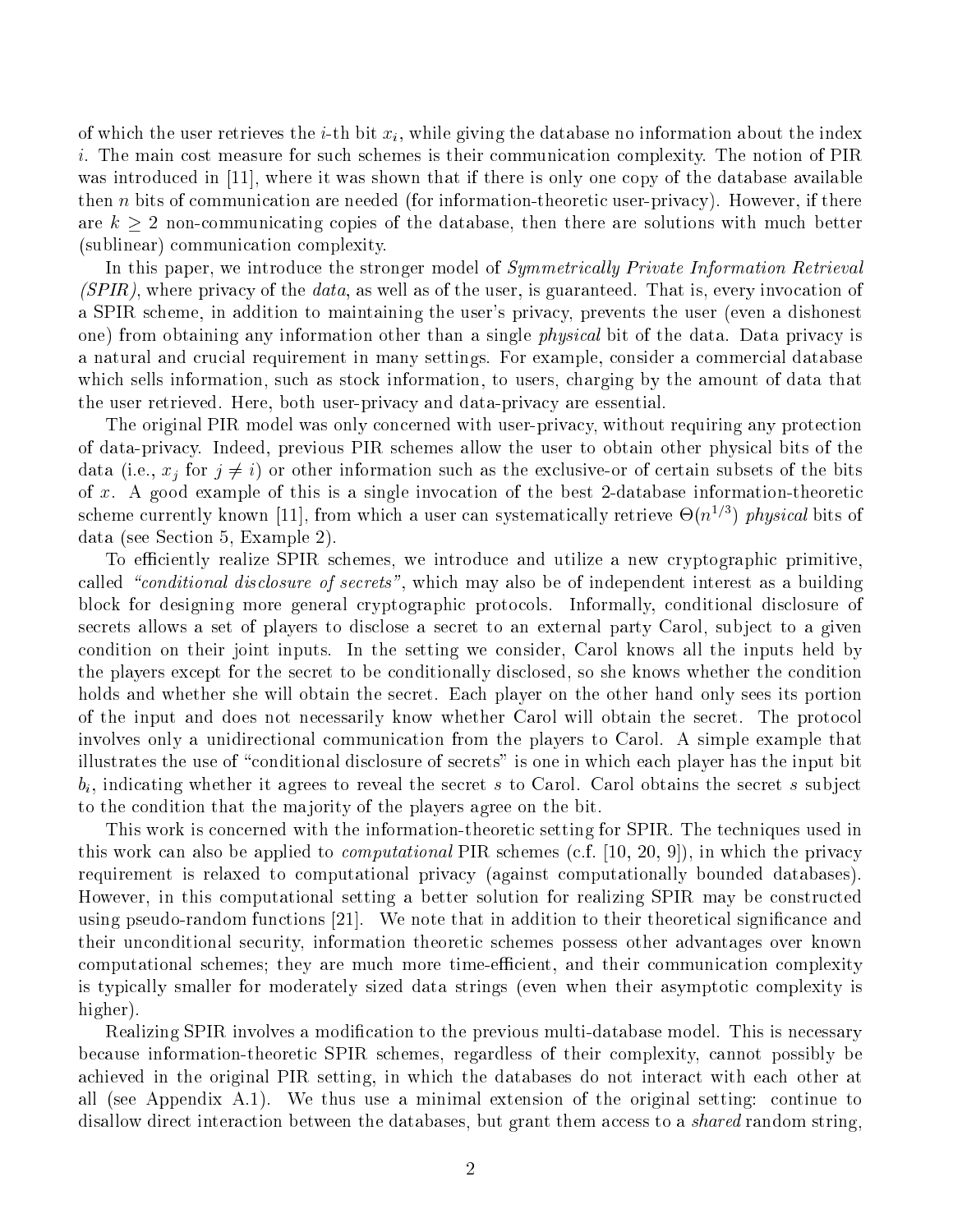unknown to the user. A similar kind of extension has been studied before in the contexts of private computation [14, 16], non-interactive zero-knowledge [5] and other scenarios. Here, this extension is particularly natural since, even in the basic PIR setting, databases are required to maintain identical copies of the same data string. (In the next subsection we discuss an alternative approach of using shared pseudo-random strings rather than sharing truly random strings.)

### 1.1 Our Results

We construct efficient SPIR schemes, with sublinear communication complexity, which may be even further improved if better PIR schemes are designed. More precisely, we present transformations from PIR schemes to SPIR schemes, preserving the user's privacy and guaranteeing data-privacy as well, with a small penalty in the communication complexity. We give two types of reductions.

**A General Reduction** We show that using any PIR scheme it is possible to construct a SPIR scheme with the same number of rounds, a constant factor overhead in communication complexity, and linear (in  $n$ ) shared randomness (per query). The resultant SPIR scheme requires the use of an additional auxiliary database, which does not need to hold the original data (only the shared random string). That is, we achieve:

 $\mathcal{L}^{(k+1)}=\mathcal{L}^{(k)}$  scheme of communication communication complexities  $\mathcal{L}^{(k)}$ , for any  $\mathcal{L}^{(k)}$  and  $\mathcal{L}^{(k)}$ scheme of complexity  $C(n)$ .

However, the additional database requirement may be costly. In particular, it does not allow to obtain an information-theoretic sublinear SPIR solution with only 2 databases. This case is important, since 2 is the minimal number of databases required for such a solution to exist. Indeed, via more specic reductions we manage to avoid the additional database, and in particular obtain a good solution for the 2-database case. Moreover, these specic reductions require signicantly less shared randomness.

**Specific Reductions** We present reductions which exploit specific structural properties of existing PIR schemes to transform them into SPIR schemes which use the same number of databases as the underlying PIR scheme, communication complexity which is at most a small constant factor over the PIR scheme, and shared randomness complexity (per query) which is of the same order of magnitude as the communication complexity. In particular, extending schemes from [11, 1] we obtain:

- k-database SPIR scheme of complexity  $O(n^{1/(2k-1)})$  for any constant  $k \geq 2$ ;
- $\bullet$   $O(\log n)$ -database SPIR scheme of complexity  $O(\log^2 n \cdot \log \log n)$ .

Our schemes maintain the general paradigm of existing PIR schemes: all databases hold an identical copy of x, and all protocols use a single queries-answers round.

If one is willing to settle for computational privacy of the data (while still maintaining the information-theoretic privacy of the user) then we can also consider a slight variation of the model, by replacing the shared random strings with pseudo-random ones. More specically, the databases may share a short random seed from which longer shared pseudo-random strings can be generated "on the fly", without extra communication  $[6, 25]$ . This allows the databases to save storage space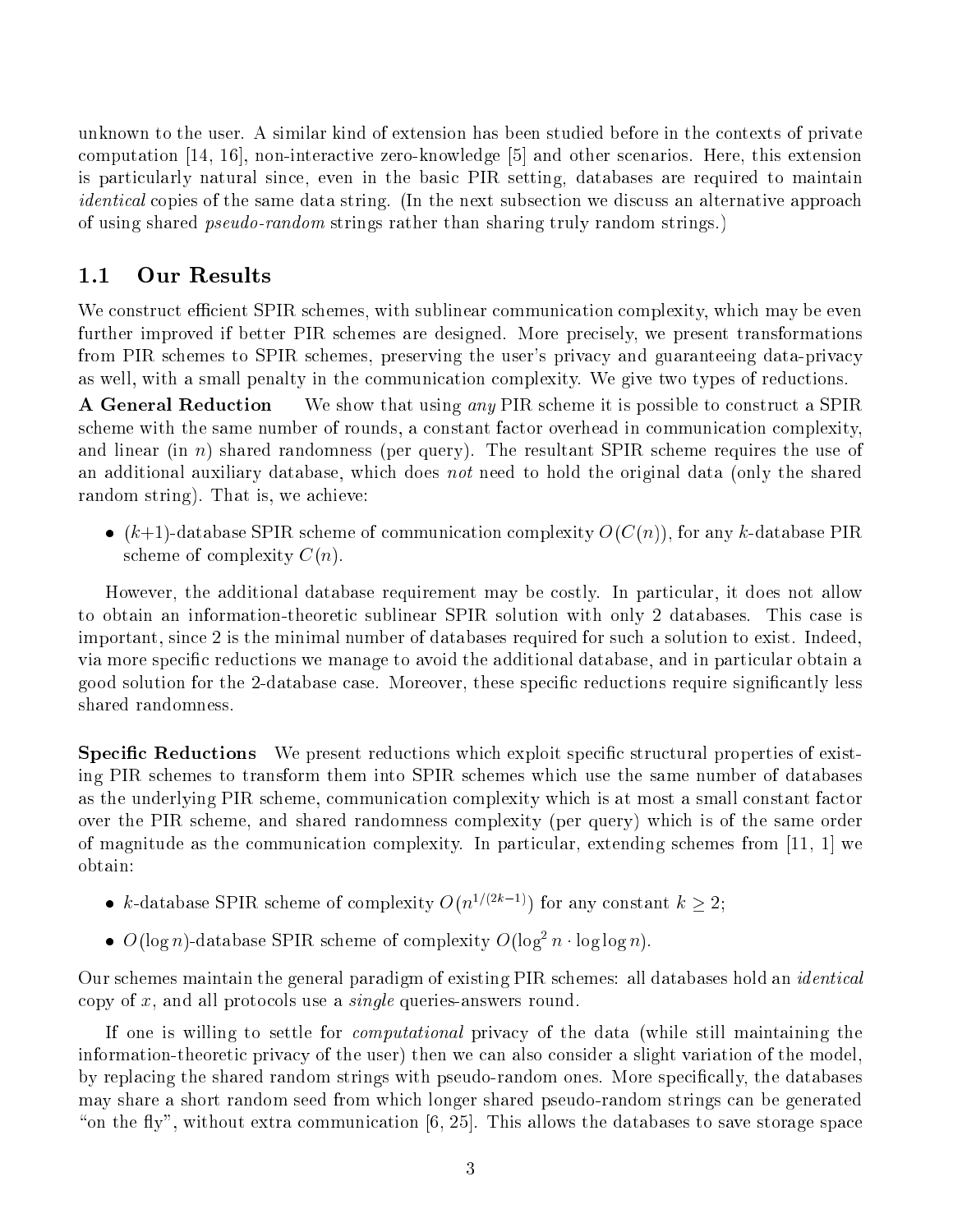and save on the amount of random bits they need to produce. We also remark that by using pseudorandom functions [15] it is possible for the databases, in each execution of the protocol, to directly expand from the seed only the portion of the expanded string that is needed for this particular execution (without actually expanding the whole string).

Our results, as well as all cited PIR works, concentrate mainly on the case of 1-privacy. The more general notion of  $t$ -privacy requires that the view of any coalition of  $t$  databases is independent of the user's retrieval index  $i$ . A generalization of our SPIR protocols that satisfies this stronger t-privacy requirement is described later in the paper (Subsection 6.2).

Note that we restrict our attention to retrieval of *single* bits, rather than the retrieval of blocks consisting of multi-bit records. In Subsection 6.1 we address block retrieval, and show that for single-round schemes, concentrating on single-bit records does not compromise generality. We then describe how to generalize our results for multi-round schemes as well, achieving SPIR for multi-bit records.

Finally, an interesting observation is that the SPIR problem may be viewed as a distributed version of a known cryptographic primitive called  $\binom{n}{k}$  $\sim$ -Oblivious-Transfer (OT) [22, 13, 7, 8]. An  $(n)$  $\overline{\phantom{a}}$ -OT protocol allows Bob to secretly the secretic bits held bits held by Alice, in a way that at way the end of the protocol  $B$  learns only a single bit of his choice, and  $A$ Bob's choice. The results of our work give the first 1-round distributed implementations of  $\binom{n}{k}$  $\sim$ with information-theoretic security and sublinear communication complexity. Since  $\binom{n}{k}$ 1 useful to a form for cryptographic protocol design, it is our hope that SPIR might also be found a useful and tool for the design of cryptographic protocols.

### 1.2 Previous Work

Private information retrieval (with information-theoretic user privacy) was introduced in [11], where the schemes achieve communication complexity of  $O(n^{1/3})$  bits with 2 databases;  $O(n^{1/k})$  bits with  $\kappa \geq 3$  databases; and  $O(\log^2 n \log \log n)$  bits with  $\kappa = O(\log n)$  databases. In [1] the k-database upper bound is improved to  $O(n^{1/(2k-1)})$  for any constant k. The *computational* counterpart of PIR (i.e., schemes where the user-privacy is only with respect to polynomial-time databases, relying on certain intractability assumptions) was considered in [10, 20]; they show how to obtain schemes with communication complexity  $O(n^c)$  (for any constant  $c > 0$ ) for  $k = 2$  databases [10], assuming the existence of one-way functions, and even for the case of a single database [20], under the quadratic residuosity assumption. All the above schemes require only a single round of queries and answers. None of these works consider data-privacy, with the exception of [20], who show how to add data-privacy to their computational PIR scheme using general zero-knowledge techniques and a multi-round protocol.

### 1.3 Organization

In Section 2 we introduce notations and basic definitions. In Section 3 we show a general transformation of PIR schemes into SPIR schemes, including the introduction of "conditional disclosure of secrets" in Subsection 3.2. The following sections present specific schemes, which outperform the ones obtained by applying the general transformation. Section 4 includes SPIR schemes which rely on the user being honest. In Section 5 we present schemes which keep the data private from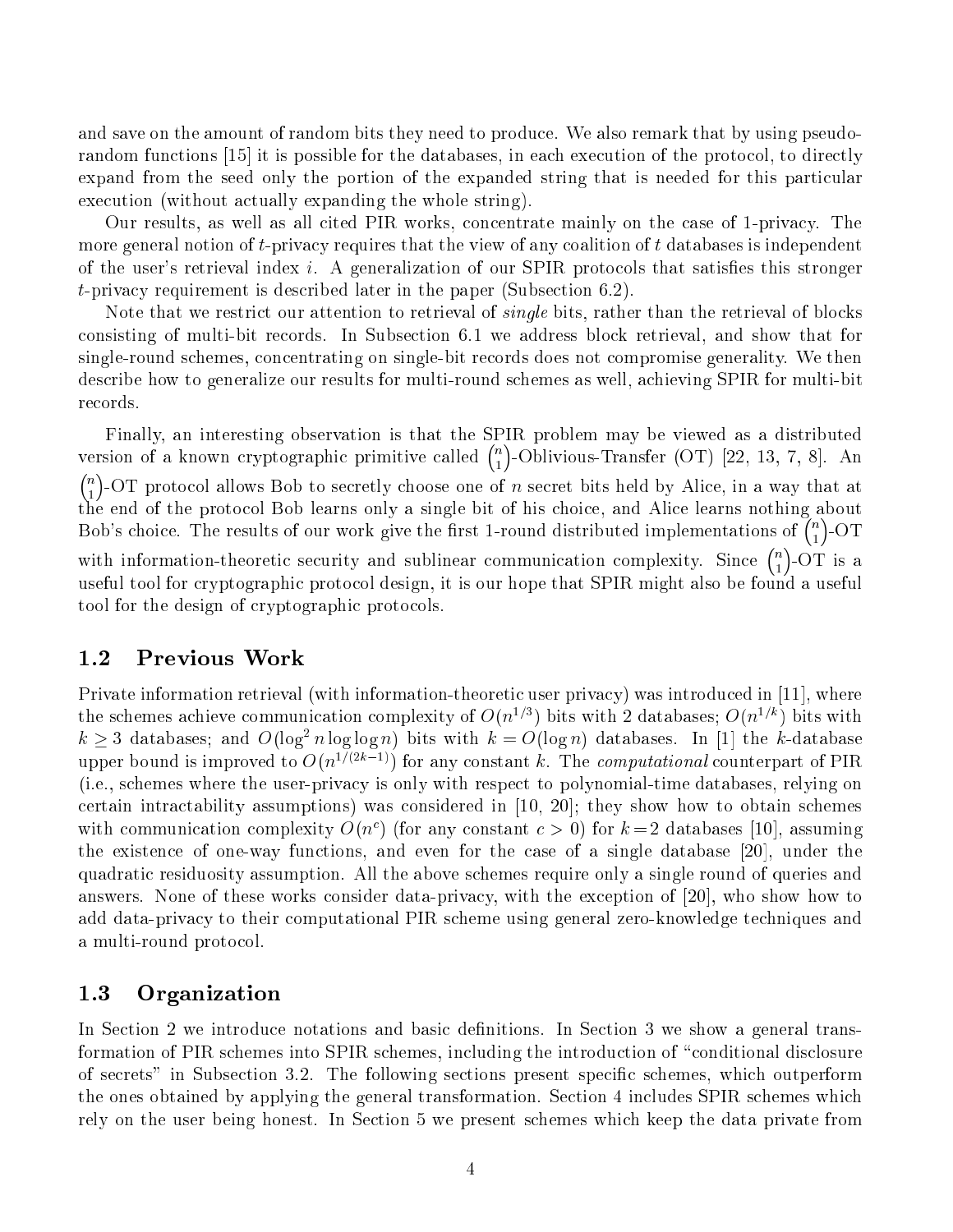any, possibly dishonest, user (with a minor extra communication cost). Section 6 contains extensions and generalization of our results: Subsection 6.1 generalizes the results for block retrieval of multi-bit records; Subsection 6.2 generalizes the results to schemes with higher levels of user-privacy (that is, privacy against coalitions of databases); and Subsection 6.3 outlines a generalization of SPIR, called private retrieval with costs, where our techniques and results can be used. Finally, Appendix A.1 contains a proof of the impossibility of SPIR in the usual PIR setting (without direct interaction between the databases or shared randomness), and Appendix A.2 gives a lower bound on the amount of shared randomness necessary for our general PIR to SPIR transformation.

## 2 Preliminaries

#### 2.1 General Notations and Definitions

The following notations and conventions are used throughout the paper. Let  $[\ell]$  denote the set  $\{1, 2, \ldots, \ell\}$  and  $Z_{\ell} = \{0, 1, \ldots, \ell-1\}$  denote the additive group of residues modulo  $\ell$ . For any two sets  $S, S$  , let  $S \oplus S$  -denote the symmetric difference between  $S$  and  $S$  (i.e.,  $S \oplus S = (S \setminus S \setminus \cup \setminus S \setminus S)$ ). For a set  $S \subseteq [\ell]$  let  $\chi_S$  denote the *characteristic vector* of S: an  $\ell$ -bit binary string whose j-th bit is equal to 1 iff  $j \in S$ . To simplify notation,  $S \oplus j$  and  $\chi_j$  are used instead of  $S \oplus \{j\}$  and  $\chi_{\{j\}}$ , respectively. For any binary string  $\sigma \in \{0,1\}^d$ , let weight( $\sigma$ ) denote the number of nonzero entries in  $\sigma$  (in particular  $0 \leq$  weight $(\sigma) \leq d$ ). For any n-tuple y and index set  $B \subseteq [n]$ , let  $y|_B$  denote the restriction of y to its entries with indices from  $B$ . By default, whenever referring to a random choice of an element from a finite domain  $A$ , the associated distribution is uniform over  $A$ , and this random choice is independent of all other random choices. Finally, addition and multiplication operations will sometimes be carried over a finite field or group, as implied by the context.

A Boolean function  $h: \{0,1\}^m \to \{0,1\}$  is called monotone if for every  $A, B \subseteq [m]$  s.t.  $A \subseteq B$ , if  $h(\chi_A) = 1$  then also  $h(\chi_B) = 1$ . A *Boolean formula* over the variables  $y_1, \ldots, y_n$  is a labeled binary tree, whose leaves (representing inputs) are labeled by literals from  $\{y_1, \overline{y_1}, \ldots, y_n, \overline{y_n}\}$ , and whose internal nodes (representing boolean operators) are labeled by " $\wedge$ " or " $\vee$ ". Such a formula computes a Boolean function  $h : \{0,1\}^n \to \{0,1\}$  in the natural way. A formula is said to be monotone if all of its leaves are labeled by positive literals (which implies that the function that the formula computes is monotone). Finally, the size of a formula is measured by the number of leaves.

#### 2.2 PIR Schemes

Let k denote the number of databases,  $\mathcal{DB}_j$  (for  $1 \leq j \leq k$ ) denote the j-th database, x denote an *n*-bit data string which is held by each of the k databases,  $U$  denote the user, and i denote the position (also called *index*) of a data bit which the user wants to retrieve  $(1 \le i \le n)$ .

A PIR scheme is a randomized protocol between U and  $\mathcal{DB}_1, \ldots, \mathcal{DB}_k$ , where U has an access to a random input  $\rho$ , unknown to the databases, and  $\mathcal{DB}_1, \ldots, \mathcal{DB}_k$  have access to a shared random input  $r$ , unknown to the user . In each round of the protocol messages are exchanged between the  $\,$ user and the databases: queries are sent from the user to each database, and answers are sent from

<sup>1</sup> It is assumed, without loss of generality, that all databases are otherwise deterministic.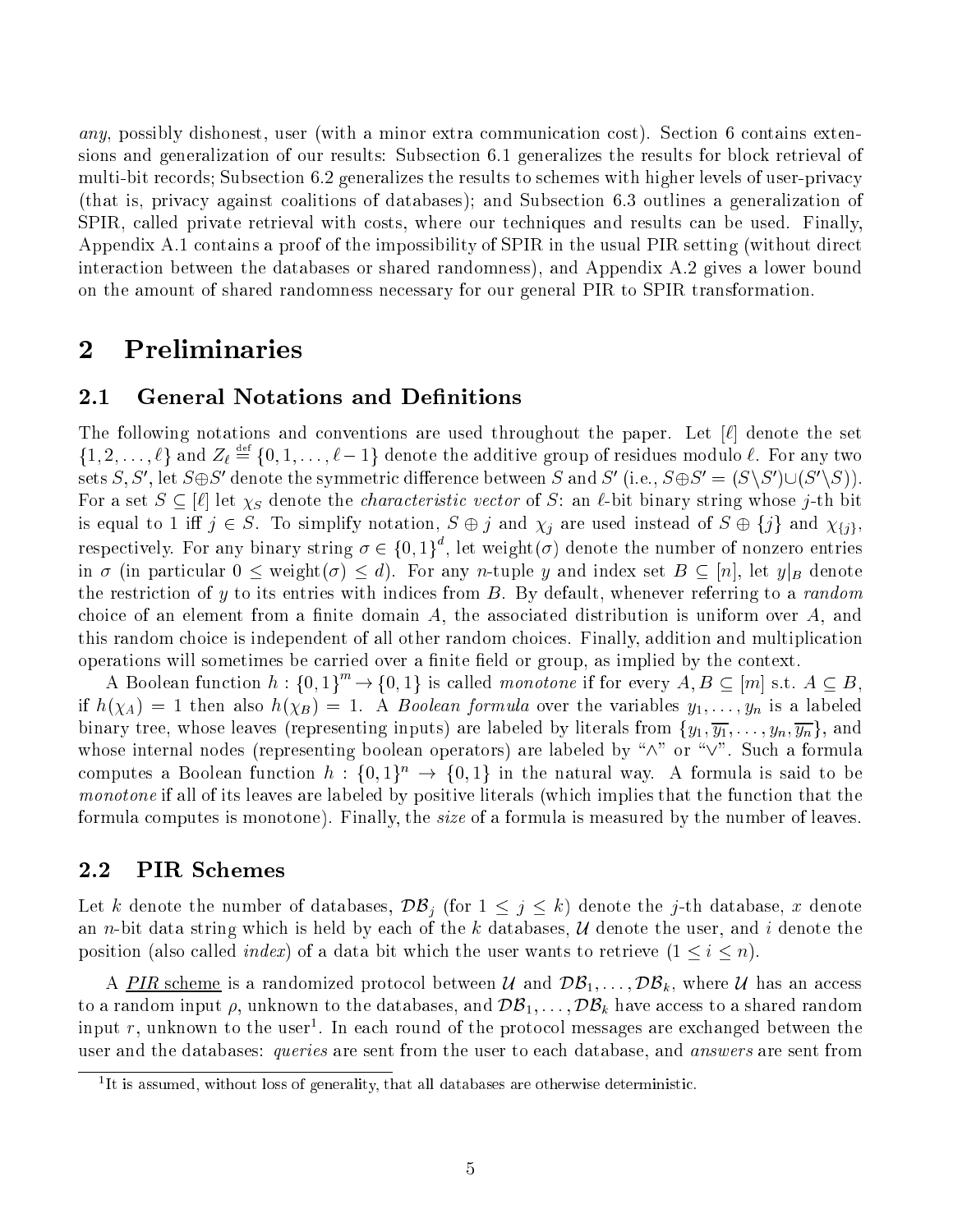each database to the user. The *view* of the user in the protocol, denoted view $U(x, \ell, r, \rho)$ , consists of its input i, its random input  $\rho$ , and all the answers received from the k databases during the execution of the protocol (with inputs  $x, i, r, \rho$ ). Similarly, the view of the j-th database, denoted  $\mathbf{view}_i(x, i, r, \rho)$ , consists of the data string x, the shared random input r, and all the queries sent from the user to  $\mathcal{DB}_i$  during the execution of the protocol. At the end of the execution, the user applies some reconstruction function  $\Psi$  to its view and outputs the corresponding value  $\Psi(\mathtt{view}_U(x, i, r, \rho)).$ 

A party (user or database) in a PIR scheme is called *honest* if it follows the protocol's specification. When the user  $u$  interacts with (possibly dishonest) databases  $\nu\mathcal{B}_1,\ldots,\nu\mathcal{B}_k,$  we denote the view of the j-th database by  $\mathsf{view}_j(x,i,r,\rho)$ . Similarly, when the  $\kappa$  databases  $\mathcal{DD}_1,\ldots,\mathcal{DD}_k$ interact with a (possibly dishonest) user  $u$  we denote the view of the user by  $\mathtt{view}_U(x,i,r,\rho).$ 

A (1-private, information-theoretic) PIR scheme is a protocol as above, which satisfies the following two requirements:

 $(1)$  correctness: When both the user and the k databases are honest, the user always reconstructs the data bit  $x_i$ . That is, for every  $x, i, r, \rho$  as above,

$$
\Psi(\mathsf{view}_U(x,i,r,\rho)) = x_i.
$$

(2) user-privacy: The view of any single database is independent of the retrieval index i. Formally, for any (possibly dishonest) databases  $\nu\mathcal{B}_1,\ldots,\nu\mathcal{B}_k$  interacting with the (honest) user  $u,$  for any shared random input r, any data string x, any two retrieval indices  $1 \leq i,i \leq n,$  any database index  $1 \leq j \leq k,$  and any view  $\textit{view}_j$  of  $\textit{DD}_j,$ 

$$
\Pr_{\rho}[\mathbf{view}_j^*(x,i,r,\rho) = view_j] = \Pr_{\rho}[\mathbf{view}_j^*(x,i',r,\rho) = view_j].
$$

It should be noted that the definition of PIR schemes in the literature does not allow for a shared randomness between the databases. However, in the context of PIR the definitions are equivalent. It is only in the SPIR context where the shared-randomness becomes crucial.

#### 2.3 SPIR Schemes

A SPIR scheme is a PIR scheme such that in any invocation of the scheme, the user cannot learn any information which doesn't follow from a single physical bit of data. Formally, a SPIR scheme should satisfy, in addition to the correctness and the user-privacy requirements, the following third requirement:

(5) data-privacy: For any (possibly dishonest) user  $u$  -interacting with the honest databases  $\nu \nu_1, \ldots, \nu \nu_k,$ and for any random input  $\rho$  neid by  $\cal U$  , there exists an index  $i,$  such that for every data strings x, y satisfying  $x_i = y_i$ , and every view view of  $\boldsymbol{\mathcal{U}}$ ,

$$
\Pr_r[\mathbf{view}^*_U(x, i, r, \rho) = view] = \Pr_r[\mathbf{view}^*_U(y, i, r, \rho) = view] .
$$

<sup>&</sup>lt;sup>2</sup>As is the case in most of the PIR literature, we will mostly be interested in single-round schemes. The following definitions may take a slightly simpler form when the schemes are restricted to a single round.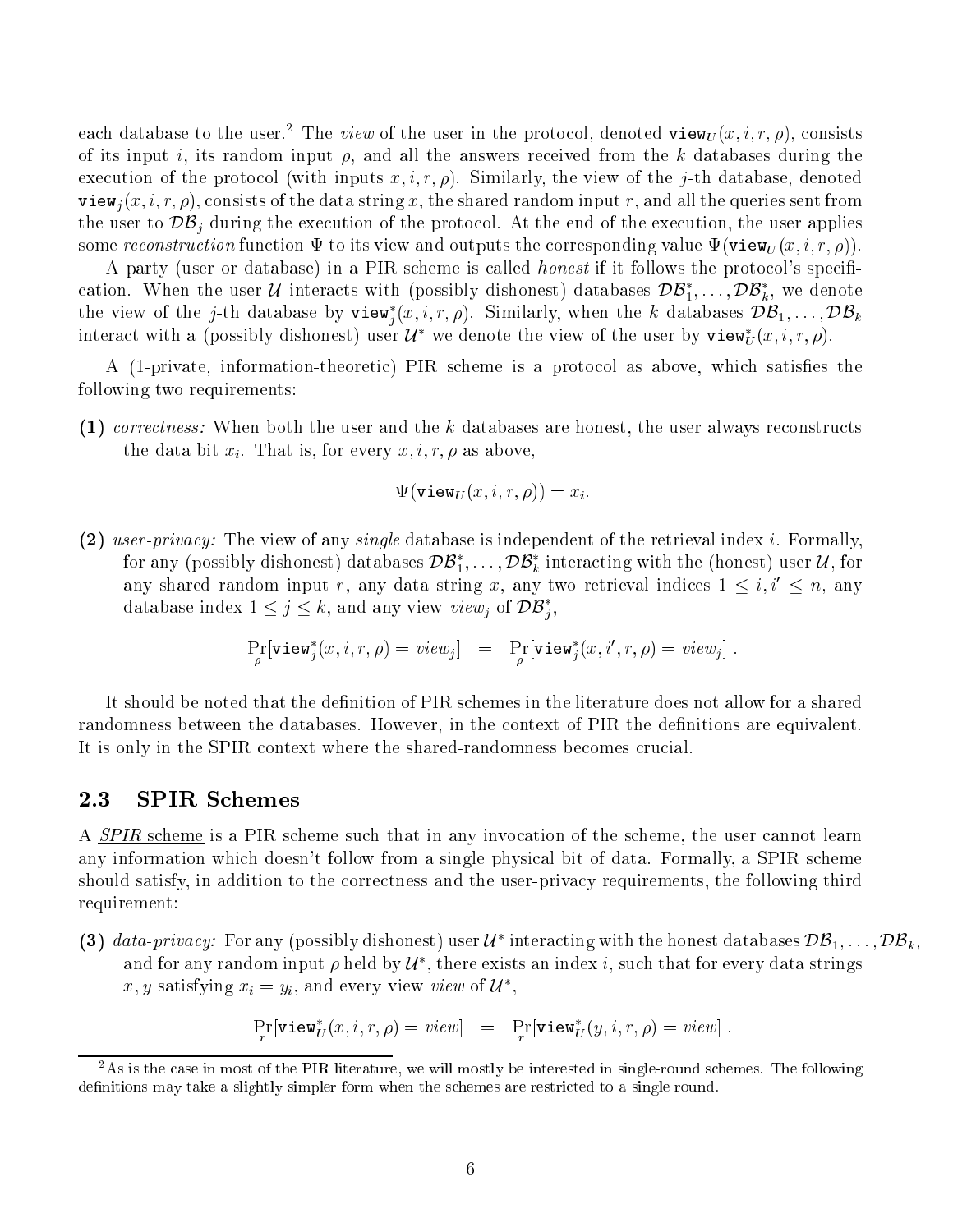Let us argue that the above definition yields the "intuitive notion" of data privacy. The intuitive notion that we want to capture is that the user cannot learn any information about the data which does not follow from a single physical bit. One may be tempted to require that for any user  $\mathcal{U}^*$ there exists a single index  $\imath,$  such that the view of  $\mu$  is independent of the data string  $x$  given  $x_i$ . However, this (stronger) variant of the definition cannot be satisfied. To see that, consider a SPTR scheme  $\delta$  satisfying this latter requirement, and consider a user  $\mathcal U$  which starts by randomly choosing an index i, and then proceeds to run according to S with retrieval index i. Clearly, there is no single index i such that the view of such user depends on  $x_i$  alone. What our definition requires is that, for every random string  $\rho$  held by the user, the user must (explicitly or implicitly) fix an index  $i$  such that its view depends only on  $x_i.^\top$  - Finally, note that an equivalent formulation of the data-privacy requirement is the following one: For any *deterministic* user  $u$  , there exists an index i, such that the user's view is independent of the data string x given  $x_i$ .

An *honest-user SPIR* scheme is a PIR scheme that satisfies the data-privacy requirement with respect to  $U$ , the *honest (but curious)* user, which follows the scheme's specification but may try to deduce extra information from the communication.

Notice that the above formulation of the model is only concerned with answering a single retrieval query made by a single user. Multiple queries (possibly originating from different users) may be handled by independent repetitions of the single-query scheme, where in each invocation the databases use an independent source of shared randomness (or a "fresh" portion of a single shared random string).

By default, the terms "PIR scheme" and "SPIR scheme" refer to 1-round, 1-query, information theoretically private schemes.

#### 2.4 Complexity

The main complexity measure for PIR and SPIR schemes is their communication complexity. The communication complexity of a k-database scheme will be denoted  $(\alpha_k(n), \beta_k(n))$ , where  $\alpha_k(n)$  is the total number of query bits sent from the user to all k databases and  $\beta_k(n)$  is the total number of answer bits sent from all k databases to the user, when the data string is of size  $n$ . We sometimes use a single parameter to measure the communication complexity of a given scheme, which is the total communication complexity  $\alpha_k(n) + \beta_k(n)$ .

The *shared randomness complexity* of a SPIR scheme is defined as the entropy of the shared random input r (which equals to the length of the string r in the case it is uniformly distributed over all strings of some fixed length).

Finally, while the definitions in Subsections 2.2 and 2.3 do not address the aspect of *computa*tional efficiency, all protocols constructed in this work will also be computationally efficient (that is, polynomial in  $n$ ).

<sup>&</sup>lt;sup>3</sup>Also note that if the user has some a-priori information regarding the data string x (e.g., that  $x_j = x_i$ ) then the retrieval of  $x_i$ , together with its a-priori information, may give it information about other bits of  $x_i$ ; this is obviously unavoidable.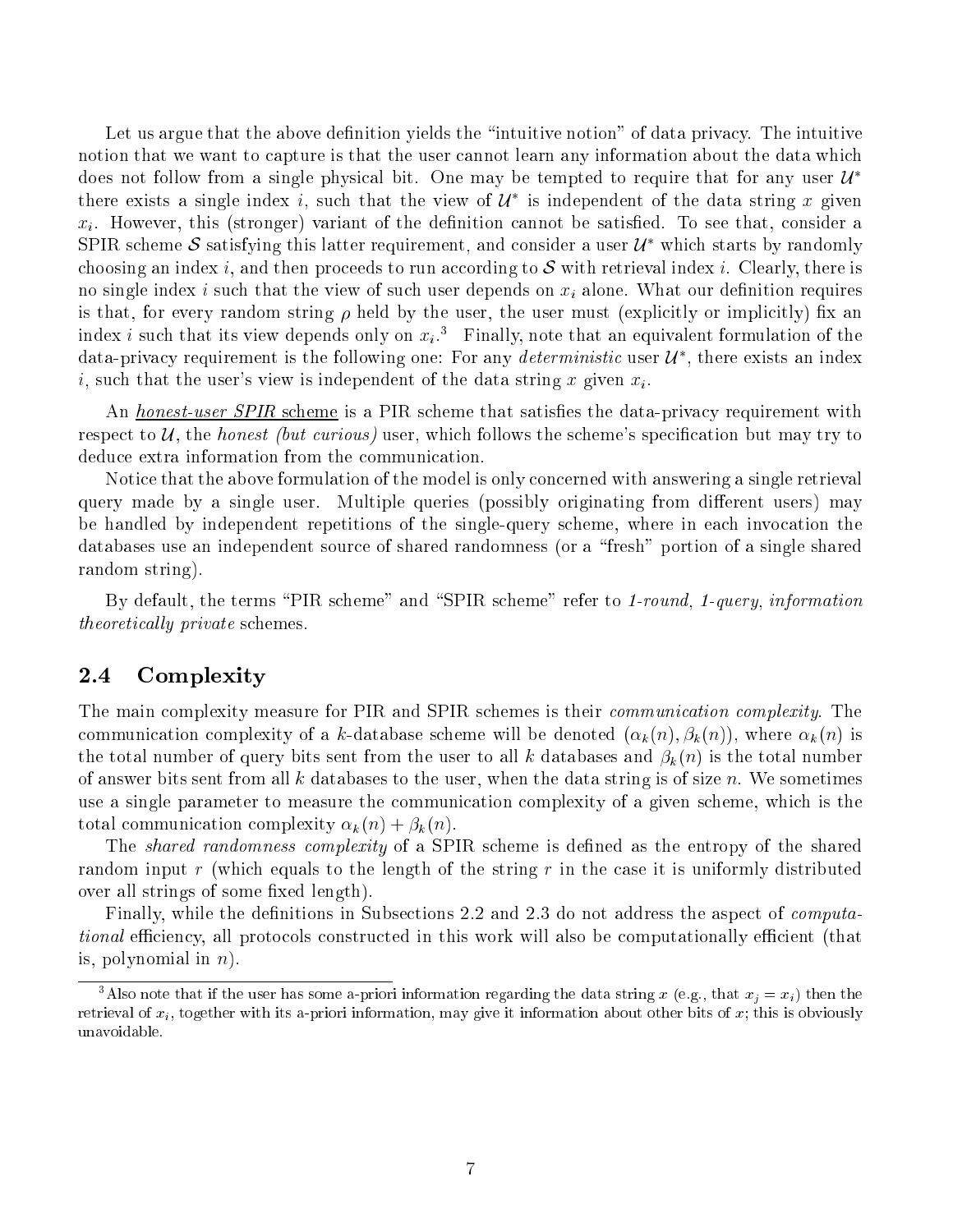#### 3 A General Reduction from SPIR to PIR  $\bf{3}$

In this section we present a construction of a SPIR scheme by using any PIR scheme as a blackbox. This construction introduces an overhead of a single auxiliary database, a constant factor in communication complexity, and a linear amount of shared randomness over the corresponding PIR scheme. The auxiliary database need not hold a copy of the data string x; it only needs to have access to the shared random string r.

More specifically, we present two general reductions. The first is with respect to an honest user and costs only an additive logarithmic factor in communication complexity (Subsection 3.1). The second strengthens the first to deal with *any* user, possibly dishonest (Subsection 3.3). The latter is constructed by utilizing a new cryptographic primitive, called "conditional disclosure of secrets" (introduced in Subsection 3.2), which will also be used in later sections. We note that both reductions (Theorems 1 and 3) are stated and proved for a single round PIR, but can be generalized to apply to PIR schemes with any number of rounds.

### 3.1 A General Reduction with Respect to Honest Users

**Theorem 1.** Let  $\mathcal{P}$  be any 1-round k-database PIR scheme with communication complexity  $(\alpha_k(n), \beta_k(n))$ . Then, there exists a 1-round  $(k+1)$ -database honest-user SPIR scheme  $S_{\mathcal{P}}$  with communication complexity  $(\alpha_k(n) + (\kappa+1) \log_2 n_1, \rho_k(n) + 1),$  and shared randomness complexity  $n$ .

**Proof.** To simplify notation, assume that the index i is taken from the set  $Z_n = \{0, 1, \ldots, n-1\}$ (rather than from [n]). The scheme  $\mathcal{O}_{\mathcal{P}}$  involves k databases  $\mathcal{D}\mathcal{D}_1,\ldots,\mathcal{D}\mathcal{D}_k$ , corresponding to databases of the original scheme  $P$ , and an auxiliary database  $\mathcal{DB}_0$ . All databases share a random string  $r \in \{0,1\}^n$ . The scheme  $\mathcal{S}_{\mathcal{P}}$  proceeds as follows:

QUERIES: First the user picks queries  $q_1, \ldots, q_k$  as specified by the PIR scheme  $P$ , and independently picks a random shift amount  $\Delta \in Z_n$ . Then the user sends to each  $\mathcal{DB}_j$ , for  $1 \leq j \leq k$ , the same shift amount  $\Delta_j = \Delta,$  along with the query  $q_j$ . Finally, the user sends the shifted index  $i'\equiv (\imath\!-\!\Delta)$  mod  $n$ to  $\mathcal{DB}_0$ .

Answers: Each database  $\mathcal{DB}_j,$  for  $1\leq j\leq k,$  locally computes a "virtual data string"  $x'\stackrel{\scriptscriptstyle\rm def}{=} x\oplus k$  $(r \gg \Delta)$ , where  $\oplus$  denotes bitwise exclusive-or, and  $r \gg \Delta$  denotes a cyclic shift of the random string r by  $\Delta$  places to the right. Then,  $\mathcal{DB}_i$  answers the query  $q_i$  as it would do in the original PIR scheme  $P$  with respect to the computed string  $x$  . Finally, the auxiliary database  $\nu\mathcal{D}_0$  replies with the single bit  $r_{i'}$ .

RECONSTRUCTION: The user reconstructs  $x_i$  by first reconstructing from the answers of  $\mathcal{DB}_1, \ldots, \mathcal{DB}_k$ a bit p according to PIR scheme P, and the exchange the computing the computing the bit with the bit with the  $\tau_{i^\prime}$  received from  $\nu\omega_0.$ 

By the correctness of P, we have  $v_{\mathcal{P}} = x_i$ . Therefore, the reconstruction step of  $\mathcal{S}_{\mathcal{P}}$  yields  $b_{\cal P} \oplus r_{i'} = x_i' \oplus r_{i'} = (x_i \oplus r_{i'}) \oplus r_{i'} = x_i$ , which proves the correctness of  $S_{\cal P}$ . The user's privacy follows from the privacy of  $P$ , and from the fact that each of the additional queries  $\Delta$  and  $i$  is uniformly distributed in  $Z_n$ , independently of the P-queries  $q_1, \ldots, q_k$ . Finally, to show that the scheme SP meets the data-privacy requirement with respect to the first to the honest with the will use the ho following, more general, claim.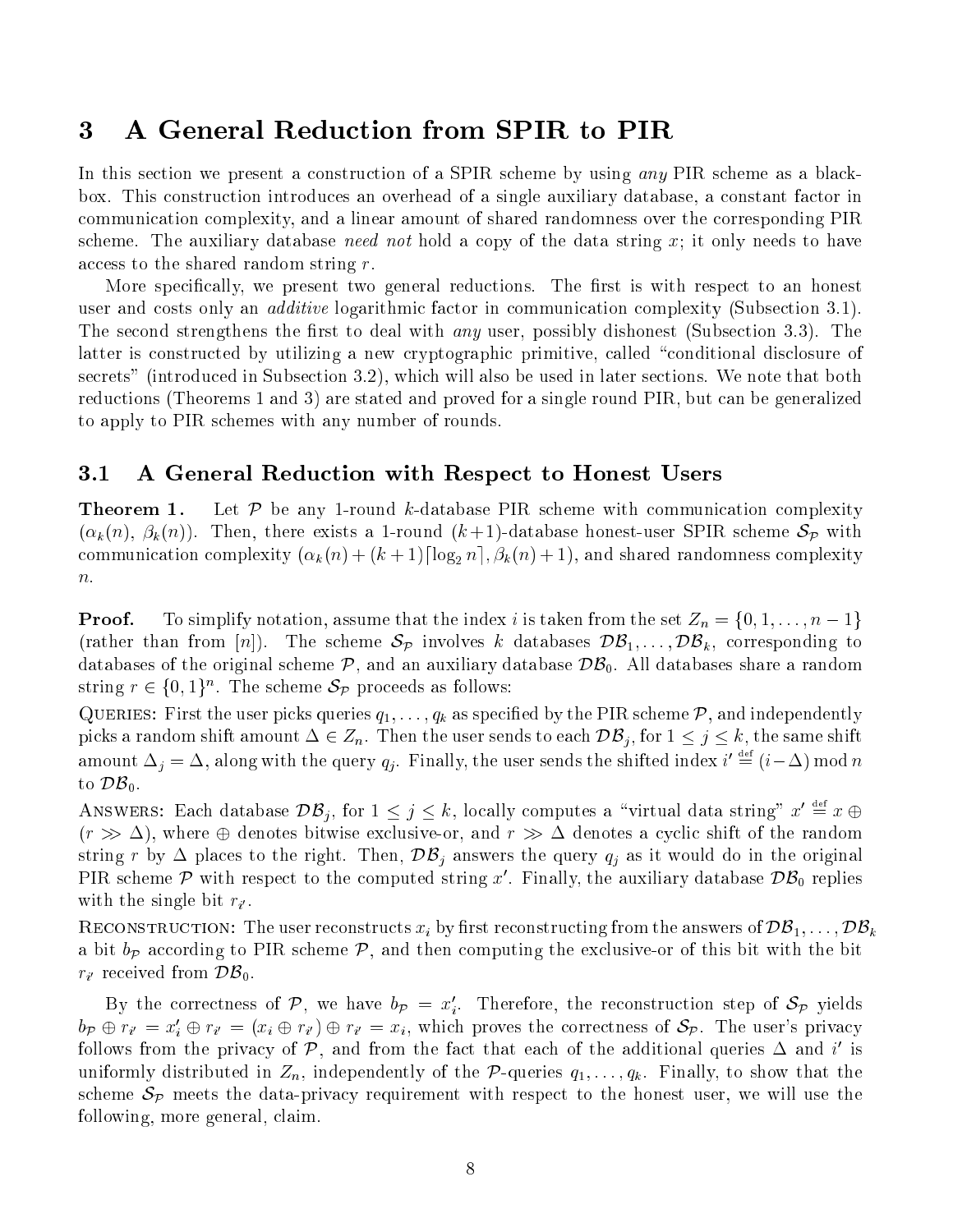Claim 1. Let  $q = (i, (q_1, \Delta_1), (q_2, \Delta_2), \ldots, (q_k, \Delta_k))$  be any  $(\kappa + 1)$ -tuple of queries (possibly, but not necessarily, picked by an honest user). Moreover, suppose that  $\Delta_1 = \Delta_2 = \cdots = \Delta_k \equiv \Delta.$ Then, the joint answers of  $\mathcal{DB}_0, \ldots, \mathcal{DB}_k$  to their corresponding queries in q are independent of x given  $x_{i' + \Delta}$  (where the probability space is over the choice of r, and where the sum  $i ~ + \Delta$  is taken modulo  $n$ ).

**Proof.** Let  $x' = x \oplus (r \gg \Delta)$ . Note that x' is the virtual data string computed by each database  $\mathcal{DB}_i$ ,  $1 \leq j \leq k$ , in the process of answering to its own query from q, i.e.,  $q_i$ . Now, consider the joint distribution of  $(x\,,r_{i'})$ . This distribution is uniform over the set

$$
\{(y,b) : y \in \{0,1\}^n, b \in \{0,1\}, y_{i'+\Delta} \oplus b = x_{i'+\Delta}\},\
$$

thus depending only on  $x_{i'+\Delta}$ . Since x actermines the answers of  $\nu_{\mathcal{D}_1}, \ldots, \nu_{\mathcal{D}_k}$  given the querytuple q, and since  $r_{i'}$  is the answer of  $\nu\omega_0$ , it follows that the joint distribution of all answers given  $\Box$ such query-tuple q depends on  $x_{i'+\Delta}$  alone.

Claim 1 implies that the distribution of the view of an honest user, given that it holds input  $i$ and random input  $\mu$  , depends only on a single data bit, because an interest user sets  $\cdots = \Delta_k = \Delta$ . This shows the data-privacy of  $\sigma_p$  with respect to an honest user, and concludes the proof of Theorem 1.  $\Box$ 

Note that in the above scheme SP , <sup>a</sup> dishonest user can either send invalid P-queries, or send different shifts  $\Delta_j$  to different databases. However, by Claim 1, only the latter dishonest behavior could potentially give the user more information on the data. In other words, if the user sends the same shifts to all databases, then data-privacy will always be maintained, regardless of the validity of the other queries. Thus, to extend this scheme for a dishonest user, it would suffice to have the databases (each of which sees only a single  $\Delta_i$ ) send their answers disguised so that the user learns the answers only if the condition  $\Delta_1 = \ldots = \Delta_k$  is satisfied. To this end, we use the primitive of "conditional disclosure of secrets", introduced in the next subsection.

A natural question regarding the above transformation is whether its shared randomness complexity may be reduced. A partial answer to this question is given in appendix A.2, where it is shown that for *our* transformation to be general (i.e. applicable to any underlying PIR scheme), the shared *n*-bit string used there must be *uniformly* distributed over  $\{0,1\}^n$ , namely linear shared randomness is required regardless of the communication complexity of the underlying PIR scheme.

Finally, we note that Claim 1 implies that if  $P$  is the trivial 1-database PIR scheme in which the entire data string is being sent to the user, then the 2-database SPIR scheme SP constructed above is resilient also against a dishonest user. We thus have:

**Coronary 1.** There exists a 1-round, 2-database SPTR scheme  $\mathcal{O}_2$  with communication complexity  $\mathcal{L} = \{ \mathcal{L} = \{ \mathcal{L} \} \mid \mathcal{L} = \{ \mathcal{L} \}$ , and shared randomness complexity n.e.

while this scheme  $S_2$  is inefficient on its own, as it requires linear communication complexity, it will be used as a subprotocol (with small data strings) in our later constructions.

#### 3.2 Conditional Disclosure of Secrets

In this subsection we describe and implement a new cryptographic primitive, called *conditional* disclosure of secrets (or CDS for short). This primitive is then used in the next subsection to obtain a general reduction from SPIR to PIR withstanding *any* user behavior.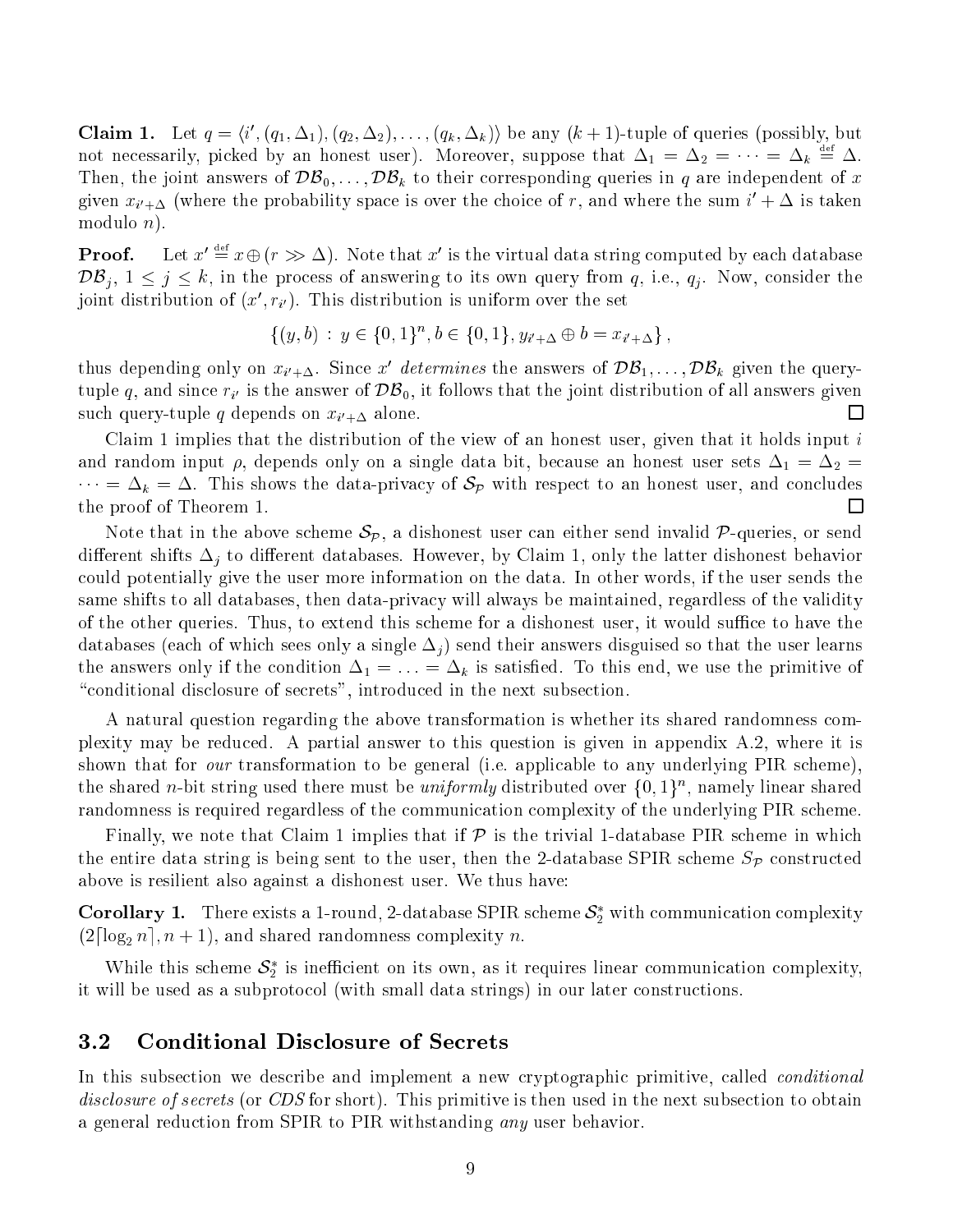Informally, the conditional disclosure setting involves  $k$  players, each holding some private input, and an external party Carol, which knows all inputs held by the players. In addition, there is a secret s which is known to at least one of the players but not to Carol. The goal is for the players to disclose the secret to Carol, subject to a given condition on their joint input (namely if the condition holds, Carol learns the secret, and if it doesn't she obtains no information about the secret). The model allows all the players to have access to a shared random string (hidden from Carol), and the only communication allowed is a single unidirectional message sent from each player to Carol. Note that Carol knows whether the messages she receives will help her obtain the secret because she holds the entire input, and thus knows whether the condition holds.

A formal definition is given below. For convenience, we start by defining a version where the secret s to be disclosed is known to all players (we call this version conditional disclosure of a common secret).

Let  $h: \{0,1\}^n \rightarrow \{0,1\}$  be a fixed boolean function (the *condition*); let  $B_1, \ldots, B_k$  be a partition of [n] into k sets (each  $B_i \subseteq [n]$  is called the j-th player input portion); and let SD be some secret domain (e.g., all binary strings of a particular length). A *conditional disclosure of a common secret* for the condition h, input partition  $B_1, \ldots, B_k$ , and secret domain SD, consists of a set of k players  $P_1, \ldots, P_k$  (modeled as functions) and (an external party) Carol, as follows. Let r denote a shared random input of the players, drawn from some distribution R. For any fixed  $y = y_1 \ldots y_n \in \{0,1\}^n$ (the *input)*,  $s \in \mathcal{S}D$  (the secret), and  $1 \leq j \leq k$ , we define a random variable  $m_j = F_j(y|B_j, s, r)$ (the j-th player message), where the randomness is over the choice of r. Then the following two conditions must hold:

- 1. correctness: For every  $y \in \{0,1\}^n$ , if  $h(y) = 1$ , then  $\forall s, r$ , Carol $(y, m_1, \ldots, m_k) = s$ . That is, if the condition holds, then Carol is always able to reconstruct the secret s from her input and the messages she received.
- 2. **secrecy:** For every  $y \in \{0,1\}^n$ , if  $h(y) = 0$ , then for any  $s_0, s_1 \in SD$  the k-tuples of random variables  $\langle m_j^{s_0} = P_j(y|_{B_j}, s_0, r) \rangle_{i=1}^k$  and  $\langle m_j^{s_1} = P_j(y|_{B_j}, s_1, r) \rangle_{i=1}^k$  are identically distributed  $k$  $j=1$ and  $\left\langle m_j^{s_1} = P_j(y|_{B_j}, s_1, r) \right\rangle$  $\sqrt{k}$  $j=1$ (where the probability is over the choice of r). That is, if the condition does not hold, Carol obtains no information about the secret s (the messages received by Carol are identically distributed for any two possible secrets s0 and s1).

A similar version can be defined when the secret s is known to at least one of the players (not necessarily to all of them). In this case we let  $m_j = P_j(y|B_j, r)$  for players  $P_j$  who do not hold s (their message is constructed only based on their portion of the input and the shared randomness). We call this (more general) version *conditional disclosure of a secret*.

The *communication complexity* of a conditional disclosure protocol is the maximal total size of all messages sent by the players (over the choices of  $r$ ), and its shared randomness complexity is the entropy of R.

We note that the model of conditional disclosure is similar to the non-interactive model of private computation from [14], which is described in Subsection 4.2. Known results in that (in a sense more general) model are sufficient to yield *some* solutions to the conditional disclosure problem. For instance, results of [14, 16] imply conditional disclosure protocols with communication which is quadratic in the size of a branching program or a formula describing the condition  $h$  (see Remark 2) for discussion). However, the solutions obtained via these general results are usually not efficient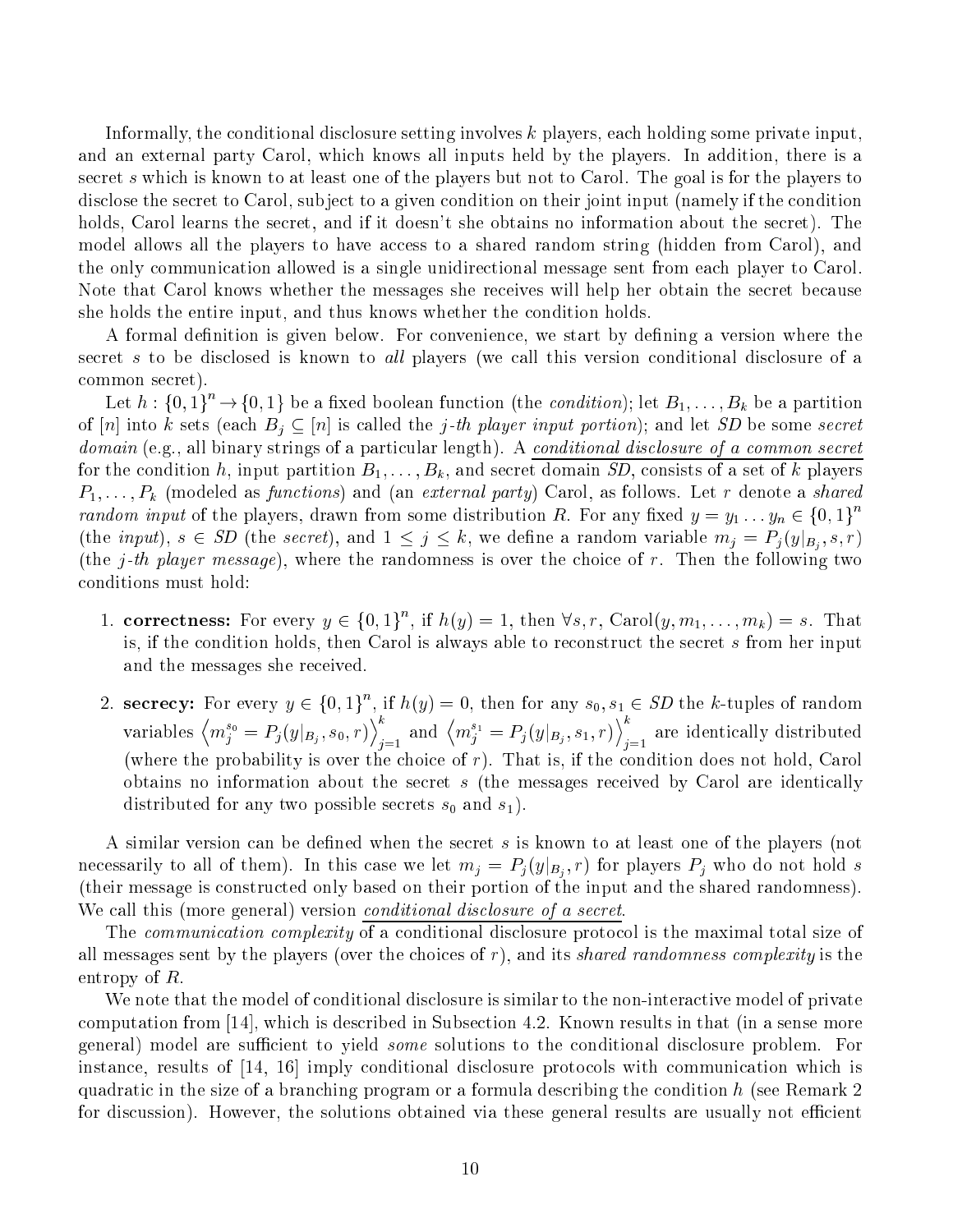enough for our purposes. Instead, we show below how to achieve much more efficient solutions, which use communication at most linear in the size of h.

#### 3.2.1 Reduction to Generalized Secret Sharing

In the following we show how to implement conditional disclosure of secrets under an arbitrary condition by reducing it to generalized secret sharing [4, 17] relative to a corresponding access structure.

Generalized secret sharing. The problem of *generalized secret sharing* is an extension of the usual notion of t-out-of-m secret sharing [23]. Informally, a generalized secret sharing protocol is a randomized protocol for sharing a secret into m shares such that the secret can be reconstructed from any qualified set of shares, whereas any combination of an unqualified set of shares should give no information about the secret. Formally, a generalized secret sharing scheme with secret domain SD is defined by a triple  $(D, R, C)$ , where D (the *dealing function*) maps a secret  $s \in SD$ and a random input r into an m-tuple of shares  $\langle s_1, \ldots, s_m \rangle$ , R is the distribution from which the random input r is chosen, and C (the reconstruction function) maps a set  $A \subseteq [m]$  and an  $|A|$ tuple of shares into a reconstructed secret  $s \in SD$ . The collection of qualified sets is specified by a monotone Boolean function  $h_M: \{0,1\}^m \to \{0,1\}$ , called an *access structure*, where a set  $A \subseteq [m]$ of shares is said to be qualified if  $h_M(\chi_A) = 1$  and otherwise is said to be unqualified. The scheme  $\mathcal{S} \equiv (\nu, n, c)$  is said to be a generalized secret sharing scheme realizing the access structure  $n_M$  if it satisfies the following two requirements: (1) **correctness:** for any *qualified* set  $A \subseteq [m]$ , every secret  $s \in SD$ , and every random input r, the reconstruction succeeds; that is,  $\mathcal{C}(A, \mathcal{D}(s, r)|_A) = s$ ; and the secrets secrets set  $\mathcal{A}$  and set  $\mathcal{A}$  and secrets since  $\mathcal{A}$  and secrets since  $\mathcal{A}$  $\mathcal{D}(s_1,r)|_A$  and  $\mathcal{D}(s_2,r)|_A$  are identically distributed (where the probability is over the choice of r, distributed according to R). Finally, the *share complexity* of S is the maximum total size of all shares in an m-tuple  $\mathcal{D}(s,r)$ , and its *randomness complexity* is the entropy of R.

**Lemma 1.** Let  $h_M: \{0,1\}^m \to \{0,1\}$  be a monotone Boolean function. Let  $h: \{0,1\}^n \to \{0,1\}$ be a Boolean function defined by  $h(y_1, \ldots, y_n) = h_M(g_1, \ldots, g_m)$ , where each  $g_i$  depends on a single variable  $y_j$ ; that is,  $g_i \in \{y_1, \overline{y_1}, \ldots, y_n, \overline{y_n}\}$  for  $1 \leq i \leq m$  (such h will be referred to as a projection of  $h_M$ ). Let S be a generalized secret sharing scheme with secret domain SD realizing the access structure  $h_M$ , with share complexity  $\beta$  and randomness complexity  $\gamma$ . Then, for any partition  $B_1, \ldots, B_k$  of the inputs to h among k players, there exists a protocol  $P$  for disclosing a common secret  $s \in SD$  subject to the condition h, with communication complexity  $\beta$  and shared randomness complexity  $\gamma$ .

**Proof.** Recall that the CDS protocol  $P$  involves players  $P_1, \ldots, P_k$  each holding a portion of the input  $y = y_1, \ldots, y_n$  (player  $P_j$  holds  $B_j$ ) and the secret  $s \in SD$ . The players wish to reveal their secret to Carol subject to the condition  $h(y) = 1$ . We show how to construct P using the generalized secret sharing scheme  $S = (\mathcal{D}, R, \mathcal{C})$  realizing the access structure  $h_M$ , where  $h_M(g_1, \ldots, g_m) = h(y_1, \ldots, y_n)$ 

The protocol  $P$  uses a shared random string r distributed according to R, and proceeds as follows. First, each player  $P_j$  evaluates  $\mathcal{D}(s, r)$ , generating an m-tuple of shares  $\langle s_1, \ldots, s_m \rangle$  (note that all players generate the same shares, since they use the same secret and the same random input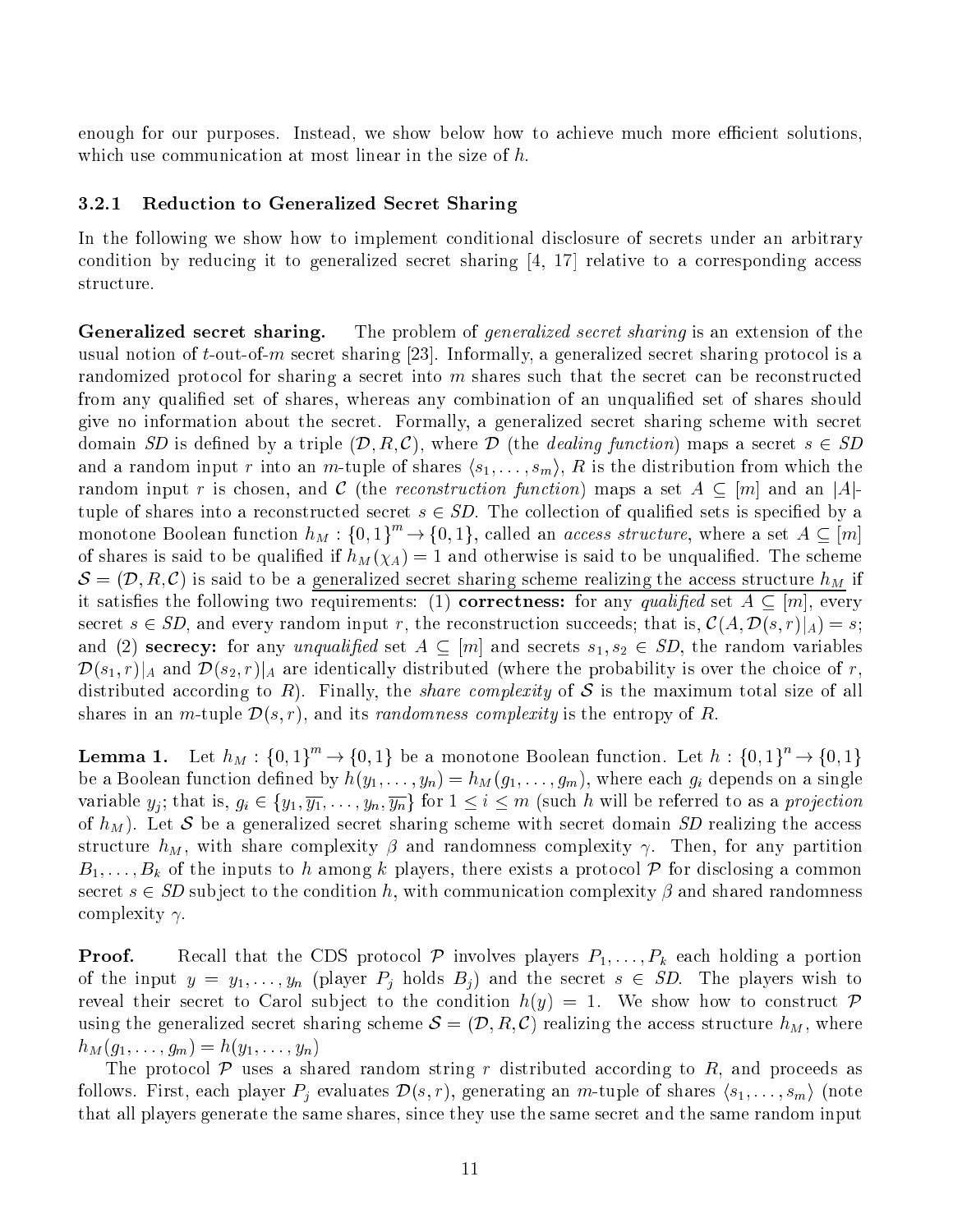when evaluating D). Next, for each  $i \in [m]$ , player  $P_j$  includes the share  $s_i$  in the message sent to Carol if and only if the following two conditions hold: (1)  $g_i$  depends on some input variable  $y_l$ held by the player (i.e.,  $g_i$  is either  $y_l$  or  $\overline{y_l}$  for some  $l \in B_j$ ); and (2)  $g_i$  evaluates to 1. That is, the message sent to Carol by the player  $P_j$  consists of the restriction of the shares  $\langle s_1, \ldots, s_m \rangle$  to those which satisfy the above two conditions.

Observe that since each input variable  $y_l$  is held by some player, Carol receives exactly those shares  $s_i$  for which  $g_i = 1$ . By this observation, if  $h_M(g_1, \ldots, g_m) = 1$  then Carol has exactly the  $s_i$ for which  $g_i = 1$ , which according to the definition of generalized secret sharing is a qualified set of shares, and can thus reconstruct the secret s (using the reconstruction function  $\mathcal{C}$ ). On the other hand, if  $h_M(g_1, \ldots, g_m) = 0$  then Carol receives an unqualified set of shares, and hence gains no information about s. To complete the proof, recall that  $h_M(g_1, \ldots, g_m) = h(y_1, \ldots, y_n)$ ; thus, Carol can reconstruct s whenever the condition  $h(y)$  holds, and otherwise obtains no information on s.

Finally, the shared randomness complexity of  $P$  is the same as the randomness complexity of S, and the communication complexity of  $P$  is no larger than the share complexity of S (since each share is sent by at most one player).  $\mathbf{L}$ 

We now use Lemma 1 to obtain an upper bound on the complexity of conditional disclosure of secrets, depending on the size of a formula computing the condition. The proof of the following theorem will use a known result about the complexity of generalized secret sharing.

**Fact 1.** [4] Suppose that  $h_M: \{0,1\}^m \to \{0,1\}$  can be computed by a monotone Boolean formula of size S. Then, there exists a generalized secret sharing scheme realizing  $h_M$  with  $SD = \{0, 1\}$ , whose communication complexity and shared randomness complexity are bounded by  $S$ .

**Theorem 2.** Suppose that  $h: \{0,1\}^n \to \{0,1\}$  can be computed by a Boolean formula of size S, and let  $SD = \{0, 1\}$ . Then, for every partition  $B_1, \ldots, B_k$  of the inputs to h,

- 1. there exists a protocol  $P$  for disclosing a common secret bit  $s \in SD$  (known to all players) subject to the condition  $h$ , with communication complexity and shared randomness complexity bounded by S.
- 2. there exists a protocol  $P$  for disclosing a secret bit  $s \in \beta D$  (known to at least one player) subject to the condition  $h$ , with communication complexity and shared randomness complexity bounded by  $S + 1$ .

Proof. A protocol  $P$  for conditional disclosure of a common secret bit s known to all players is constructed as follows. Let H be a Boolean formula over the variables  $y_1, \ldots, y_n$  computing h, whose size is S. Replacing each negative literal  $\overline{y}_i$  with a positive literal  $w_j$ , we obtain a monotone Boolean formula  $H_M$  of size S computing a monotone function  $h_M(y_1, \ldots, y_n, w_1, \ldots, w_n)$ . Note that h is a projection of  $h_M$ , since  $h(y_1, \ldots, y_n) = h_M(y_1, \ldots, y_n, \overline{y}_1, \ldots, \overline{y}_n)$ . Using Fact 1, it follows from Lemma 1 that the players can disclose the bit s subject to the condition h using at most  $S$ communication bits and at most  $S$  shared random bits, which completes the proof of the first part of the theorem.

For the second part, a protocol  $P_\perp$  for conditional disclosure of a secret bit  $s$  known to at least one player, proceeds as follows. The players first conditionally disclose a *shared* random bit  $r_0$ , known to all of them, subject to the condition h. This is done using the protocol  $P$  described above. Finally, a single player holding s sends the bit s  $\vee$  to Carol. Clearly, if Caroline can reconstruct to the she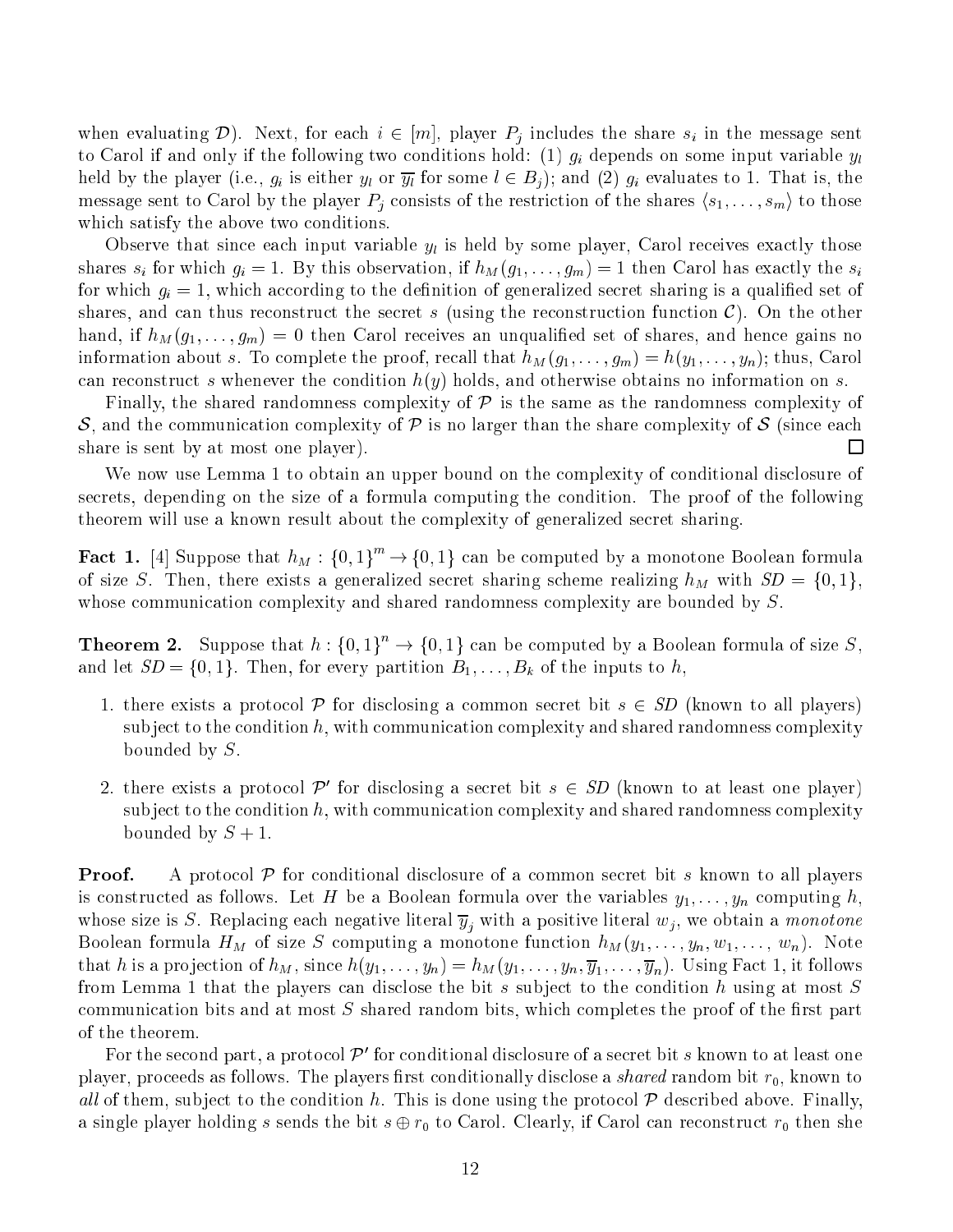$\mathbf u$ on s, and the theorem follows.  $\Box$ 

**Remark 1.** Using best known general upper bounds on the complexity of generalized secret sharing [18], the result of Theorem 2 can be strengthened to apply to any function h with a span *program* over  $GF(2)$  of size S (see [18] for a definition of the span program model).

#### 3.2.2 Direct Constructions for Special Cases

In the sequel, the conditional disclosure primitive will be used in our reductions for dealing with dishonest behavior of the user. These applications of conditional disclosure require only a simple condition (e.g., testing equality between inputs). Therefore, in the following we give direct constructions of conditional disclosure protocols realizing these specic conditions. These direct constructions are more efficient than the ones obtained by a straightforward application of Theorem 2. We stress though that the more general results described above are still useful in other cryptographic scenarios, such as the one described in Subsection 6.3.

The next lemma shows an efficient implementation of conditional disclosure of secrets, where the condition tests whether the sum of  $k$  field elements equals 0. Later it will mostly be used with  $k = 2$ , to implement conditional disclosure of secrets where the condition tests for *equality* between two strings.

**Lemma 2.** Let F be a finite field (all arithmetic operations below are in this field). Suppose that each of k players  $P_i$  holds an input  $y_i \in F$ , and that a secret  $s \in F$  is known to at least one player. Then, there exists a protocol for disclosing the secret s subject to the condition " $\sum_{j=1}^{k} y_j = 0$ " in which each player sends a single field element, and whose shared random string consists of  $k$  random field elements.

**Proof.** Assume without loss of generality that player  $P_k$  holds the secret s, and let  $r_0, r_1, ..., r_{k-1}$ be independent random elements of  $F$ , shared by the parties. The protocol can then proceed as follows:

- $\bullet$  Each player  $P_j,~1\leq j\leq k-1,$  sends to Carol the single field element  $m_j\equiv y_jr_0+r_j;$
- The player  $P_k$  sends to Carol  $m_k \stackrel{\text{def}}{=} s + y_k r_0 \sum_{j=1}^{k-1} r_j$ .

First, note that if all inputs  $y_j$  add up to 0, then s can be reconstructed as the sum of all messages  $m_j$ :

$$
\sum_{j=1}^{k} m_j = \sum_{j=1}^{k-1} (y_j r_0 + r_j) + s + y_k r_0 - \sum_{j=1}^{k-1} r_j = s + r_0 \sum_{j=1}^{k} y_j = s.
$$

We now show that if  $\sum y_j \neq 0$ , the k-tuple of messages  $(m_1, \ldots, m_k)$  is uniformly distributed over  $F^k$  independently of s. For any sequence of messages  $m_1, \ldots, m_k \in F^k$ , we define its support as the set of all choices  $r_0, r_1, \ldots, r_{k-1}$  which make the players send this sequence of messages to Carol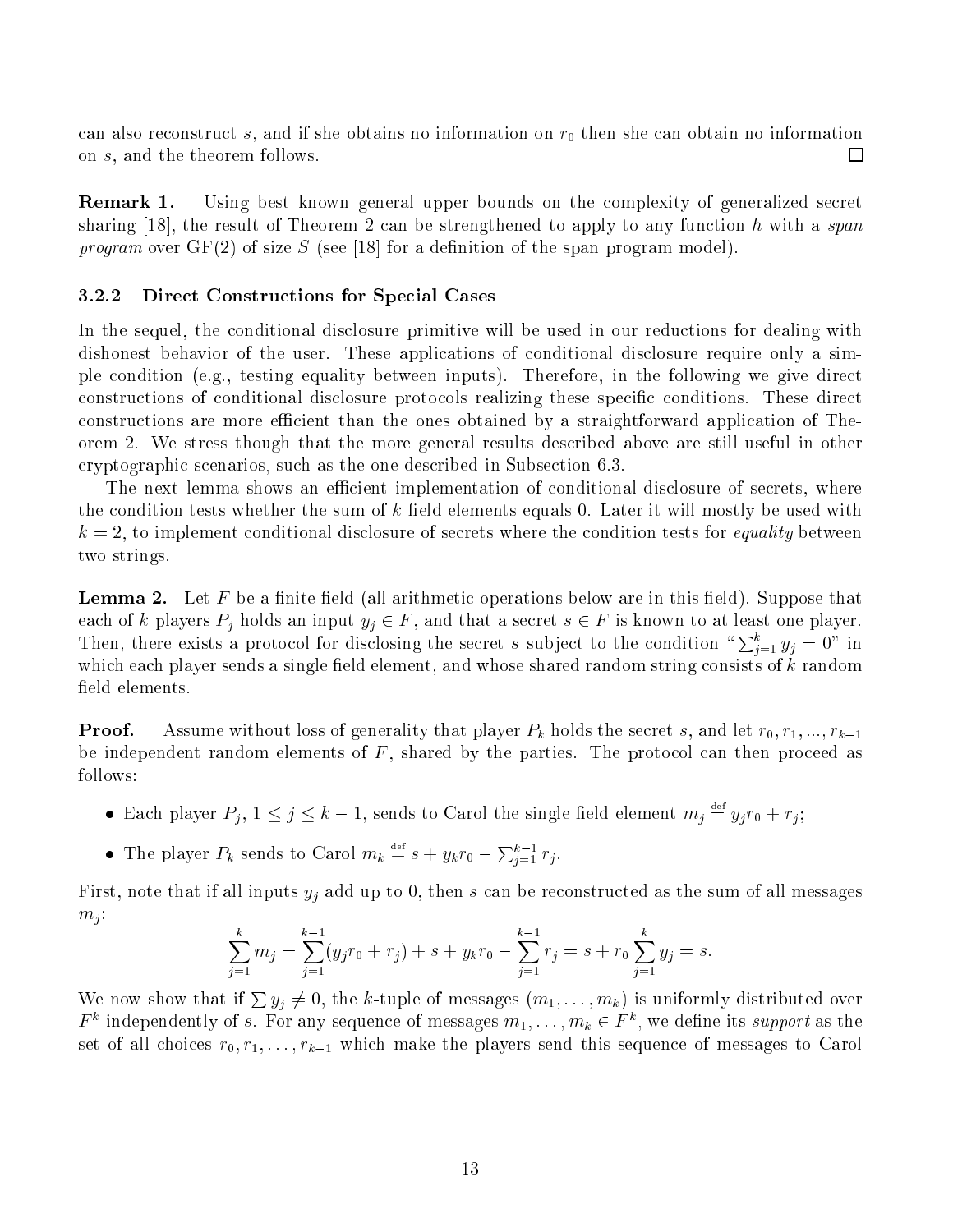(when the inputs are  $y_1,\ldots,y_k$  and the secret is  $s$ ). By the construction of the protocol, the support consists of exactly all  $r_0, r_1, \ldots, r_{k-1}$  satisfying the system of equations

$$
y_1r_0 + r_1 = m_1
$$
  
\n
$$
y_2r_0 + r_2 = m_2
$$
  
\n
$$
\vdots + r_{k-1} = m_{k-1}
$$
  
\n
$$
y_{k-1}r_0 + r_{k-1} = m_{k-1}
$$
  
\n
$$
y_kr_0 - r_1 \dots - r_{k-1} = m_k - s
$$

This is a system of k linear equations in the k variables  $r_0, r_1, \ldots, r_{k-1}$ . When  $\sum y_j \neq 0$  the k equations are linearly independent, since adding the first  $k-1$  equations to the last one yield a triangular system of equations. Therefore, any sequence of messages  $m_1, \ldots, m_k \in F^k$  has a support which is a singleton, and in particular all sequences have the *same size* support. This implies that the uniform distribution of the field elements  $r_0, r_1, \ldots, r_{k-1}$  induces a uniform distribution of the messages  $m_1,\ldots,m_k$  over  $F^k$ , for any input tuple  $y_1,\ldots,y_k$  with nonzero sum and any secret  $s\in F.$  $\Box$ 

Note that the above lemma outperforms the general construction of Theorem 2. Using the general construction, the communication and randomness required for disclosing a single bit secret is larger than the total size of  $k$  field elements (which is a lower bound on the size of a formula evaluating the condition), whereas in the specific construction of Lemma 2 communication and randomness of this size are sufficient for the disclosure of a *longer* secret, namely a field element. The following lemma shows that it is possible to further reduce the communication to be dominated by the secret size, even when the secret is smaller than the inputs.

**Lemma 3.** Suppose that each of k players holds an input string<sup>4</sup>  $y_j \in \{0,1\}^{\ell}$ , and a secret string  $s \in \{0,1\}^m$  is known to at least one player. Then, there exists a protocol for disclosing the secret s subject to the condition "  $\bigoplus_{j=1}^k y_j = 0^{\ell}$ " in which each player sends a string of length  $m,$  and whose shared randomness complexity is  $k \cdot \max(\ell, m)$ .

**Proof.** For a finite field  $F = \text{GF}(2^w)$ , we use a standard representation of field elements by w-bit strings, such that each element of  $F$  is represented by the coefficient vector of the polynomial associated with it. (Recall that an element of  $GF(2^w)$  may be identified with a polynomial over  $GF(2)$  of degree  $\leq w-1$ , modulo some irreducible degree-w polynomial). Such representation defines an *isomorphism* between the groups  $\langle F, + \rangle$  and  $\langle \{0, 1\}^w, \oplus \rangle$ .

We now consider two possible cases. If  $\ell \leq m$ , then the protocol from the proof of Lemma 2 can be used as is, letting  $F = \text{GF}(2^m)$ , and associating the secret s with the corresponding field element and each input string  $y_j \in \{0,1\}^\ell$  with the field element corresponding to its  $m$ -bit padding  $y_j 0^{m-\ell}$ .

In the second case  $(\ell > m)$ , we use the same protocol with  $F = \text{GF}(2^{\ell})$ , except that each field element sent in the original protocol is *projected* to the  $m$  leftmost bits of its representation; that is, if  $m_j$  is the field element originally sent by  $P_j$  and is represented by the string  $\sigma_1 \sigma_2 \cdots \sigma_\ell$ , then the message sent from  $P_j$  to Carol in the new protocol would be the m-bit prefix  $\sigma_1 \sigma_2 \cdots \sigma_m$ . A key observation is that, under the above representation, the projection operator commutes with the field addition. Hence, the sum of all  $\ell$ -bit projections sent in the new protocol is equal to the

<sup>&</sup>lt;sup>4</sup>The claim is formulated for binary strings, but can be generalized to strings over any finite field.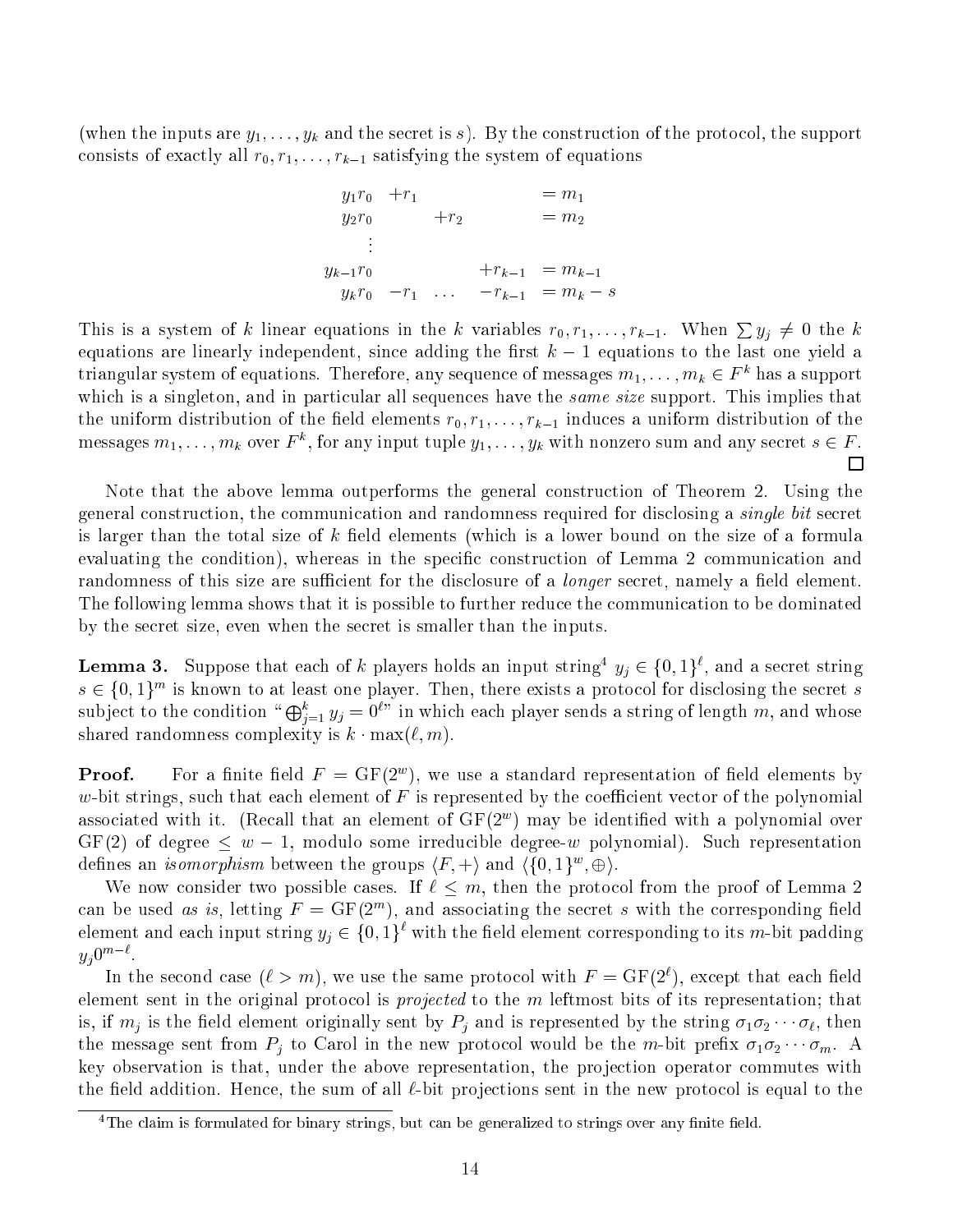projection of  $\sum_{j=1}^k m_j$ . It follows from the above observation and from the analysis in the proof of Lemma 2 that if the condition "  $\bigoplus_{j=1}^k y_j = 0^{\ell}$  holds, then s can be reconstructed as the exclusive-or of all messages. On the other hand, if the condition does not hold, then the original  $k$  messages are uniformly and independently distributed over  $F$ , from which it follows that the projected m-bit messages are independently and uniformly distributed over  $\{0,1\}^m$ . This proves the correctness and secrecy of this protocol.

Finally, since in both cases each player sends a message string of length  $m$ , the specified communication bound is met, and since in both cases the protocol of Lemma 2 is invoked with  $F = \text{GF}(2^{\max(\ell,m)})$ , the specified shared randomness bound is met as well.  $\Box$ 

In particular, the result of Lemma 3 can be applied with  $k = 2$  for conditionally disclosing a secret s subject to a condition which tests *equality* of strings held by two players. This protocol clearly outperforms any protocol obtainable via the general result of Theorem 2; indeed, since testing equality between `-bit strings requires a formula of size -(`), the best protocol obtainable  $v' = v'$  would require - (i) communication bits for condition bits for condition bits for condition bits for condition bits for condition bits for condition bits for condition bits for condition bits for condition bits for subject to equality between two  $\ell$ -bit strings (compared to only 2 communication bits required using Lemma 3). The improved efficiency obtained via Lemma 3 will be used in the next subsection.

#### 3.3 A General Reduction with Respect to Dishonest Users

Using the conditional disclosure of secrets primitive described above, the following theorem gives a general reduction from any PIR scheme to a SPIR scheme for the case of any user (possibly dishonest).

**Theorem 3.** Let  $P$  be any 1-round k-database PIR scheme with communication complexity  $(\alpha_k(n),\, \beta_k(n))$ . Then, there exists a 1-round,  $(\kappa+1)$ -database SPIR scheme  $\mathcal{S}_{\mathcal{P}}$  with communication complexity at most  $(\alpha_k(n) + (\kappa + 1) \log_2 n)$  ,  $2 \rho_k(n) + 1$ ), and shared randomness complexity  $O(n + 1)$  $\beta_k(n)$ ).

Proof. Let SP be the protocol from the general (honest-user) reduction of Theorem 1. By Claim 1,  $\mathcal{O}p$  satisfies data-privacy as long as the user sends to every database  $\mathcal{D}\mathcal{D}_j$  the same shift amount  $\Delta_j$ . Thus we make  $\delta_{\cal P}$  be the following modification of  $\delta_{\cal P}$ , enectively forcing the user to send the same shifts.

The user's queries are the same as in  $S_p$ , and so are the answers of  $\mathcal{DB}_0$  (the auxiliary database) and  $\mathcal{DB}_1$ . In addition, for each  $2 \leq j \leq k$ , we let  $\mathcal{DB}_j$  and  $\mathcal{DB}_1$  disclose the original  $\mathcal{S}_{\mathcal{P}}$ -answer of  $\mathcal{DB}_j$  subject to the condition  $\Delta_j = \Delta_1$  (where  $\Delta_j$  is the  $\lceil \log_2 n \rceil$ -bit shift sent to  $\mathcal{DB}_j$ ). This conditional disclosure is implemented using Lemma 3.

The user-privacy in the original  $\mathcal{S}_{\mathcal{P}}$  is clearly maintained. The scheme  $\mathcal{S}_{\mathcal{P}}$  meets the data-privacy requirement, since the use of conditional disclosure guarantees that the (possibly dishonest) user will obtain information only on answers of databases  $\mathcal{DB}_j$  such that  $\Delta_j = \Delta_1$ , which by Claim 1 implies that the user learns at most a single physical bit of data. Hence,  $\sigma_{\!\mathcal{P}}$  is indeed a SPIR scheme.

We now analyze the complexity of this scheme. For each  $0 \leq j \leq k$  we let  $\beta_k^j(n)$  denote the length of the answer sent by  $D\mathcal{D}_j$  in the scheme  $\mathcal{D}_\mathcal{P}$ . By Theorem 1, we know that  $\rho_k^+=1$ and that  $\sum_{j=0}^k \beta_j$  $\beta_k(n) = \beta_k(n) + 1$ . Using Lemma 3, the communication complexity required to implement the conditional disclosure subprotocol involving the databases  $\nu_{D_1}$  and  $\nu_{D_j}$  in the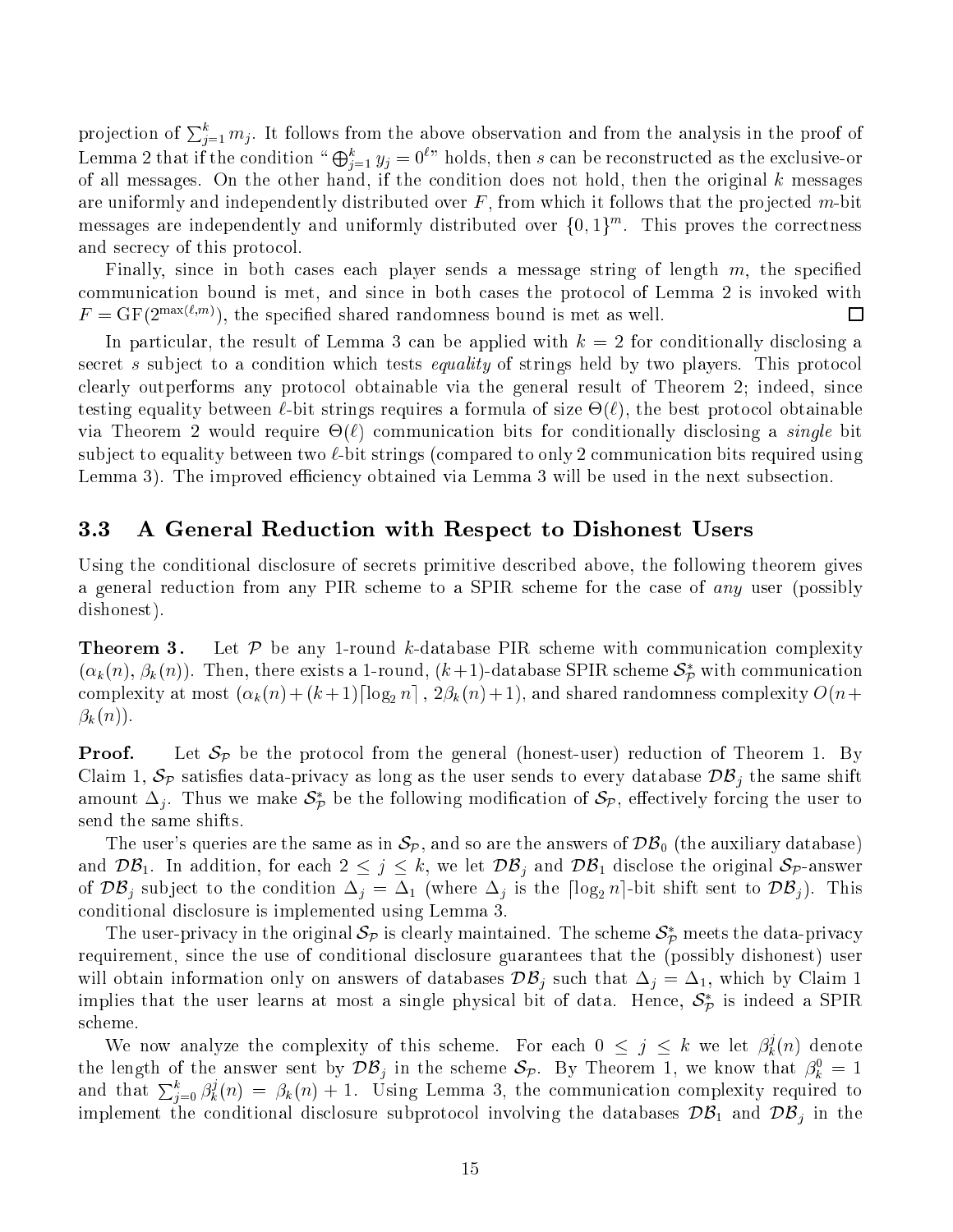scheme  $\mathcal{S}_{\mathcal{P}}^*$  is  $2\beta_k^j(n)$ . The total communication sent from all databases to the user is therefore  $\beta_k^0(n) + \beta_k^1(n) + \sum_{j=2}^k (2\beta_j)$  $j_k^j(n)) \leq 1 + 2 \sum_{j=1}^k \beta_j$  $\hat{f}_k(n) = 1 + 2\beta_k(n)$ . The total communication sent from the user is the same as in  $\mathcal{O}_\mathcal{P}$ , namely  $\alpha_k(n) + (\kappa + 1) \log_2 n$ . The shared randomness complexity is the same as in SP plus the same assembly for plus the random 3, which sums a which sums up to  $n+2\sum_{j=2}^k\max(2\lceil\log_2 n\rceil,\beta)$  $j_k^j(n)) = O(n + \beta_k(n)).$  $\Box$ 

In subsequent sections we present SPIR schemes which rely on specic structural properties of some underlying PIR schemes, and exploit them to outperform the above general transformations. In particular, they use sublinear shared randomness, and do not require an auxiliary database.

#### Specific SPIR Schemes with Respect to Honest Users  $\boldsymbol{4}$

In this section we construct *honest-user* SPIR schemes which perform as well as their PIR counterparts, up to a multiplicative constant, both in terms of communication and randomness. Our constructions utilize two primitives: private simultaneous messages protocols (described below), and conditional disclosure of secrets (introduced in Section 3.2 above). Since our schemes rely on specific PIR schemes from the literature, we first review some details of those PIR schemes which are important for our constructions.

#### 4.1 Some Known PIR Schemes

We start by describing a PIR scheme from [11], referred to as the *basic cube scheme*. This scheme is the basis for the 2-database scheme B2 from [11], also described below, which in turn serves as the basis for the recursive k-database scheme  $\mathcal{B}_k$  from [1]. The schemes  $\mathcal{B}_k$  and the polynomial interpolation scheme of [11, 3] are described later on, in the proofs of Theorems 6 and 7 respectively.

**Basic** d-dimensional Cube Scheme: This is a PIR scheme for  $k = 2^d$  databases. Assume without loss of generality that the database size is  $n = \ell^d$ , where  $\ell$  is an integer. The index set [n] can then be identified with the *d*-dimensional cube  $[\ell]^d$ , where each index  $i \in [n]$  can be maturally identified with a d-tuple  $(i_1,\ldots,i_d)$ . A d-dimensional subcube is a subset  $\beta_1 \times \cdots \times \beta_d$ of the d-dimensional cube, where each  $S_m$  is a subset of [ $\ell$ ]. Such a subcube is denoted by the d-tuple  $C = (S_1, \ldots, S_d)$ . The  $k (= 2^d)$  databases are assigned all of the binary strings of length d,  $\mathcal{DB}_{\sigma} \forall \sigma \in \{0,1\}^d$ . The scheme proceeds as follows.

QUERIES: The user picks a random subcube  $C = (S_1^0, \ldots, S_d^0)$ , where  $S_1^0, \ldots, S_d^0$  are independent random subsets of [ $\ell$ ]. Let  $S_m^1 = S_m^0 \oplus i_m$   $(1 \leq m \leq d)$ , where  $i = (i_1, \ldots, i_d)$  is the index that the user wishes to retrieve. For each  $\sigma = \sigma_1 \sigma_2 \cdots \sigma_d \in \{0,1\}^d$ , the user sends to database  $\mathcal{DB}_\sigma$  the subcube  $C_{\sigma} = (S_1^{\sigma_1}, \ldots, S_d^{\sigma_d})$ , where each set  $S_m^{\sigma_m}$  is represented by its characteristic  $\ell$ -bit string.

ANSWERS: Each database  $\mathcal{DB}_{\sigma}$ ,  $\sigma \in \{0,1\}^d$ , computes the exclusive-or of the data bits residing in the subcube  $C_{\sigma}$ , and sends the resultant bit  $b_{\sigma}$  to the user.<sup>5</sup>

RECONSTRUCTION: The user computes  $x_i$  as the exclusive-or of the k bits  $b_{\sigma}$ 's it has received.

The scheme's correctness follows from the fact that every bit in x except  $x_i$  appears in an even number of subcubes  $C_{\sigma}$ ,  $\sigma \in \{0,1\}^d$ , while  $x_i$  appears in exactly one such subcube (see [11] for

 $5$ The exclusive-or of an empty set of bits is defined to be 0.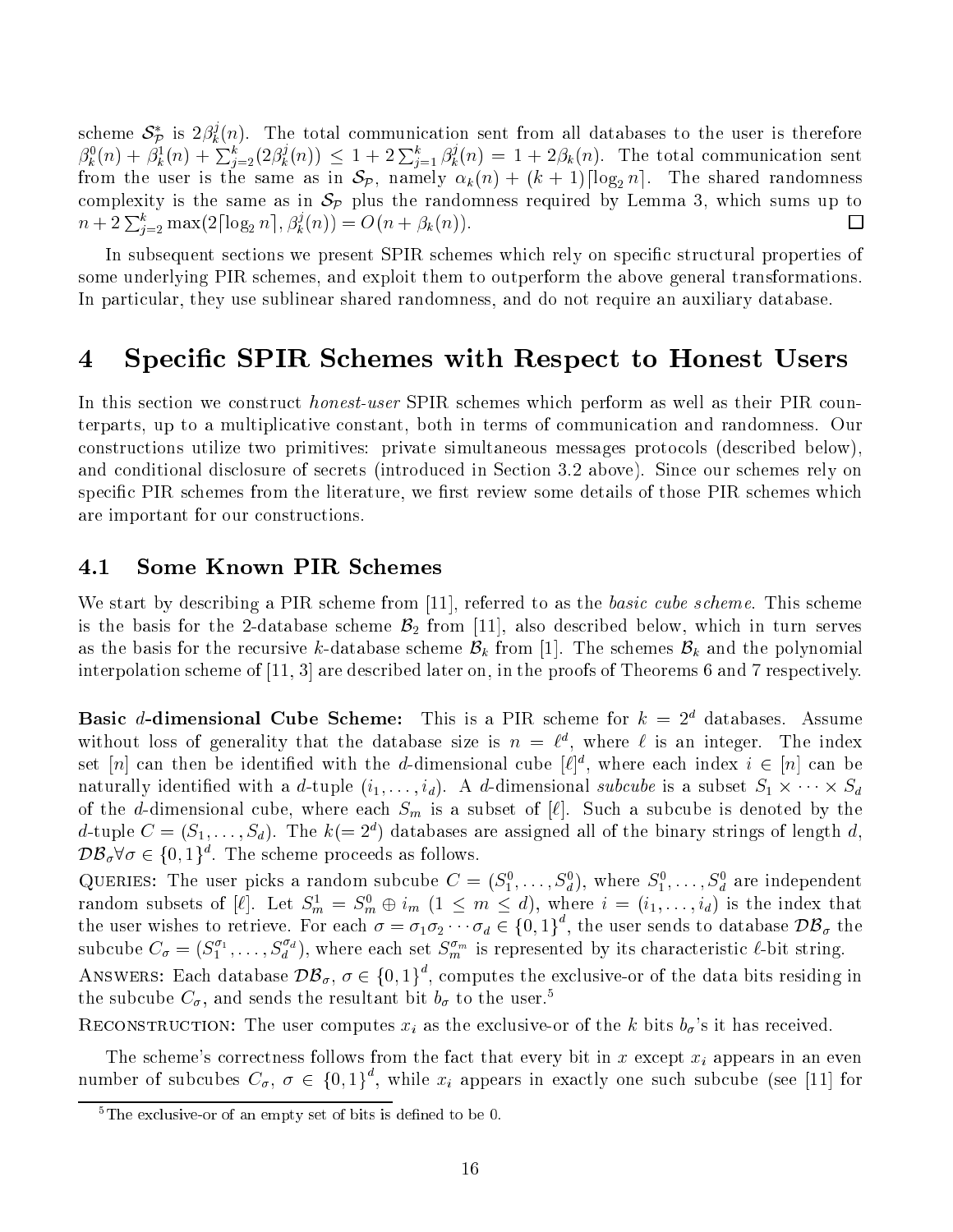details). The communication complexity of this  $2^d$ -database scheme is  $O(n^{1/d})$ , much worse than the following scheme  $\mathcal{B}_2$  and its generalization  $\mathcal{B}_k$ , which achieves communication  $O(n^{1/(2k-1)})$  for a constant number of databases k.

**The scheme**  $\mathcal{B}_2$ **:** This scheme may be regarded as a 2-database implementation of the 8-database (3-dimensional) cube scheme described above. Let  $\ell = n^{1/3}$ , and let  $i = (i_1, i_2, i_3)$  be the index of the data bit being retrieved. Each of the two databases DB000 and DB111 emulates the <sup>4</sup> databases  $\mathcal{DB}_{\sigma}$ ,  $\sigma \in \{0,1\}$ , such that the Hamming distance of  $\sigma$  from its own index is at most 1. This is done in the following way. The user sends to  $D_{000}$  the subcube  $C_{000} = (S_1, S_2, S_3)$  and to  $D_{0111}$  $\overline{\phantom{a}}$  $\overline{\phantom{a}}$  $\overline{\phantom{a}}$ the subcube  $C_{111} = (S_1^-, S_2^-, S_3^+)$  as in the basic cube scheme. We would like the answers of each of the two databases to include the 4 answer bits of the 4 databases it emulates. To this end,  $\sim$  0000 replies with its own answer bit book with an  $000$  along strings, each of which contains a replies of which contains the answer bit of one of the other databases it emulates. For instance, the  $i_1$ -th bit of the string emulating DB100 is obtained by computing the exclusive-or of all data bits residing in the subcube  $(S_1 \oplus i_1, S_2, S_3)$ , implying that the  $i_1$ -th bit in this string is equal to  $v_{100}$ . Symmetrically,  $DD_{111}$ sends the single bit b111 along with <sup>3</sup> `-bit long strings, each of which corresponds to the subcubes obtained from  $C_{111}$  by Thasking The set  $S_m^-$  with all  $\ell$  possible values of  $i_m$ . Altogether, the user receives 8 answer strings  $a_\sigma, \sigma \in \{0,1\}^*$ , six of which contain  $\ell$  bits each, and the other two (namely,  $\alpha_{000}$  and  $\alpha_{111}$ ) contain single bits. In each of the  $\epsilon$  bit long strings, the required answer bit  $\sigma_\sigma$  can be found in either the i1 bit of the string (for <sup>=</sup> 100; 011), the i2 bit (for <sup>=</sup> 010; 101), or the i3 bit (for  $\sigma = 001, 110$ ). Since the user can locate all 8 bits  $b_{\sigma}$ ,  $\sigma \in \{0, 1\}$ , in the answer strings, it can reconstruct  $x_i$  by computing their exclusive-or.

#### 4.2 The Private Simultaneous Messages (PSM) Model

In a typical PIR scheme, the honest user can extract from the databases' answers more information than just the reconstructed value  $x_i$ . Towards solving this problem, we use the following idea. Consider any 1-round PIR scheme. In an execution of such scheme, the user first produces  $k$  queries  $q_1, \ldots, q_k$ , depending on the index i. It then sends each query to the corresponding database and in response receives k answer strings  $a_1, \ldots, a_k$ . Finally, the user applies a *reconstruction function*  $\Psi$  to obtain the desired bit  $x_i$ . Our idea is to have the user compute the output of  $\Psi$  without actually getting the answers  $a_1, \ldots, a_k$ , from which it can obtain more information, but rather get some other messages  $m_1, \ldots, m_k$  that keep the privacy of the string x.

Precisely this idea is captured by the model of non-interactive private computation introduced in [14] and further studied in [16], called the Private Simultaneous Messages (PSM) model. In this model there are k players, each player  $P_i$  holding a private input string  $y_i$ , and an external referee called Carol. All players have access to a shared random input, which is unknown to Carol. The goal of a PSM protocol is to let Carol evaluate a function  $f(y_1, \ldots, y_k)$  without learning any additional information about the inputs  $y_1, \ldots, y_k$ . The scenario of the PSM protocol is similar to a conditional disclosure protocol (see Subsection 3.2), except that in PSM there is no input to Carol, and there is no other input to the players except  $y_1, \ldots, y_k$ . More formally, in a PSM protocol each player  $P_i$  sends a single message to Carol, based on its private input  $y_j$  and the shared random input, and Carol applies some reconstruction function to the k messages she received. A PSM protocol computing a k-argument function f must satisfy the following requirements: (1) correctness: for any input tuple  $y = (y_1, \ldots, y_k)$  and any shared random input, the value reconstructed by Carol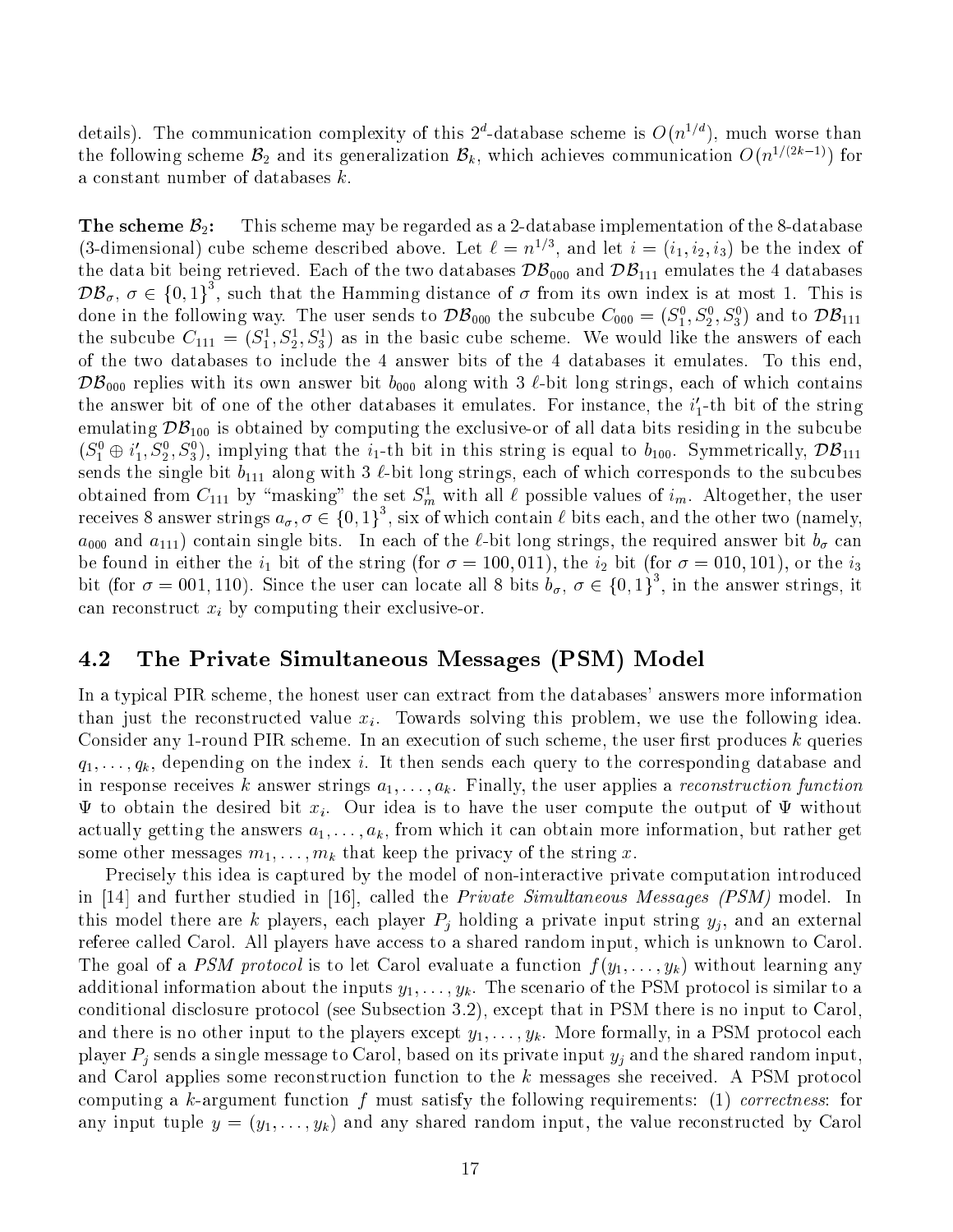is  $f(y)$ ; and (2) privacy: given any two input tuples  $y = (y_1, \ldots, y_k)$ ,  $y_0 = (y_1, \ldots, y_k)$  such that  $f(y) \equiv f(y)$ , the messages viewed by Carol are identically distributed.

The *communication complexity* and the *shared randomness complexity* of a PSM protocol are defined as in the conditional disclosure of secrets model. We denote the communication complexity of a k-player PSM protocol by  $c_k(m)$ , where m is the total number of input bits held by the k players, and its shared randomness complexity by  $d_k(m)$ .

In [14, 16] several upper bounds on PSM complexity are obtained. In particular, it is shown that any Boolean function with a branching program of size  $S(m)$  (with any partition of the m input bits among k players) can be computed by a PSM protocol whose communication complexity and shared randomness complexity are  $O(k \cdot S(m)^\gamma)$  [16]. The general, this quadratic overhead will turn out to be too expensive for our purposes. However, some functions do admit simple PSM protocols with *linear* complexity as we see in the following lemma.

**Lemma 4.** Let  $(G, +, 0), (H, \tilde{+}, 0)$  be finite Abelian groups, and  $f : G^k \to H$  be a linear function  $(\text{that is, } f((y_1+z_1), \ldots, (y_k+z_k)) = f(y_1, \ldots, y_k) + f(z_1, \ldots, z_k) \text{ for all } (y_1, \ldots, y_k), (z_1, \ldots, z_k) \in G^k).$ Then, there exists a PSM protocol computing  $f$  whose communication complexity and shared randomness complexity are no larger than  $m$ , where  $m$  is the total number of input bits to  $f$ .

**Proof.** The PSM protocol for f proceeds as follows. Each player  $P_j$  masks its input  $y_j$  with  $r_j$ , setting  $w_j \stackrel{\text{def}}{=} y_j + r_j$ , where  $(r_1, \ldots, r_k) \in G^k$  is a random shared tuple satisfying  $f(r_1, \ldots, r_k) = 0$ . Then,  $P_j$  sends the masked input  $w_j$  to Carol. Carol can now compute  $f(w_1, \ldots, w_k) = f((y_1 +$  $(r_1), \ldots, (y_k + r_k)) = f(y_1, \ldots, y_k) + f(r_1, \ldots, r_k) = f(y_1, \ldots, y_k) + \tilde{0} = f(y_1, \ldots, y_k)$ , which is the desired output value. The privacy of this protocol follows by observing that for any input tuple  $y = (y_1, \ldots, y_k)$  and message tuple  $w = (w_1, \ldots, w_k)$  such that  $f(y) = f(w)$ , there exists a unique random input r (namely,  $r = w - y$ ) such that  $f(r) = 0$  and the messages induced by the inputs y and the random input r are w. Therefore, every message tuple w such that  $f(y) = f(w)$  has the same size support (a singleton), implying identical distribution of all such messages. Finally, the communication and shared randomness complexity are clearly as specied.  $\Box$ 

This lemma is used in the sequel, when the groups  $G, H$  are the binary strings of a fixed length, and the operation is  $\oplus$  (exclusive-or).

Remark 2. (CDS from PSM) Note that the conditional disclosure of secrets (CDS) primitive described in Subsection 3.2 and used in Theorem 2 may be implemented (less efficiently) using PSM computation. Specifically, disclosing a bit s subject to a condition  $q(y)$  may be reduced to the PSM computation of the function  $f(y, s) = g(y) \wedge s$ . Indeed, by the correctness of the PSM protocol for f, if  $g(y) = 1$  then Carol can reconstruct  $s = g(y) \wedge s$ . On the other hand, if  $g(y) = 0$ then, by the privacy of the PSM protocol, Carol's view is identically distributed under the inputs  $(y, 0)$  and  $(y, 1)$ , implying that Carol learns nothing about s. However, the general upper bound on the complexity of conditional disclosure of secrets, established by Theorem 2, is linear in the size of a formula (or a span program) computing the condition, whereas best known results on PSM complexity yield a bound which is quadratic in such representation size. This is because every function with formula size  $S(m)$  is also computable by a branching program of size  $S(m) + 1$  (see  $[24, \text{ Chapter 14}]\right)$ . This, as mentioned above, gives a PSM complexity of  $O(S(m)^{*})$ .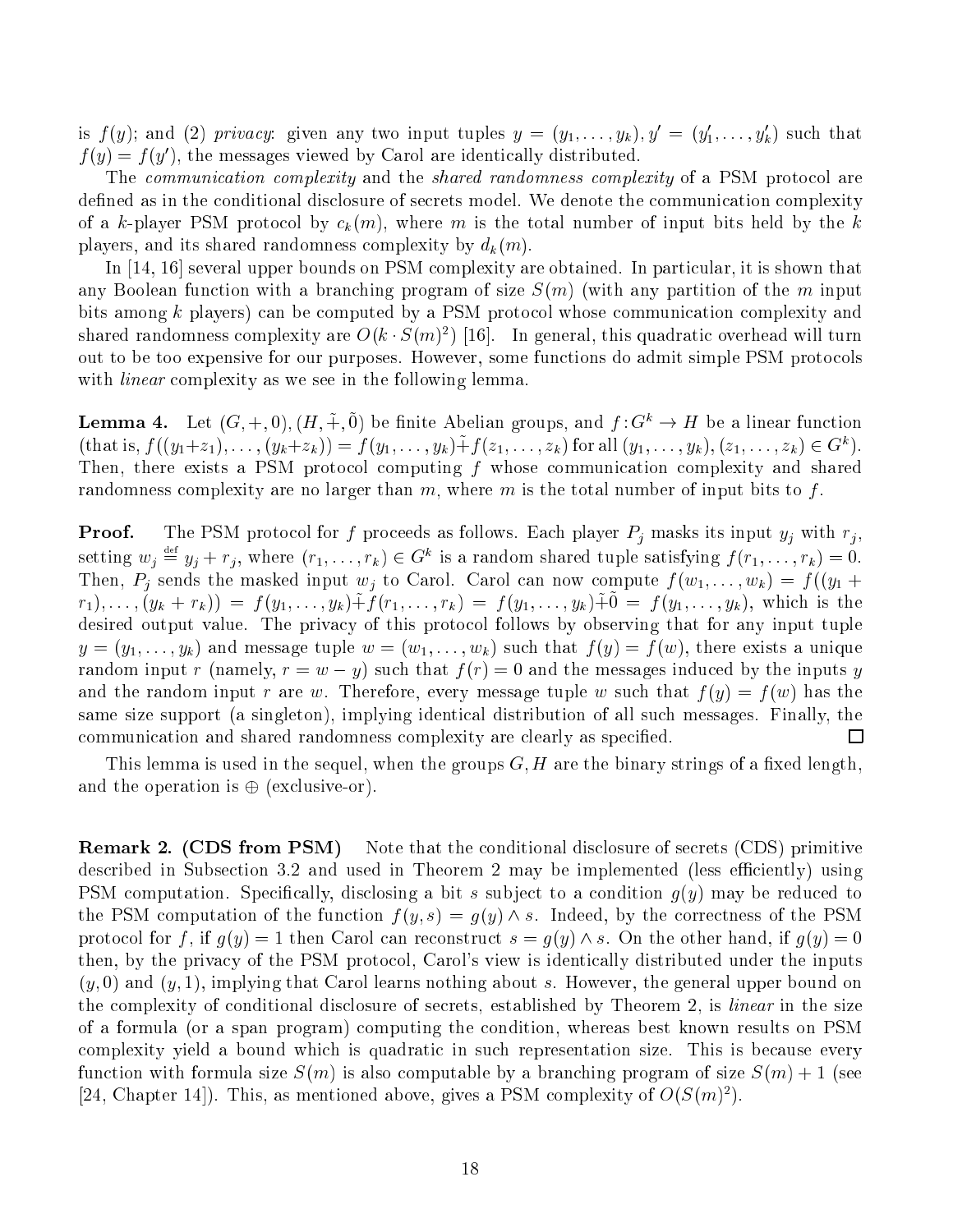### 4.3 SPIR Schemes Based on PSM and CDS Protocols

In this subsection we use PSM and CDS protocols to construct honest-user SPIR schemes. First, in lemma 5 we apply PSM solutions to a PIR scheme with a particular type of reconstruction function in order to get an honest-user SPIR scheme. We then discuss the implications of this lemma and provide an example in which it is used. This example and lemma are also helpful in our later constructions, in particular ones which involve PIR schemes with a more general reconstruction function.

**Lemma 5.** Suppose  $\mathcal{P}$  is a 1-round k-database PIR scheme with communication complexity  $(\alpha_k(n), \beta_k(n))$ , such that: (1) the reconstruction function  $\Psi$  depends only on the answers of the databases, and (2) the function  $\Psi$  can be computed by a PSM protocol whose communication complexity is  $c_k(m)$  and whose shared randomness complexity is  $d_k(n)$ . Then, there exists a 1-round k-database honest-user SPIR scheme S whose communication complexity is  $(\alpha_k(n), c_k(\beta_k(n)))$  and whose shared randomness complexity is  $d_k(\beta_k(n))$ .

**Proof.** A scheme S of the specified complexity can be obtained from  $P$  as follows. The user chooses queries  $q_1, \ldots, q_k$  as it does in the PIR scheme  $P$  and sends each query  $q_j$  to the corresponding database  $\mathcal{DB}_i$ . Each database  $\mathcal{DB}_i$  computes its answer  $a_i$  as it would do in  $\mathcal{P}$ , but instead of sending the answer to the user, the databases (using their shared randomness) simulate the PSM computation of  $\Psi(a_1,\ldots,a_k)$ . That is, each database  $\mathcal{DB}_j$  sends to the user the message that player  $P_j$  would send to Carol in the PSM protocol for  $\Psi$ . The correctness and privacy of S follow from the correctness and privacy of  $P$  and of the PSM protocol for  $\Psi$ , and the complexity is clearly as stated. 口

We stress that Lemma 5 only yields *honest-user* SPIR schemes; indeed, a dishonest user can potentially generate "invalid" queries, such that applying the reconstruction function to their answers gives forbidden information which does not follow from any physical data bit. (Here the idea of hiding the input to the reconstruction function will not help, since the dishonest user may get information from the output of the reconstruction function). A direct application of Lemma 5 is given in the following example.

Example 1. PSM-based honest-user SPIR scheme for the d-dimensional cube scheme. Consider the basic d-dimensional cube scheme from Subsection 4.1, in which the reconstruction function consists of computing the exclusive-or of the  $k$  answer bits sent from the databases. This scheme does not maintain data-privacy, since the user learns the exclusive-or of  $k = 2^d$  different subsets of data bits. In this case, the extra information can be eliminated by applying Lemmas 4 and 5. Specifically, instead of sending the original answer  $b_{\sigma}$ , each database  $\mathcal{DB}_{\sigma}$  will send a masked answer  $b_{\sigma} \oplus r_{\sigma}$ , where  $r = r_{0\cdots00}r_{0\cdots01}\cdots r_{1\cdots10}$  is a  $(k-1)$ -bit shared random string, and  $r_{1\cdots11}$  is computed as the exclusive-or of the bits of  $r$ . Under the modified scheme, an honest user's view is uniformly distributed among all *k*-tuples whose exclusive-or is  $\bigoplus_{\sigma \in \{0,1\}^d} b_\sigma,$  which by the scheme's correctness is equal to the physical bit  $x_i$ .

Other PIR schemes with linear reconstruction function, to which Lemma 5 is applicable with no communication overhead, include the polynomial-interpolation schemes for  $O(\log n)$  databases of [11, 3], for which (dishonest-user) SPIR counterparts will be given in Subsection 5.2.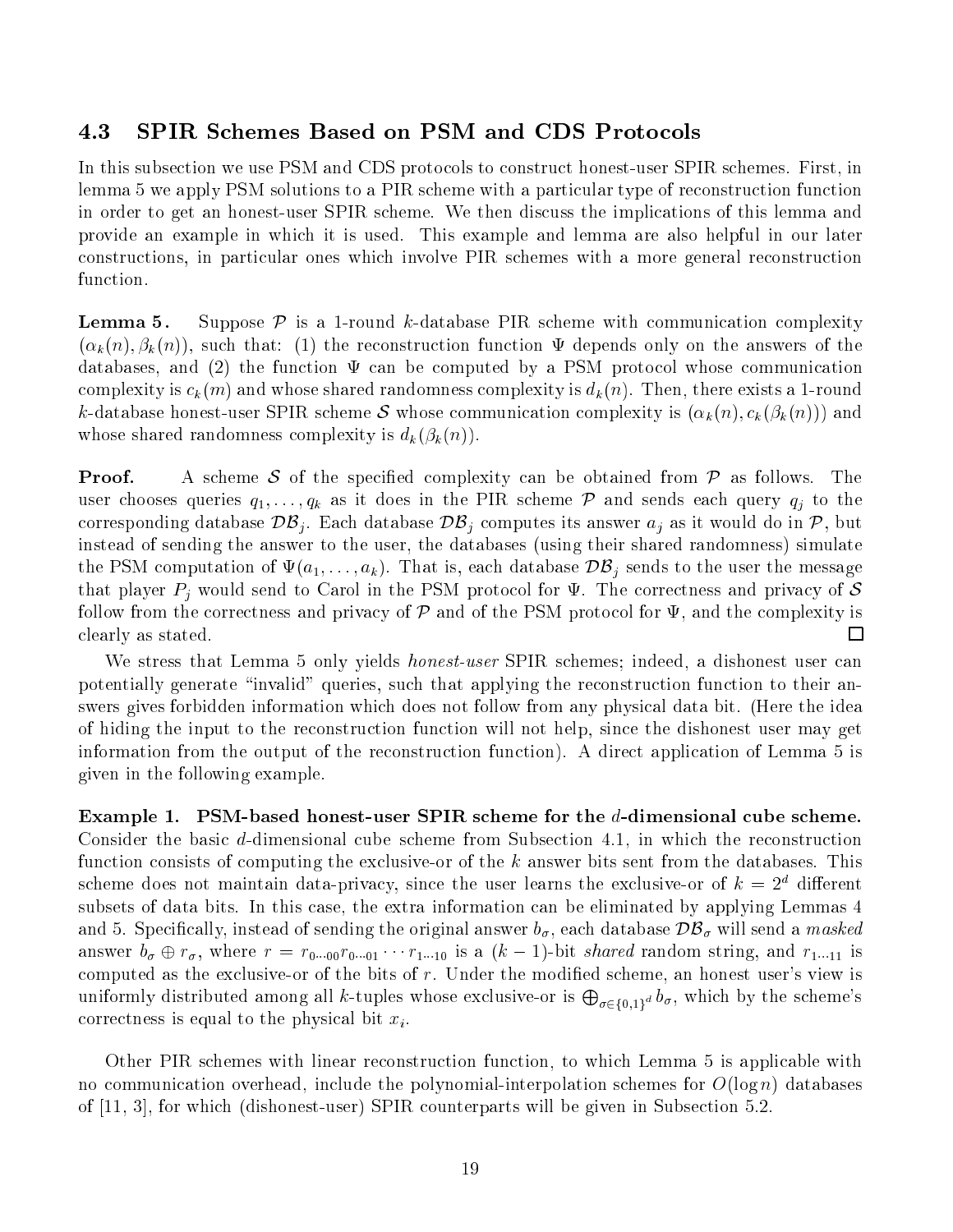Remark 3. (On the generality of Lemma 5) Note that Lemma 5 requires that in the underlying PIR scheme  $P$ , the reconstruction function depends only on the answers computed by the databases. While this is the case with the basic cube scheme (see Example 1 above), this is not the case with the scheme  $\mathcal{B}_2$ , for instance, where reconstruction heavily depends on the index i held by the user. In order to satisfy this requirement, any PIR scheme  $P$ , whose reconstruction function  $\Psi$  may also depend on the the index i and the queries  $q_i$ , may be augmented into a PIR scheme  $\mu$  , whose reconstruction  $\Psi$  depends only on the answers, as follows. First, the user secretshares the index i between two databases independently of its original queries (e.g., by sending a  $\mathcal{L}=\mathcal{O}$  is respective-or one database and the exclusive-ordinary contribution string with the binary  $\mathcal{L}$ representation of i to the other database). Such sharing of i does not violate the user's privacy and introduces only a minor overhead on the query complexity. Then, each database  $\mathcal{DB}_i$  appends to its original answer  $a_i$  the query  $q_i$  it received (including the share of i). The original reconstruction function  $\Psi$  induces a reconstruction function  $\Psi$  for the augmented scheme  $P$  , which depends on the databases' answers alone. Hence, Lemma 5 can be applied to the augmented scheme. However, the complexity of this solution can be prohibitive.

In the remainder of this section we derive an honest-user SPIR scheme from the 2-database PIR scheme  $\mathcal{D}_2.$  Th this case, it is possible to use the PSM methodology of Lemma 5 and Remark 5 to efficiently meet this goal. However, towards constructions in the next sections, we introduce an alternative, conceptually simpler, methodology of using conditional disclosure of secrets on top of PSM. A similar methodology may also be useful in different contexts, as will be demonstrated in Subsection 6.3.

**Theorem 4.** There exists a 2-database nonest-user SPIR scheme,  $D_2$ , with communication complexity and shared randomness complexity  $O(n^{1/3})$ .

 $\sim$  Proof. Recall the PIR scheme B2 (see Section 4.1) and, in particular, its reconstruction function function which may be viewed as a two-stage procedure: (1) the user selects a *single* bit from each of 8 answer strings, depending only on the index  $i = (i_1, i_2, i_3)$ ; and (2) the user takes the exclusive-or of the 8 bits it has selected to obtain  $x_i$ . Thus, if we let the honest user learn only the exclusive-or of the 8 bits corresponding to i, the data-privacy requirement will be met. This can be achieved by using the conditional disclosure of secrets primitive on top of a PSM protocol computing the exclusive-or of 8 bits. The scheme  $\mathcal{D}_2,$  an honest-user SPIR version of  $\mathcal{D}_2,$  proceeds as follows:

QUERIES: The user sends the subcubes  $C_{000}$  to  $\mathcal{DB}_{000}$  and  $C_{111}$  to  $\mathcal{DB}_{111}$ , as in the scheme  $\mathcal{B}_2$ . In addition, the user independently shares the three characteristic vectors  $\chi_{i_m}$ ,  $m = 1, 2, 3$ , among the two databases. This is done by picking random *t*-bit strings  $i_m, i_m$  such that  $i_m \oplus i_m = \chi_{i_m}$  and sending the three strings  $i_m^-$  to  $D\mathcal{D}_{000}$  and the three strings  $i_m^-$  to  $D\mathcal{D}_{111}$ .

ANSWERS: Each of the two databases computes 3 answer strings of length  $n^{1/3}$  and 1 one bit answer as in the  $\mathcal{B}_2$  scheme. Denote by  $a_\sigma$  the answer string emulating  $\mathcal{DB}_\sigma, \sigma \in \{0,1\}$ . The databases treat each bit of a string  $a_{\sigma}$  as an input to a PSM protocol computing the exclusive-or of 8 bits,

<sup>&</sup>lt;sup>6</sup>While it is possible to extend our construction to apply to  $B_k$ , the k-database generalization from [1], we postpone this generalization to the next section, which deals with the case of a dishonest user.

Twhen the user is honest, this extra sharing of  $\chi_{i_m}$  is redundant since the characteristic vectors of the sets  $S_m, S_m$ sent by the user may be viewed as these shares; however, this presentation more closely resembles the solution for a dishonest user, described in the the next section.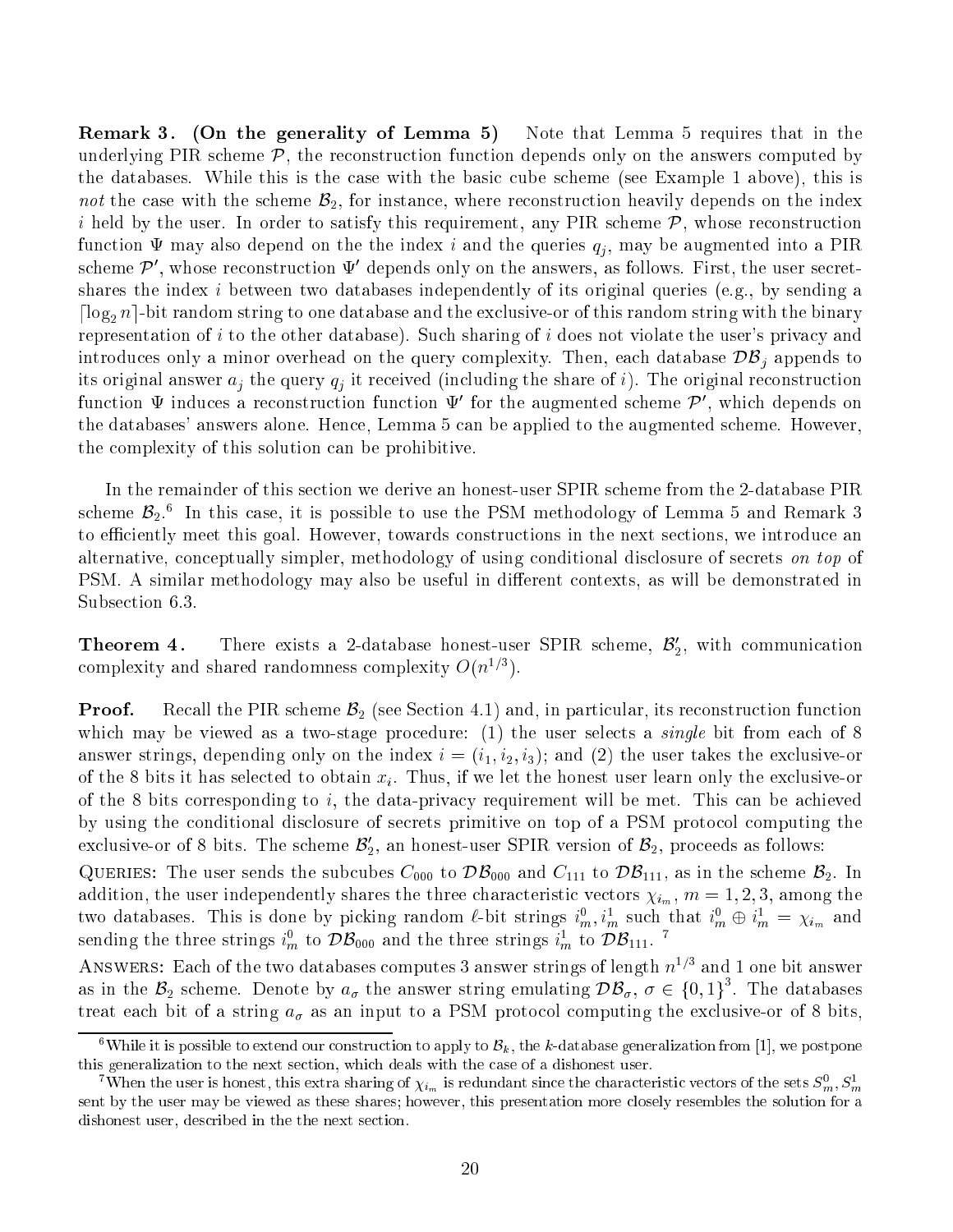and using their shared randomness they compute (but do not send) the PSM message sent for each such bit. Under the simple PSM protocol for XOR (see Lemma 4 or Example 1), each such message is by itself a single bit. Let  $w_{\sigma}$  denote the string obtained by replacing each bit from  $a_{\sigma}$  by its corresponding PSM message bit. In this case,  $w_{\sigma}$  is obtained by masking every bit of  $a_{\sigma}$  with the same random bit  $r_{\sigma}$ , where the bits  $\{r_{\sigma}\}\$  are 8 random bits whose exclusive-or is 0. Finally, for every  $\sigma \in \{0,1\}^*$  and  $1 \leq \gamma \leq |w_{\sigma}|$ , the databases use their shared randomness to disclose to the user the j-th bit of  $w_{\sigma}$ ,  $(w_{\sigma})_j$ , subject to an appropriate condition. For  $\sigma = 100,011$  the condition  $\alpha_1[i]_j \oplus (i_1^j)_j = 1$ , for  $\sigma = 010$ , for it is  $(i_2^j)_j \oplus (i_2^j)_j = 1$ , and for  $\sigma = 001$ , for it is  $(i_3^j)_j \oplus (i_3^j)_j = 1$ .  $\Omega$  can be sent in a plane in a plane in a plane in a plane in a plane in a plane in a plane in a plane in a plane in a plane in a plane in a plane in a plane in a plane in a plane in a plane in a plane in a plane in a p

RECONSTRUCTION: The user reconstructs the eight PSM message bits corresponding to the index i (using the reconstruction function of the conditional disclosure protocol), and computes their exclusive-or to obtain  $x_i$ .

The correctness of the above scheme and the user's privacy follow from the correctness and user's privacy of the PIR scheme B2 and the correctness of the CDS and the PSM schemes used, and are easy to verify. We turn to show that the scheme meets the data-privacy requirement with respect to an honest user. We first introduce some notation. By  $A(x, i, r, \rho)$  we denote the 8-tuple of  $\mathcal{B}_2$ answers  $a_\sigma,$  computed by the databases in the execution of  $\mathcal{D}_2$  (or  $\mathcal{D}_2$ ) induced by  $(x, \imath, r, \rho),$  where x is the data string, i is the user's input query,  $r$  is the shared randomness of the databases, and  $\rho$  is the random input of the user. Similarly, by  $W(x, i, r, \rho)$  we denote the 8-tuple of PSM strings  $w_{\sigma}$ , computed by the databases in the corresponding execution of  $\mathcal{D}_2$ . Finally, given an 8-tuple  $w = (w_{\sigma})_{\sigma \in \{0,1\}^3}$  and an index  $i$ , we let  $w_{\vert i}$  denote the restriction of w to the 8 bits corresponding to the index i.

Since the user is honest and by the correctness of  $\mathcal{B}_2$ , the exclusive-or of the eight bits in  $A(x, i, r, p)|i$  is equal to  $x_i$ . Thus, by the privacy of the FSM protocol for  $\Delta OR$ , it follows that for any  $x, x, i$  such that  $x_i = x_i$ , any  $\rho$  and  $z \in \{0, 1\}^{\mathbb{T}},$ 

$$
\Pr_r[W(x, i, r, \rho)]_i = z] = \Pr_r[W(x', i, r, \rho)]_i = z]. \tag{1}
$$

By the secrecy of the conditional disclosure protocol and the independence of its shared randomness from the PSM randomness, it follows that for any  $x, x, v, \rho, v$ , and  $z \in \{0, 1\}$  we have:

$$
\Pr_r[\mathbf{view}_U(x,i,r,\rho) = v \mid W(x,i,r,\rho)|_i = z] = \Pr_r[\mathbf{view}_U(x',i,r,\rho) = v \mid W(x',i,r,\rho) = z]. \tag{2}
$$

**r** many, combining equations (1) and (2) we get that for any  $x, x, v, \rho, v$  such that  $x_i = x_i$ :

$$
\Pr_r[\mathbf{view}_U(x,i,r,\rho) = v] = \sum_{z \in \{0,1\}^8} \Pr_r[\mathbf{view}_U(x,i,r,\rho) = v \mid W(x,i,r,\rho)|_i = z] \cdot \Pr_r[W(x,i,r,\rho)|_i = z]
$$
\n
$$
= \sum_{z \in \{0,1\}^8} \Pr_r[\mathbf{view}_U(x',i,r,\rho) = v \mid W(x',i,r,\rho)|_i = z] \cdot \Pr_r[W(x',i,r,\rho)|_i = z]
$$
\n
$$
= \Pr_r[\mathbf{view}_U(x',i,r,\rho) = v],
$$

concluding the proof of the data-privacy property. (We note that while the above proof explicitly refers to all relevant random variables, in subsequent proofs of a similar nature such detailed analysis will be replaced by higher level arguments.)

It remains to show that the scheme meets the specied complexity bounds. Since the condition for disclosing each of the  $O(n^{1/3})$  bits of the strings  $w_j$  is of the form "  $y_1 \oplus y_2 = 1$ " (or equivalently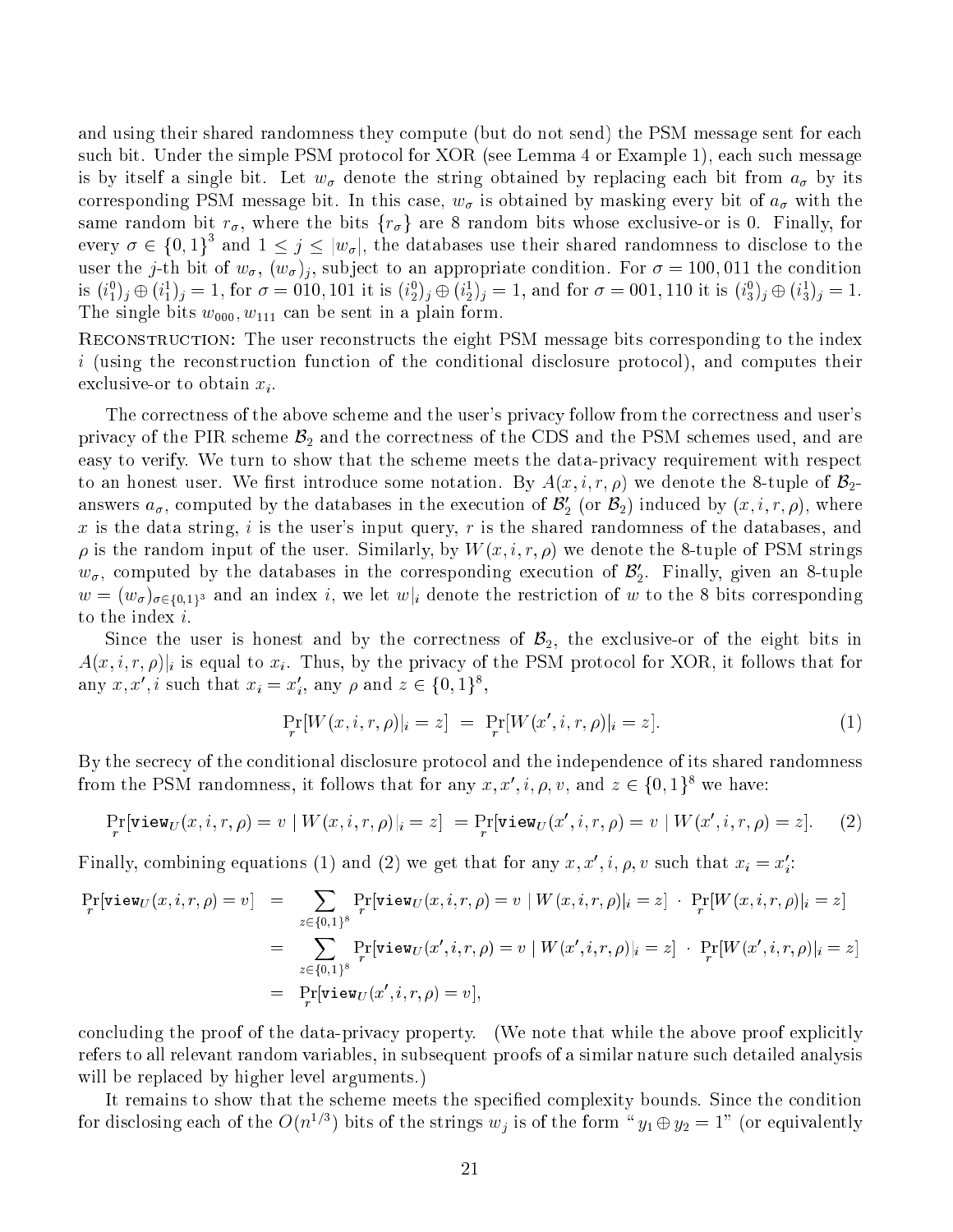$y$  , which it follows from  $y$  , it  $y$   $\Delta$  are single bits, it follows from Lemma  $3$  (or  $T$  massed masked masked masked masked masked masked masked masked masked masked masked masked masked masked masked masked maske answer bits can be conditionally disclosed with total communication and shared randomness cost of  $O(n^{1/3})$  bits. Altogether, the communication complexity of the scheme and its shared randomness complexity are  $O(n^{1/3})$ , as required.  $\Box$ 

## 5 Specic SPIR Schemes with Respect to Dishonest Users

In the previous section we were concerned with an honest but curious user. In this section we construct SPIR schemes which guarantee data-privacy with respect to dishonest users as well. The following example demonstrates the extra information that a dishonest user may obtain in ordinary PIR schemes and in the honest-user SPIR scheme constructed above.

Example 2. Consider the scheme B2. Suppose that a user sends the subcube C000 <sup>=</sup> (fi1g ; fi2g ; fi3g) as a (legitimate) query to the rst database. Then, the answers of this database alone, which  $\text{include the bits } x_{(i_1,i_2,i_3)},\, x_{(i_1,i_2,i_3)}\oplus x_{(j,i_2,i_3)},\, x_{(i_1,i_2,i_3)}\oplus x_{(i_1,j,i_3)},\, \text{and}\ x_{(i_1,i_2,i_3)}\oplus x_{(i_1,i_2,j)} \text{ for all } j\in [n^{1/3}],$ reveal about  $3n^{1/3}$  physical bits of data. Note that by randomly setting this query an honest user can also learn that many physical data bits, but this occurs with only an exponentially small probability. Moreover, even in the scheme  $\mathcal{D}_2$  (which perfectly maintains data-privacy for an honest user), a dishonest user may similarly obtain  $\Theta(n^{1/3})$  physical data bits. To do this, the user sends to the rst database the same cube C000 as above, and sends to the second database the empty cube  $C_{111} = (\psi, \psi, \psi).$  Instead of sharing the characteristic vectors  $\chi_{i_m},$  the user will now share three allones vectors, which would automatically satisfy all disclosure conditions and allow the user to learn the entirety of the eight strings  $w_{\sigma}$ . Then, about  $3n^{1/3}$  physical bits can be reconstructed from the combined answers of the two databases. For instance, for every  $j \in [n^{1/3}]$  the user may reconstruct the bit  $x_{(j,i_2,i_3)}$  by computing  $w_{000} \oplus (w_{100})_j \oplus (w_{010})_{i_2} \oplus (w_{001})_{i_3} \oplus (w_{011})_1 \oplus (w_{101})_1 \oplus w_{111}$ .

Observe that in the honest-user SPTR scheme  $\mathcal{D}_2,$  a dishonest user can cheat in two ways. One way is to improperly share the characteristic vector of its index (e.g., share the all-ones vector instead). The other way is to send invalid  $B_2$ -queries. This may give the user extra information even when the index is properly shared, because invalid  $B_2$ -queries can make the output of the reconstruction function depend on more than one bit of data. In order to become resilient to dishonest users, any honest-user SPIR scheme can (in principle) be modified to filter every original answer bit using the conditional disclosure primitive, such that the condition tests for the validity of the user's queries. However, the complexity of disclosing each answer bit subject to a full validity test will be prohibitive. In the next subsections we use alternative means to transform the best known PIR schemes into SPIR schemes. All these transformations involve at most a constant multiplicative communication overhead.

#### 5.1 Cube Schemes

In this subsection we construct a k-database SPIR scheme, resilient against dishonest users, whose communication complexity is  $O(n^{1/(2k-1)})$  (the same as the best k-database PIR scheme known). We first address the 2-database case, from which we then generalize to the  $k$ -database scheme.

**Theorem 5.** There exists a 2-database SPIR scheme,  $\mathcal{D}_2$ , with communication complexity and shared randomness complexity  $O(n^{1/3})$ .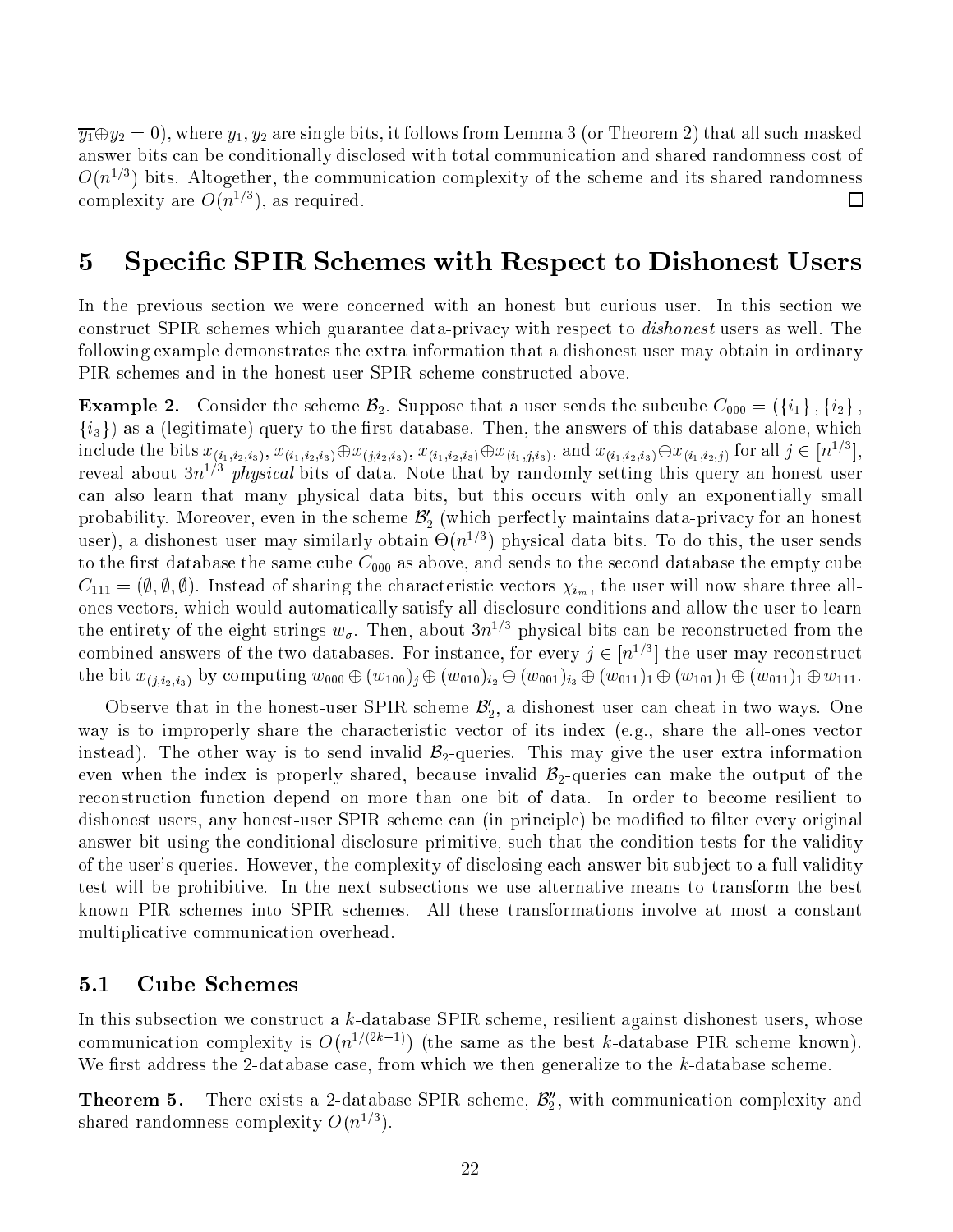**Proof.** Assume that  $\ell = n^{1/3}$  is an integer. The scheme  $\mathcal{B}_{2}^{\prime\prime}$  proceeds as follows:

QUERIES: The user sends to  ${\cal{DB}}_{000}$  the subcube  $C_{000}$  =  $(S_1^0, S_2^0, S_3^0)$  and to  ${\cal{DB}}_{111}$  the subcube  $C_{111} = (S_1, S_2, S_3)$ , as in the scheme  $\mathcal{D}_2$ . In addition, the user independently shares *dense* representations of the index components  $i_m$ ,  $m = 1, 2, 3$  (as opposed to the unary representation in the scheme  $\mathcal{D}_2$ ). This is done by viewing each index component  $\imath_m$  as an element of  $\mathcal{Z}_\ell,$  picking random  $\lceil \log_2 \ell \rceil$ -bit elements  $i_m^*, i_m^* \in \mathcal{Z}_\ell$  such that  $i_m^* + i_m^* \equiv i_m \pmod{\ell},$  and sending the three strings  $i_m^*$ to  $\nu_{D000}$  and the three strings  $\tau_m^-$  to  $\nu_{D111}.$ 

ANSWERS: The answers in  $\mathcal{B}_{2}''$  are constructed on top of some intermediate computations from the scheme  $\mathcal{D}_2$ . Recall that  $\theta_\sigma$  denotes the answer from database  $D\mathcal{D}_\sigma$  in the basic 3-dimensional cube scheme,  $a_{\sigma}$  denotes the answer string corresponding to  $\mathcal{DB}_{\sigma}$  in the original scheme  $\mathcal{B}_2$ , and  $w_{\sigma}$  denotes the strings constructed by taking the exclusive-or of each bit in the string  $a_{\sigma}$  with the same random bit  $r_{\sigma}$  (these correspond to messages in a PSM protocol for computing XOR). Let the shared random strings of length  $\begin{pmatrix} 1 & 1 \end{pmatrix}$  be shared random bits (these will be shared random bits ( be used as "masks" to guarantee that the user gets no information on  $x$  if the subcubes it sent are not consistent with the index whose binary representation was shared). The databases reply with the following messages:

- 1.  $\mathcal{DB}_{000}$  sends to the user the three bits  $v_m^{\omega} \equiv \langle \chi_{S_m^0}, t_m \rangle \oplus u_m, \, m = 1,2,3,$  where  $\langle \cdot, \cdot \rangle$  denotes inner product over GF(2). Similarly,  $\mathcal{DB}_{111}$  sends the bits  $v_m^+\equiv\langle\chi_{S_m^1},t_m\rangle\oplus u_m.$
- 2. DB000 sends to the user the bit w000. Similarly, DB111 sends the bit w111.
- 3.  $\nu_{\mathcal{D}_{000}},\nu_{\mathcal{D}_{111}}$  use the SPTR scheme  $\mathcal{S}_2$  of Corollary 1 to provide the user with a single bit from each of the six work with which would work with  $\alpha$  and work to DB000 (known to DB000), which we are written with work to DB0000 (known to DB0000), which we are written with work to DB0000 (known to DB0000 (known to DB00 (known to  $\nu_{\mathcal{B}_{111}}$ ), in the positions corresponding to the shared index. This is done by using the user's queries  $i_m^0, i_m^1$  as the queries for the scheme  $\mathcal{S}_2^*$ , where  $m=1$  for retrieval from w100 and wolf world with the communications serves would want with wit2, and with the serves from decession  $w_{001}$  and  $w_{110} \oplus \iota_3$ . Since the index retrieved in the scheme  $\mathcal{S}_2$  is the sum of the queries to both databases, this means that the user obtains the bits in position i1 from the rst pair of strings, i2 from the second pair, and i3 from the third.

RECONSTRUCTION: An honest user reconstruct  $x_i$  as follows. For  $m = 1, 2, 3$  the user reconstructs the bit  $(\iota_m)_{i_m}$  by computing  $v_m^{} \oplus v_m^-.$  Then, using these 3 bits and the bits obtained from the  $\mathcal{S}_2$ invocations, it computes

$$
(t_1)_{i_1} \oplus (t_2)_{i_2} \oplus (t_3)_{i_3} \oplus w_{000} \oplus w_{111} \oplus (w_{011})_{i_1} \oplus (w_{101})_{i_2} \oplus (w_{110})_{i_3}
$$
  

$$
\oplus (w_{100} \oplus t_1)_{i_1} \oplus (w_{010} \oplus t_2)_{i_2} \oplus (w_{001} \oplus t_3)_{i_3}
$$
  

$$
= \bigoplus_{\sigma \in \{0,1\}^3} b_{\sigma}
$$
  

$$
= x_i
$$

The correctness and the user's privacy in this scheme are easy to verify. We now show the scheme's data-privacy, relative to any user.

Recall that in  $\mathcal{S}_2$  only one of the two databases needs to know the data, and the other one only needs access to the shared random string.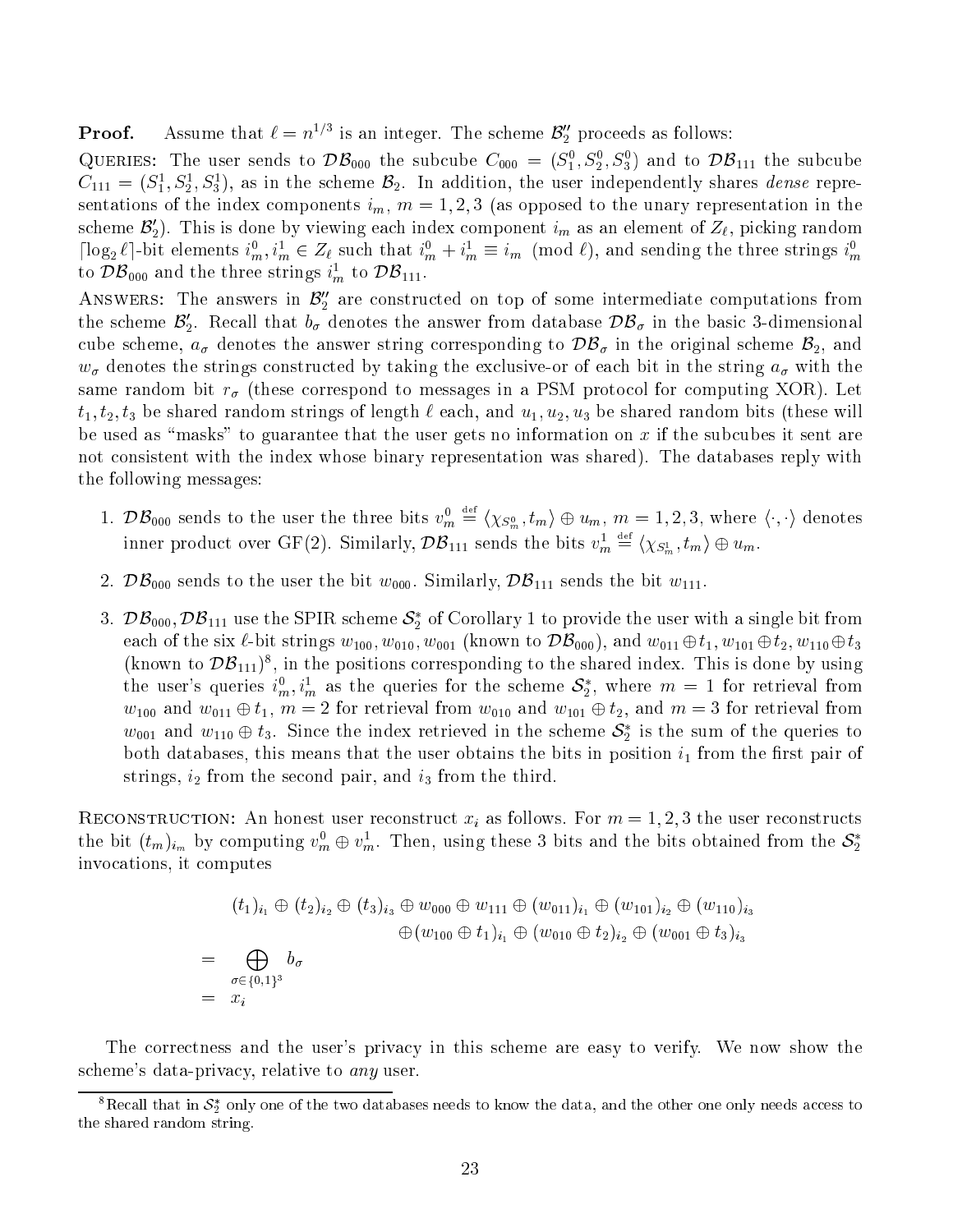**Lemma 6.** Denote by  $S_m^b$ ,  $i_m^b$ ,  $b = 0, 1, m = 1, 2, 3$ , queries sent by a possibly dishonest user, and let  $i_m^m \equiv i_m^o + i_m^l \pmod{l}$ . If these queries satisfy  $S_m^n \oplus S_m^n = \{i_m^s\}$  for  $m = 1, 2, 3$  then the answers reveal the bit  $x_{(i_1^*,i_2^*,i_3^*)}$  and no other information about the data. Otherwise, the answers reveal no information about the data.

**Proof.** First, observe that using the random bits  $u_m$  guarantees that for  $m = 1, 2, 3$  the answers  $v_m, v_m$  are two uniformly distributed bits satisfying  $v_m \oplus v_m^- = \langle \chi_{S_m^0 \oplus S_m^1}, \iota_m \rangle$ . Thus if the user is honest then  $S_m^+\oplus S_m^-=\{u_m\}$  and so the user can obtain  $(u_m)_{i_m},$  but if  $S_m^+\oplus S_m^-\neq \{u_m\}$  then the messages  $(v_m, v_m)$ ,  $m = 1, 2, 3$ , jointly give no information about  $(u_m)_{i_m^*}$ . (Note that in the latter case a user may learn the exclusive-or of the bit  $(\iota_m)_{i_m^*}$  with other bits in  $\iota_m$ , but this still gives no information on  $(\iota_m)_{i_m^*}$  .)

Next, observe that the data privacy of the SPTR scheme  $\mathcal{S}_2$  guarantees that the user learns a single physical bit from each of the six  $\ell$ -bit strings to which the scheme was applied. Moreover, the position of this bit corresponds to a shared index component  $\imath_m.$  By the properties of the underlying PSM protocol, the only information revealed by these bits is their exclusive-or which is

$$
\big(\bigoplus_{\sigma\in\{0,1\}^3} b_{\sigma}\big) \oplus (t_1)_{i_1} \oplus (t_2)_{i_2} \oplus (t_3)_{i_3}.\tag{3}
$$

Altogether, the only information on x the user can obtain is what follows from  $\langle \chi S^0_m \oplus S^1_m, \iota_m \rangle$  and the  $\text{outcome of expression (3) above. Now, if } S_m^0\oplus S_m^1=\{i_m^*\}\text{ for }m=1,2,3\text{ then }\oplus_{\sigma\in\{0,1\}^3}b_{\sigma}=x_{(i_1^*,i_2^*,i_3^*)},$ implying that  $x_{i_1^*,i_2^*,i_3^*}$  is the only information on  $x$  learned by the user. On the other hand, if  $S_m^0 \oplus$  $S_m^+ \neq \{i_m\}$  for some  $m$ , then there exists some  $m$  for which the user gets no information about  $\Box$  $(u_m)_{i_m^*}$ , and thus it learns no information about the data.

Finally, using Corollary 1 the  $\mathcal{S}_2$  invocations can be implemented with a total of  $O(\ell)$  communication complexity and shared randomness complexity. Thus, the scheme meets the specied complexity bounds.  $\Box$ 

We note that the SPIR scheme  $\mathcal{D}_2$  constructed above is in fact as communication enicient as the PIR scheme B2 up to an additional contract  $\Omega$ 

Next, we give a k-database generalization of Theorem 5.

**Theorem 6.** For every *constant*  $\kappa \geq 2$  there exists a  $\kappa$ -database SPIR scheme,  $\mathcal{D}_k$ , with communication complexity and shared randomness complexity  $O(n^{1/(2k-1)})$ .

**Proof.** We start by giving a short description of the PIR scheme  $\mathcal{B}_k$  from [1]. Let  $d = 2k - 1$ and  $\ell = n^{1/d}$ . In the scheme  $\mathcal{B}_k$ , the k databases (denoted  $\mathcal{DB}_1, \ldots, \mathcal{DB}_k$ ) jointly emulate the  $2^d$ databases of the d-dimensional cube scheme. The scheme proceeds as follows. The user sends to  $\nu_{\mathcal{D}_1}$  the subcube  $C_{0^d}$  as in the basic cube scheme, and sends to each of  $\nu_{\mathcal{D}_2}, \ldots, \nu_{\mathcal{D}_k}$  the subcube  $C_{\parallel a}$ . In for answers,  $D_{\parallel b}$  emulates all databases  $D_{\parallel b}$  of the original scheme such that  $\sigma \in [0,1]$ d is at Hamming distance at most 1 from  $0^d$ , similarly to the way such an emulation is done in the scheme  $\mathcal{B}_2$ . Simultaneously, the remaining databases  $\mathcal{DB}_2, \ldots, \mathcal{DB}_k$  jointly emulate the remaining databases of the original scheme, namely all  $\mathcal{DB}_\sigma$  such that  $\sigma$  contains at least two 1's. This is done using a constant number  $(2^d - d - 1)$  of recursive invocations of the scheme  $\mathcal{B}_{k-1}$  between the user and  $\mathcal{DB}_2, \ldots, \mathcal{DB}_k$ . In each such invocation the user retrieves a single bit  $b_{\sigma}$  from a virtual data string, whose entries correspond to the different subcubes possibly sent to  $\mathcal{DB}_\sigma$  in the basic cube scheme (i.e., each bit of the virtual data strings is the exclusive-or of data bits residing in such a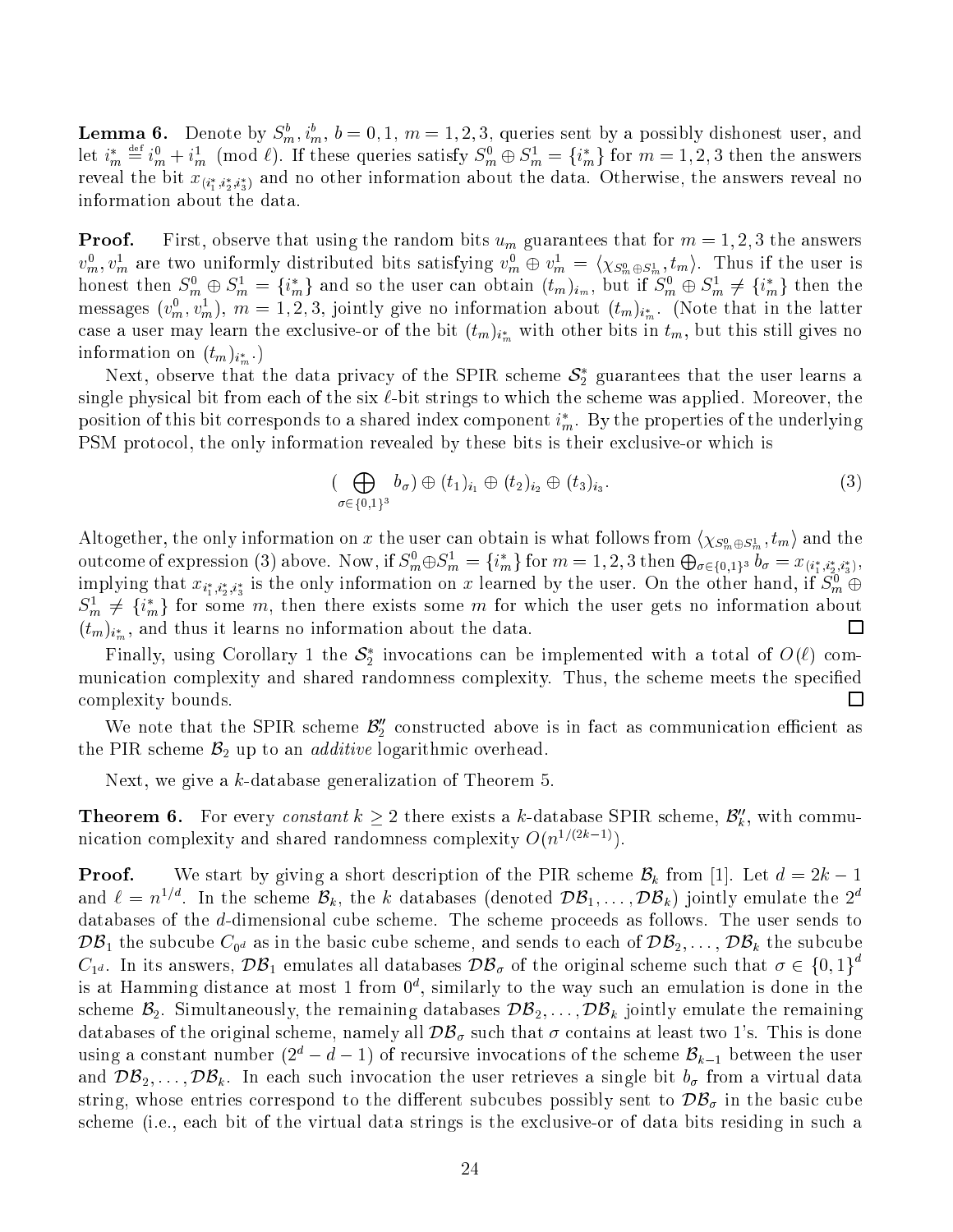potential subcube). By taking the exclusive-or of the  $d+1$  bits selected from the answers of  $\mathcal{DB}_1$ together with the  $2^d - d - 1$  bits retrieved by the recursive invocations of  $\mathcal{B}_{k-1}$ , the user reconstructs  $x_i$ .

We now show how to adapt the proof of Theorem 5 to this  $k$ -database generalization. Intuitively, we combine the recursive construction outlined above with the techniques used for constructing the scheme  $\mathcal{D}_2$  (of Theorem 5). Note that in  $\mathcal{D}_2$  each of the two databases had a role as a  $\,$  main database" having some information to send to the user, as well as an "auxiliary database" to help the other database disclose its own information without revealing any extra information. Similarly in  $\mathcal{D}_k$  we will have  $\nu\mathcal{D}_1$  be the -main database -in emulating the databases  $\nu\mathcal{D}_\sigma$  of Hamming distance at most 1 from  $0^d$  in the original cube scheme, and  $\mathcal{DB}_2$  be the "auxiliary database" for this purpose. In addition,  $\mathcal{DB}_2, \ldots, \mathcal{DB}_k$  will recursively emulate the other databases of the original cube scheme, as in the scheme  $B_k$  described above. We start by describing the induction assumption we will be using, followed by a description of the scheme.

Suppose we have a  $(\kappa - 1)$ -database SPIR scheme  $\mathcal{D}_{k-1}$  of communication complexity and shared randomness complexity  $O(n^{1/(2k-3)})$ . In this case we make an additional assumption on  $\mathcal{B}''_{k-1}$ : we assume that the user is required to *commit* to the index being retrieved. This assumption is made precise in the following way. We say that a 1-round PIR scheme  $P$  satisfies the *strong data-privacy requirement* with parameter  $a$ , if the following conditions hold:

- 1. On a data string x of length  $n' = \ell^{d'}$ , the user sends special queries  $Q_m^0, Q_m^1, 1 \le m \le d'$  (each of which is an element of  $Z_{\ell}$ ); and
- 2. It a user (possibly a dishonest user) sends queries in which  $Q_m^+ + Q_m^+ = \ell_m^-$  (mod  $\ell$ ) for each  $1\leq m\leq a\ ,\ {\rm then\,\, the\,\, answers\,\, reveal\,\, at\,\,most\,\, the\,\, but\,\,  $x_{(i_1^*,...,i_{d'}^*)}.$$

Notice that strong data-privacy implies the usual data-privacy. Also note that the scheme  $\mathcal{B}_2^0$ satisfies this stronger requirement with  $d' = 3$ , as follows from Lemma 6. Our additional assumption on  $\mathcal{D}_{k-1}$  (which will be carried on to  $\mathcal{D}_k$ ) is that it satisfies the strong data-privacy requirement with  $a = 2(k - 1) - 1 = 2k - 3$ . The scheme  $\mathcal{D}_k$  proceeds as follows:

QUERIES: The user sends to  $\mathcal{DB}_1$  the subcube  $C_{0^d}=(S_1^0,\ldots,S_d^0)$  and to each of  $\mathcal{DB}_2,\ldots,\mathcal{DB}_k$ the subcube  $C_{1^d} = (S_1, \ldots, S_d)$ . In addition, the user independently shares dense representations of the index components  $i_m$ ,  $m = 1, 2, ..., d$ , between  $\mathcal{DB}_1$  and  $\mathcal{DB}_2$ , using additive shares over  $Z_\ell$ as in the scheme  $\mathcal{D}_2$ . Finally, the user sends the queries necessary for the recursive invocations of  $\bm{\mathcal{D}}_{k-1}$  described in item 4 below.

ANSWERS: As before, let  $w_{\sigma}$  denote the strings corresponding to the PSM message strings for emulating database  $\mathcal{DB}_\sigma$  in the d-dimensional cube scheme. For  $\sigma$  such that weight( $\sigma$ )  $\geq 2$  these strings are described below, whereas for  $\sigma$  of weight 0 or 1 these can be constructed from the query  $C_{0^d}$  exactly as before. In particular, we consider  $w_{e_m}$  where  $e_m$  denotes the m-th unit vector of length  $d$  (note that the databases whose index is in Hamming distance at most 1 from  $0^d$  are  ${\cal{DB}}_{0^d}$ and  $\mathcal{DB}_{e_m}$   $1 \leq m \leq d$ , and they can be emulated by  $\mathcal{DB}_{0^d}$  as before). Let  $t_1, t_2, \ldots, t_d$  be shared random strings of length  $\ell$ , and  $u_1, u_2, \ldots, u_d$  be shared random bits. The databases reply with the following messages:

1.  $\mathcal{DB}_1$  sends to the user the d bits  $v_m^m \equiv \langle \chi_{S_m^0}, t_m \rangle \oplus u_m$ ,  $1 \leq m \leq d$ . Similarly,  $\mathcal{DB}_2$  sends the bits  $v_m^{\perp} = \langle \chi_{S_m^1}, t_m \rangle \oplus u_m$ .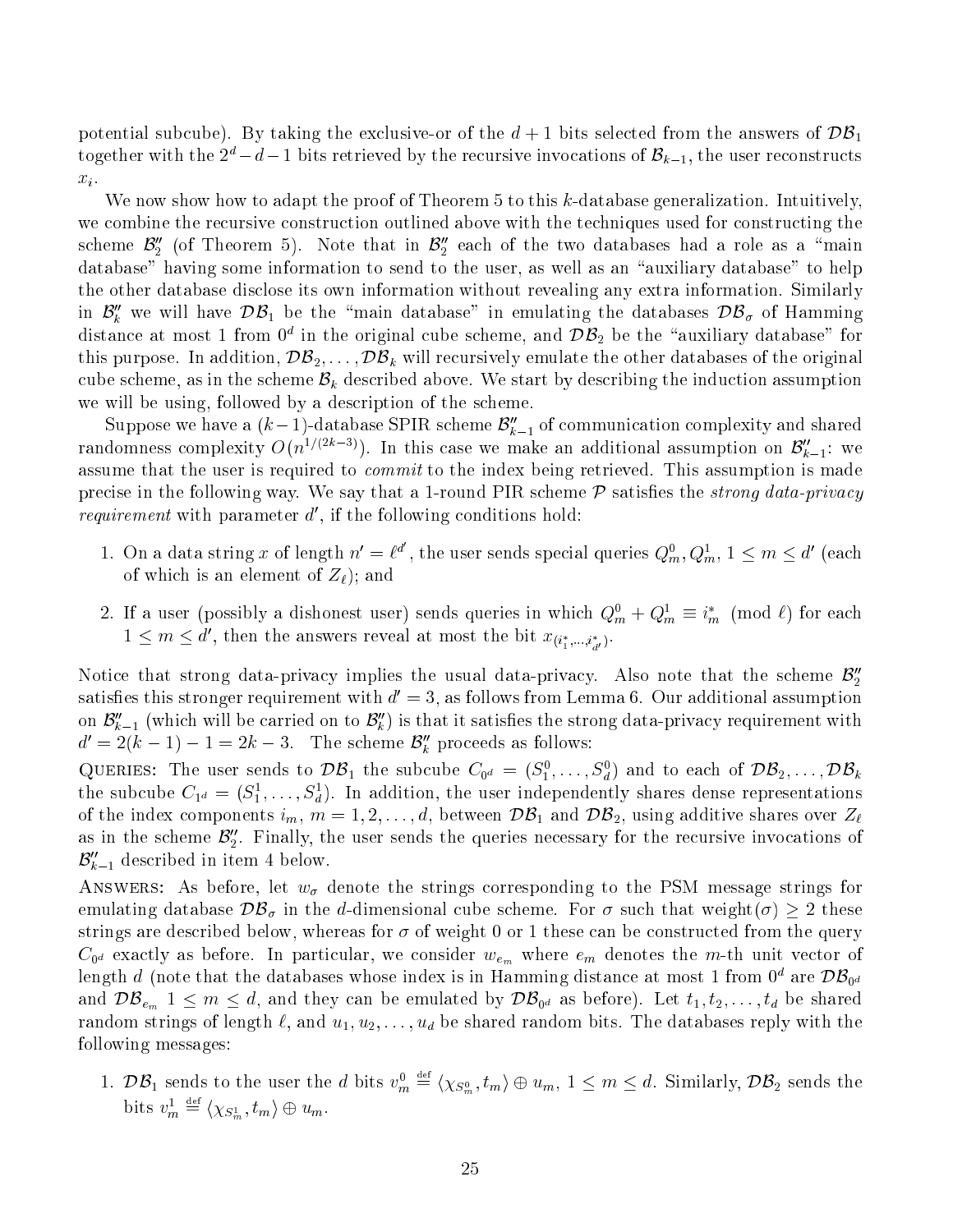- $\alpha$  decreases the bit w $0$  s, where s is a shared random bit (to be conditionally disclosed in item 5 below).
- $\theta$ . DB1 computes all  $\epsilon$  bit long PSM message strings  $w_{\ell_m},$  1  $\preceq$  m  $\preceq$  w, emulating databases D $\epsilon_{\ell_m}$ in the *a*-dimensional cube scheme. Then  $\nu\mathcal{D}_1$  and  $\nu\mathcal{D}_2$  use the SPIR scheme  $\mathcal{S}_2$  to provide the user with the bit in position  $i_m$  of each string  $w_{e_m} \oplus t_m$ . Like in the scheme  $\mathcal{B}'_2$ , this is done by using the shares of  $\imath_m$  as the queries in  $\mathcal{S}_2$ .
- 4. For each  $\sigma\in\{0,1\}^d$  such that weight $(\sigma)\geq 2,$  the user and the databases  $\mathcal{DB}_2,$   $\mathcal{DB}_3,\ldots,$   $\mathcal{DB}_k$ recursively invoke  $\mathcal{D}_{k-1}$  on the virtual data string  $w_\sigma$  defined in the following. Let  $a\,=\,a-\,z$ and  $n' = \ell^{d'}$ . Let  $m^{\sigma}_{z}$ ,  $1 \leq z \leq$  weight $(\sigma)$ , denote the position of the z-th zero in  $\sigma$ . With every  $\sigma$  such that weight $(\sigma) \geq 2$  and tuple  $i' = (i'_1, \ldots, i'_{d'}) \in [\ell]^{d'}$  we associate a subcube  $C^\sigma_{i'}$ (of the cube  $[\ell]^d$ ), which is obtained from  $C_{1^d}$  by replacing each set  $S_z^1$ ,  $1 \leq z \leq$  weight $(\sigma)$ , with the set  $S_z \oplus \imath_{m_z^{\sigma}}.$  Each  $w_{\sigma}$  is defined to be the  $n$  -bit string, whose  $\imath$  -th bit is equal to the exclusive-or of data bits residing in the subcube  $C_i^{\sigma}$  together with the PSM random bit  $r_{\sigma}$ . In a recursive invocation of  $\mathcal{D}_{k-1}$  on the virtual data string  $w_\sigma,$  the user retrieves the bit whose index is represented by the u-tuple  $i_{\sigma} = (i_{m_1^{\sigma}}, i_{m_2^{\sigma}}, \ldots, i_{m_n^{\sigma}}, 1, \ldots, 1)$ , where  $p = \text{weight}(o)$ .
- 5. The databases conditionally disclose the shared bit s subject to a conjunction of the following conditions:

–

<sup>p</sup>

- (a) For every  $3 \leq j \leq k$ , the subcube sent to  $\mathcal{DB}_i$  is equal to the subcube sent to  $\mathcal{DB}_2$ .
- (b) For every  $\sigma \in \{0,1\}^d$  such that weight $(\sigma) > 2$ , the index i' shared by the user in the invocation of  $\mathcal{D}_{k-1}$  on  $w_{\sigma}$  (in accordance with the strong data-privacy assumption made on  $\mathcal{D}_{k-1}$ ) is equal to  $\imath_{\sigma}$ . This can be verified by comparing each component of  $\imath$  with the corresponding component of i as shared by the user.

(For efficiently disclosing s under the conjunction of all these conditions, the databases may write  $s$  as the exclusive-or of several independent random bits, and disclose each of these bits subject to a single condition of equality between two strings).

RECONSTRUCTION: The user reconstructs  $x_i$  by recursively reconstructing the bits retrieved via  $\mathcal{D}_{k-1}$ , and taking their exclusive-or with all other bits disclosed to the user.

We start by analyzing the communication and shared randomness complexity. By Lemma 3 and Corollary 1, the conditional disclosure of the bit s and the SPIR retrievals from the strings  $w_{e_m} \oplus t_m$ can be implemented with  $O(\ell)$  communication and shared randomness complexity, for a constant k. Thus, by induction (using  $\mathcal{B}_2''$  as basis) the communication complexity is  $c_k(n) = O(\ell) + (2^d (d-1) \cdot c_{k-1}(\ell^{d-2}) = O(\ell) = O(n^{1/(2k-1)})$ , and similarly the shared randomness complexity is also  $O(n^{(1/(2k-1))})$ .

The correctness and the user's privacy can be easily verified. It remains to show that the strong data-privacy requirement also noids for  $\mathcal{D}_k$ . We argue that if the user commits to an index  $i = (i_1, \ldots, i_d)$  (by sharing its components between  $\mathcal{DB}_1$  and  $\mathcal{DB}_2$ ), then it can learn at most the bit  $x_i$ . As in the  $\mathcal{D}_2$  scheme, an *honest* user learns  $x_i$  alone. In order to learn some information involving other bits, a dishonest user must deviate from the scheme's specification either by sending to  $\mathcal{DB}_1,\ldots,\mathcal{DB}_k$  subcubes which don't meet the requirements imposed by i, or by trying to retrieve from the recursive invocations of  $\mathcal{D}_{k-1}$  different bits than those corresponding to  $i$ . The specified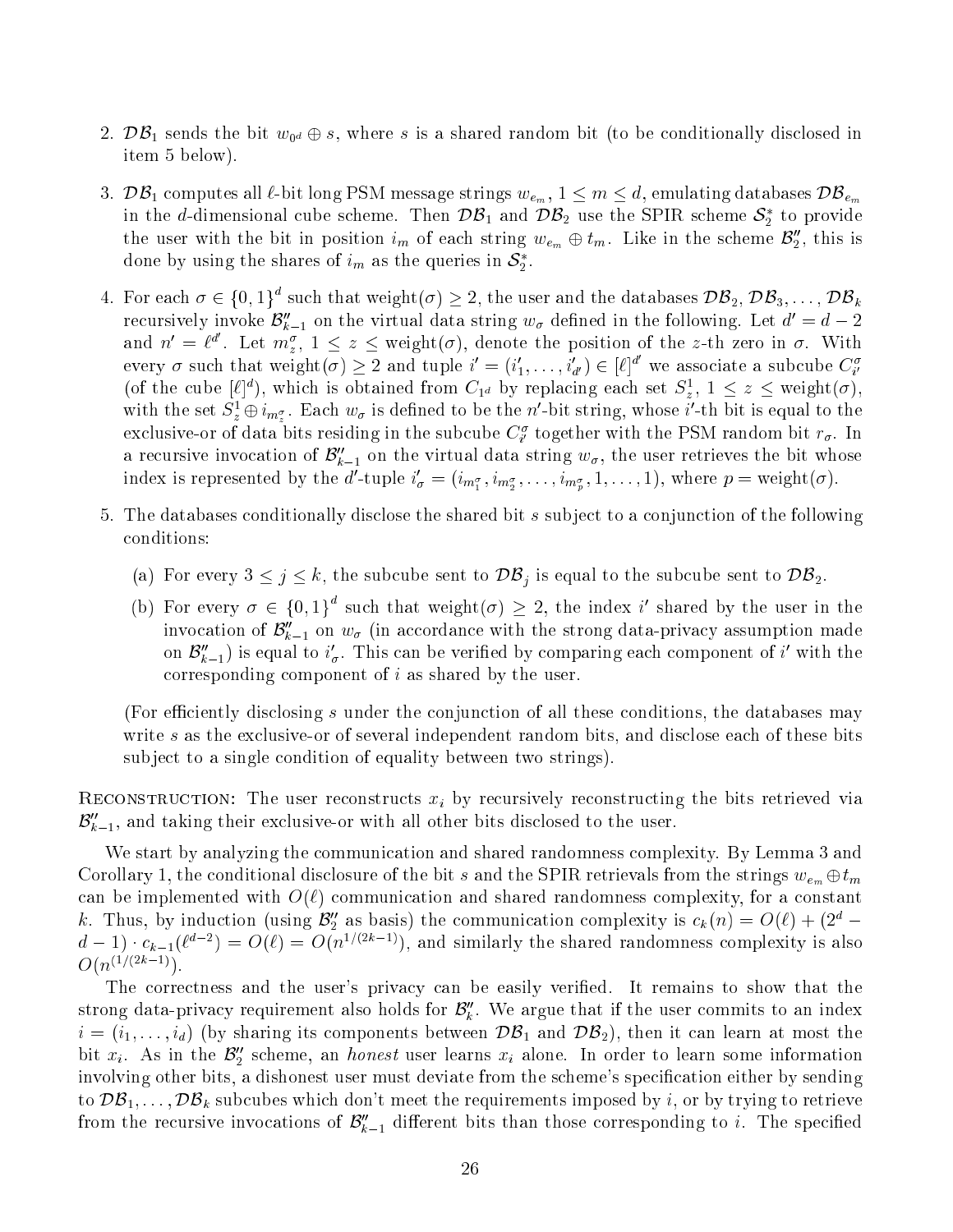disclosure conditions, the data privacy of  $\mathcal{S}_2,$  and the strong data-privacy assumption made on  $\mathcal{D}_{k-1}$  $\Box$ guarantee that in both of these cases, the user will learn no information at all.

### 5.2 A Polynomial Interpolation Based Scheme

In this section we prove that the polynomial interpretation based PIR scheme for the  $\alpha$  and  $\alpha$  and  $\alpha$ databases from [11] (see also [3]) can be transformed into a SPIR scheme with the same number of databases and a constant factor of communication and randomness overhead.

The contraction  $T$  and  $T$  is a discrete set of  $T$  scheme, with complexity complexity complexity complexity complexity complexity complexity complexity complexity complexity complexity complexity complexity complexity c and shared randomness complexity  $O(\log^2 n \cdot \log \log n)$ .

**Proof.** We start by describing the underlying PIR scheme, which is based on the method of low-degree polynomial interpolation (see [3, 11] for more details). Assume without loss of generality that  $n = 2<sup>s</sup>$ , where s is a positive integer, and let  $k = s+1$  be the number of databases. Let  $GF(q)$  be a finite field with at least  $k+1$  elements, and  $\alpha_j$ ,  $1 \leq j \leq k$ , be distinct, nonzero elements of  $GF(q)$ . With every index  $i \in [n]$  we associate an s-tuple  $\vec{i} = (i_1, i_2, \ldots, i_s) \in \{0, 1\}^s$ , corresponding to the binary representation of *i*. For each data string  $x \in \{0,1\}^n$ , let  $p_x(y_1,\ldots,y_s)$  denote a multivariate degree-s polynomial such that  $p_x(\vec{i}) = x_i$  for every  $i \in [n]$  (such  $p_x$  may be taken to be the multilinear extension of the function  $f(i) \equiv x_i$ . The user picks a random s-tuple  $\vec{c} = (c_1, \ldots, c_s) \in \text{GF}(q)^s$ , and sends to each database  $\mathcal{DB}_j$ ,  $1 \leq j \leq k$ , the query  $\vec{u}^j = \alpha_j \cdot \vec{c} + \vec{i}$ . Each database  $\mathcal{DB}_j$  replies with a single field element  $a_j \stackrel{\text{def}}{=} p_x(\vec{u}^j)$ . The user reconstructs  $x_i$  by interpolation: if  $p'$  is the unique degree-s univariate polynomial (over GF(q)) such that  $p\left(\alpha_{j}\right)=a_{j}$  for every  $1\leq j\leq\kappa,$  then  $x_i = p(0)$ . The communication complexity of this scheme is  $O(\log^2 n \log n)$ .

As noted in Subsection 4.3, the linearity of the reconstruction function (interpolation) allows to obtain a PSM-based honest-user SPIR scheme with the same communication complexity. To prevent a dishonest user from obtaining any illegitimate information on  $x$ , we require the user to prove that its queries are consistent with some  $\vec{i} \in \{0,1\}^s$  and  $\vec{c} \in \text{GF}(q)^s$ . Such a proof will consist of sharing each entry of  $\vec{c}$  and  $\vec{i}$ , and its validation will consist of verifying that  $i \in \{0, 1\}^s$  and that  $\vec{u}^j = \alpha_j \cdot \vec{c} + \vec{i}$  for each  $1 \leq j \leq k$ .

We begin with the following observation, which also yields a slight improvement to the original PIR scheme described above. Note that the user reconstructs  $x_i$  by computing some fixed linear combination over  $GF(q)$  of the k field elements replied by the databases. Thus, as a first step, we can let each database multiply its original answer by the corresponding coefficient, so that reconstruction will consist of computing the sum of all answers over  $GF(q)$ . Then, if q is chosen to be a power of 2  $(q = 2^{\lfloor \log_2(k+1) \rfloor}$  suffices), it is enough for the databases to reply only with the "least significant bit" of each answer, and for the user to reconstruct  $x_i$  by taking the exclusive-or of the k answer bits. From now on we refer to this modied scheme. The corresponding SPIR scheme we construct is formally described as follows:

QUERIES: The user sends to each database  ${\cal{DB}}_j$  a query  $\vec{u}^j$  as in the original scheme. In addition, the user picks random tuples  $i^0, i^1, \bar{c}^0, \bar{c}^1 \in \mathrm{GF}(q)^s$  such that  $i^0 + i^1 = i$  and  $\bar{c}^0 + \bar{c}^1 = \bar{c}$ , and sends  $i, c$  to  $\nu_{\mathcal{D}_1}$  and  $i, c$  to each of  $\nu_{\mathcal{D}_2}, \ldots, \nu_{\mathcal{D}_k}$ .

ANSWERS: Let  $r_1, r_2, \ldots, r_k$  be independent random bits (included in the databases' shared randomness), and let  $r$  denote their exclusive-or. Each database  $\mathcal{DB}_j$  replies with  $a_j'\equiv a_j\oplus r_j,$  where  $a_j$  is its answer according to the modified scheme. In addition, the databases use their shared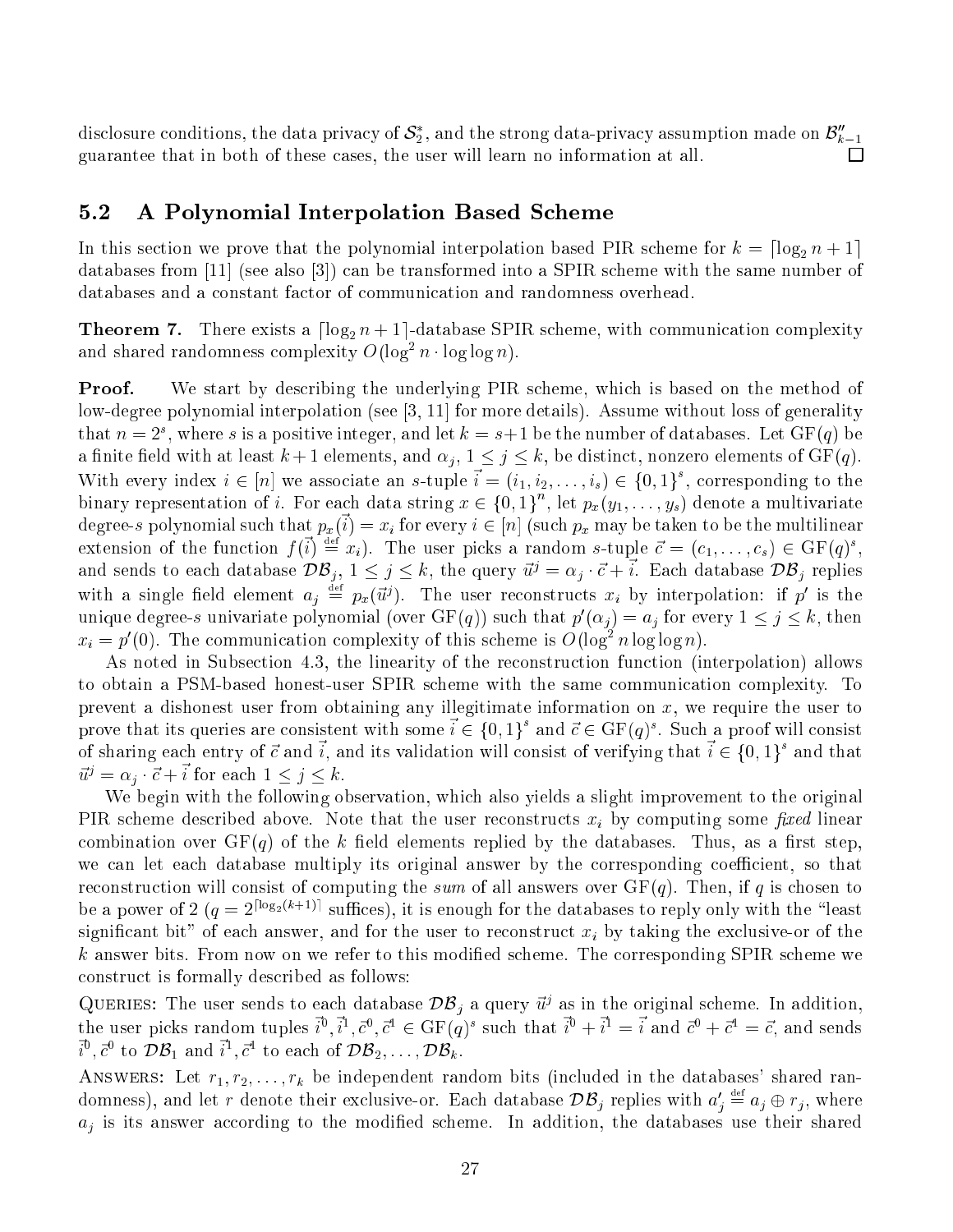randomness to disclose the bit r, subject to a conjunction of the following conditions: (1) for every  $3 \leq j \leq k$ , the shares of  $\vec{i}$  and  $\vec{c}$  sent to  $\vec{DB}_j$  are identical to those sent to  $\vec{DB}_2$ ; (2) for every  $1 \leq m \leq s$ , either  $i_m^0 + i_m^1 = 0$  or  $i_m^0 + i_m^1 = 1$  (where  $i_m^b$  denotes the m-th entry of the b-th share of  $\vec{i}$ ); and finally (3) for every  $1 \leq j \leq k$  and  $1 \leq m \leq s$ ,  $\alpha_j (c_m^0 + c_m^1) + (i_m^0 + i_m^1) = u_m^j$ . Note that the above condition may be expressed by a Boolean formula over  $O(ks) = O(\log \log n)$  atomic conditions, each testing equality between two elements of  $GF(q)$  known to two different databases. For instance, if  $j > 1$  then verifying the condition  $\alpha_j (c_m^0 + c_m^1) + (i_m^0 + i_m^1) = u_m^j$  is equivalent to comparing  $\alpha_j c_m^0 + i_m^0$ , which is known to  $\mathcal{DB}_1$ , and  $u_m^j - \alpha_j c_m^1 - i_m^1$ , which is known to  $\mathcal{DB}_j$ . Using Theorem 2, the conditional disclosure of r can be implemented with communication complexity and shared randomness complexity of  $U(\log^2 n \cdot \log \log n)$ .

RECONSTRUCTION: The user reconstructs  $r,$  and computes  $x_i$  as the exclusive-or of  $a'_1,\ldots,a'_k$  and  $\,r$  .

The correctness and the user's privacy of the original scheme are clearly maintained. To see the data-privacy of this scheme, consider two possible cases. If the user's queries are valid, then the tuple  $(a_1, a_2, \ldots, a_k, r)$  is unflormly distributed among all  $(\kappa + 1)$ -tuples over GF(2) which add up to  $x_i$ , implying that the answer distribution depends only on  $x_i$ . Otherwise, the user obtains no information on r, and consequently  $a_1, \ldots, a_k$  (which are uniformly and independently distributed over  $GF(2)$  are independent of the conditional disclosure messages. It follows that in the latter case the user obtains no information on x.

Excluding the conditional disclosure of  $r$ , the communication complexity of the scheme is dominated by the query complexity, which is  $O(\log |n + \log \log n)$ . Together with the complexity of disclosing r, which is discussed above, the entire scheme requires  $O(\log^2 n \cdot \log\log n)$  communication and shared randomness bits.  $\Box$ 

## 6 Conclusion and Extensions

We have presented a methodology which allows to implement communication efficient SPIR schemes, requiring only one round of interaction and withstanding any dishonest behavior of the user. This methodology may be useful for dealing with other variants of the basic PIR question, as we demonstrate in this section, as well as in other cryptographic scenarios. In the following we show how to extend our results in two directions: dealing with retrieval of *blocks* instead of single-bit records; and dealing with t-privacy, namely privacy against *coalitions* of up to t colluding databases. We also present an application which using our methodology for SPIR, and in particular the conditional disclosure of secrets primitive can be implemented quite efficiently. This application, termed private retrieval with costs, allows a user to privately retrieve (in a single round) any collection of data items, provided that their total cost does not exceed what it had previously paid for.

#### 6.1 Block Retrieval SPIR schemes

So far, we have restricted our attention to retrieval of *single* bits rather than *multi-bit* records, also referred to as *blocks*. In this subsection we show how results from the previous sections can be extended to yield block-retrieval SPIR schemes.

We start by observing that for PIR schemes generality is not lost when only single bit retrieval is considered: any PIR scheme for single bit retrieval may simply be invoked  $\ell$  times in parallel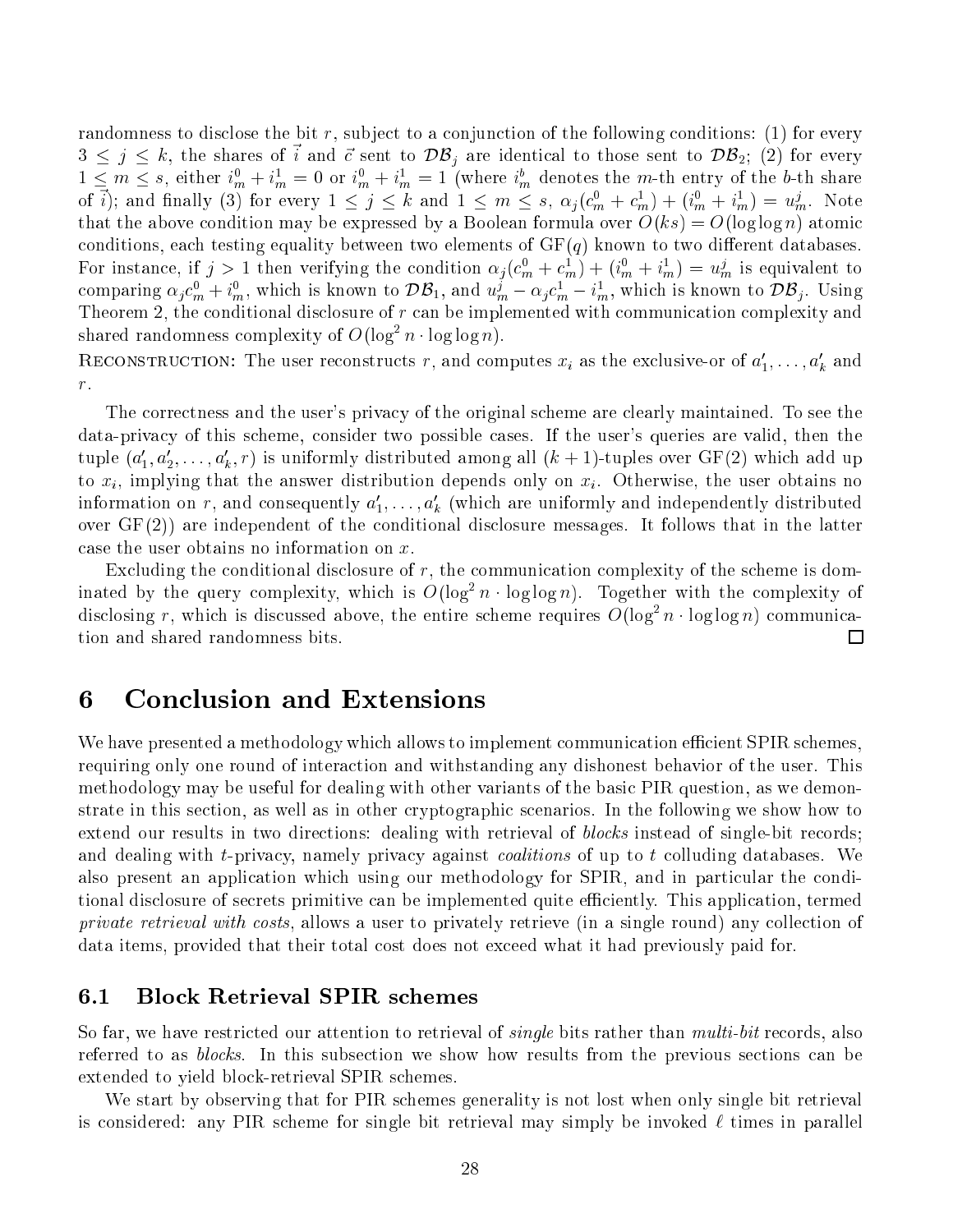to retrieve a block of  $\ell$  bits. However this argument does not carry on to SPIR schemes, because a cheating user may invoke the scheme on  $\ell$  bits which do not belong to the same record, thus obtaining information about more than one physical block. Therefore, we describe a modification of the above procedure which works for single round SPIR schemes.

Given a single round SPIR scheme where the user can retrieve a single bit out of the  $n$ -bit data string, one can construct a (single round) SPIR scheme to retrieve an  $\ell$ -bit record from a data string of n such records as follows: the user sends queries as in the original bit-retrieval scheme, and the databases reply  $\ell$  times to the user's queries, once for each bit of the record. Each such reply allows the user to learn a single bit of the selected record, and since the user generates queries only once it is guaranteed that the  $\ell$  bits that it learns indeed form a single record of the database.

The above transformation from single-bit to multi-bit retrieval is not applicable for multi-round SPIR schemes, since the same set of queries cannot be used multiple times for different record bits (queries for each bit must depend on replies received in previous rounds). On the other hand, for multi-round schemes, our general PIR to SPIR transformation of Section 3 may be extended to work for multi-bit block retrieval, by letting each entry of the shared random string r consist of  $\ell$ bits instead of a single bit. The protocols and their proofs can be modified in a straightforward way to support this extension. In addition, note that all our specific SPIR schemes (Sections 4,5) are single round, and thus may be used for block retrieval by the above transformation. This is also true for our general SPIR scheme (Section 3), when used with an underlying single round PIR scheme (which is the case for most PIR schemes known in the literature).

#### 6.2 t-private SPIR schemes

In the general reduction described in Section 3, even if the original PIR scheme  $\mathcal{P}$  is t-private for some to  $\epsilon$  ,  $\epsilon$  , the resultant SPIR scheme SP  $\epsilon$  will still still still still still still still still still  $0$ colludes with any other database  $\mathcal{DB}_j$ , the joint view of these two colluding databases includes both the shift  $\Delta$  and the shifted index  $i' = (i - \Delta) \bmod n$ , from which the user's index i can easily be recovered. Generalizing the construction of  $S_p$ , a *t-private* SPIR scheme  $S_p^t$  can be obtained from any t-private PIR scheme P as follows. Instead of directly assumed  $\sigma$  if  $0$  for the (i)-th bit of  $\sigma$ the shared random string r, the user can retrieve this bit by recursively invoking the  $(t - 1)$ -private SPIR scheme  $S_{\cal P}^{t-1}$  with a "fresh" set of databases. As a basis  $S_{\cal P}^0$  for this recursion, we may take Personal contract the contract of the contract of the contract of the contract of the contract of the contract of the contract of the contract of the contract of the contract of the contract of the contract of the contract the trivial 1-database scheme in which the user explicitly asks for the desired index. In particular, the  $(k + 1)$ -database 1-private scheme described in Section 3 may be viewed as the second level of the recursion. In general, for any t-private k-database PIR scheme  $\mathcal{P}$ , applying this recursion yields a t-private (kt + 1)-database SPIR scheme SP whose communication complexity is roughly that the times that of our original (1-private) scheme.

In the following generalization of Theorem 3 we show that the number of databases in the tprivate SPIR scheme can be reduced to  $k + t$ , at the expense of increasing communication by a factor of  $\binom{k+t-1}{k}$  $t-1$  $\sim$ 

**Theorem 8.** Let  $P$  be any 1-round, k-database, t-private PIR scheme with communication complexity  $(\alpha_k(n), \beta_k(n))$ . Then, there exists a 1-round,  $(k+t)$ -database, t-private SPIR scheme  $\mathcal{S}_{\mathcal{P}}$  with communication complexity  $\{\mathcal{O}(m(\alpha_k(n) + |\log_2 n|), \mathcal{O}(m\rho_k(n)))\}$  and shared randomness complexity O(mail is a series made of  $\sim$  $(k+t-1)$  $t-1$  $\sim$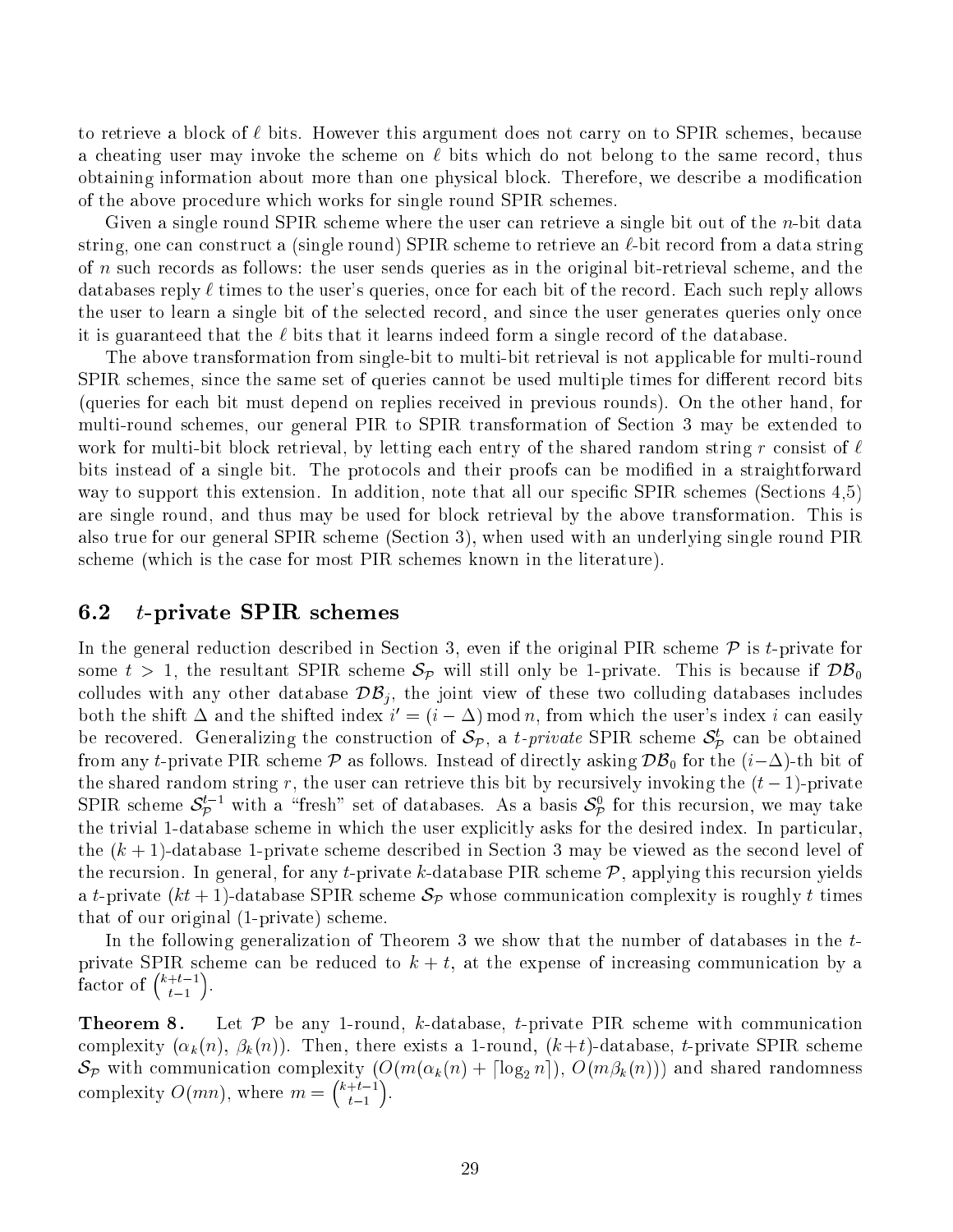**Froof.** A t-private Strik scheme  $\mathcal{O}_p$  using  $K = k + t$  databases  $DD_1, \ldots, DD_K$  is described in the following. The construction uses a collection  $\mathcal{F} = \{S_1, \ldots, S_m, S_{m+1}\} \subseteq 2^{|K|}$  of database sets such that:

- $\sim$   $\omega$ <sub>m+1</sub> is a singleton;
- **e** each other set  $\mathcal{D}_h$ ,  $1 \leq h \leq m$ , is of size  $\kappa$ ,
- for any set  $\Gamma$  any set  $\Gamma$  and there exists a set  $\Gamma$  such that T  $\Gamma$  such that T  $\Gamma$  such that T  $\Gamma$

 $(k+t-1)$  $t-1$  $\sim$ . E.g., i.e.  $\omega_{m+1} = \mu_1$ , and for any subset  $\tau \leq \mu_1$  of size t such that  $K \in I$ , let  $S_T = |K| / I$ .

An honest-user SPIR scheme can now proceed as follows (where all actions are performed using one round of communication):

- $\bullet$  The user  $\alpha$  picks *m* random shift amounts  $\blacktriangle_1$ ;  $\blacktriangle_2$ ,  $\ldots$ ,  $\blacktriangle_m$   $\in$   $\mathbb{Z}_n$ , The databases hold m shared random strings  $r_1, \ldots, r_m$ , of length n each, and let  $r_0 = x$ denote the data string.
- For  $1 \leq j \leq m$ ,  $\alpha$  sends  $\Delta_j$  to each database in  $S_j$ , and invokes the PIR scheme P with database set  $S_j$  to privately retrieve the bit  $b_j$  in position  $i_j \stackrel{\text{def}}{=} i - \sum_{h=1}^{j-1} \Delta_j \pmod{n}$  of  $r_{j-1} \oplus (r_j \gg \Delta_j)$ . (Notice that in particular,  $i_1 = i$ );
- U explicitly asks the single database in  $S_{m+1}$  for the bit  $b_{m+1}$  in position  $i_{m+1} \equiv i \sum_{h=1}^m \Delta_h \pmod{n}$  of  $r_m$ ;
- $\bullet$  *U* reconstructs  $x_i$  by taking the exclusive-or of the  $m + 1$  bits  $v_1, \ldots, v_m, v_{m+1}$ .

We now show that the scheme is correct, and that it satisfies both privacy requirements. It follows by induction that for  $n = 1, 2, \ldots, m$ ,  $v_1 \oplus v_2 \oplus \cdots \oplus v_h = x_i \oplus (r_h)_{i_{h+1}}$ , and so  $(v_1 \oplus v_2 \oplus v_1)$  $\cdots \oplus v_m$ )  $\oplus v_{m+1} = (x_i \oplus (r_m)_{i_{m+1}}) \oplus v_{m+1} = x_i$ . This proves the correctness of the scheme.

To prove the user's privacy, consider the view of a collusion T of t databases. Since  $\mathcal P$  is tprivate, invocations of  $\mathcal P$  involving members of  $T$  do not disclose any information about i. The only potential source of information about i are those messages from the set  $\{\Delta_1, \Delta_2, \ldots, \Delta_m, i_{m+1}\}\$  that are viewed by members of T. However, the definition of  $\mathcal F$  guarantees that the collusion T will only view a proper subset of these messages, which contains no information on  $i$ .

To prove the data-privacy (against an honest user), it suffices to show that given any shift amounts  $\Delta_1, \ldots, \Delta_m$  and position  $i_{m+1}$  picked by the user, the random variable

$$
(x \oplus (r_1 \gg \Delta_1), r_1 \oplus (r_2 \gg \Delta_2), r_2 \oplus (r_3 \gg \Delta_3), \ldots, r_{m-1} \oplus (r_m \gg \Delta_m), (r_m)_{i_{m+1}})
$$

where the strings  $r_1, \ldots, r_m$  are uniformly and independently distributed over  $\{0,1\}^n$ , depends only on the single data bit  $x_i$ , where  $i = i_m + \sum \Delta_h$ . This can be proved by iterating the argument used in the proof of  $\alpha$  and  $\alpha$  is can be shown by backward induction on h that for  $\alpha$ 

It is not hard to observe that the described  ${\cal F}$  is of minimal cardinality, and that it cannot exist at all for  $K$ smaller than  $k + t$ . However, by increasing the number of databases K, the cardinality of  $\mathcal F$  can be decreased. For instance, m can be made as low as t when  $K = tk + 1$ , corresponding to the recursive scheme described above.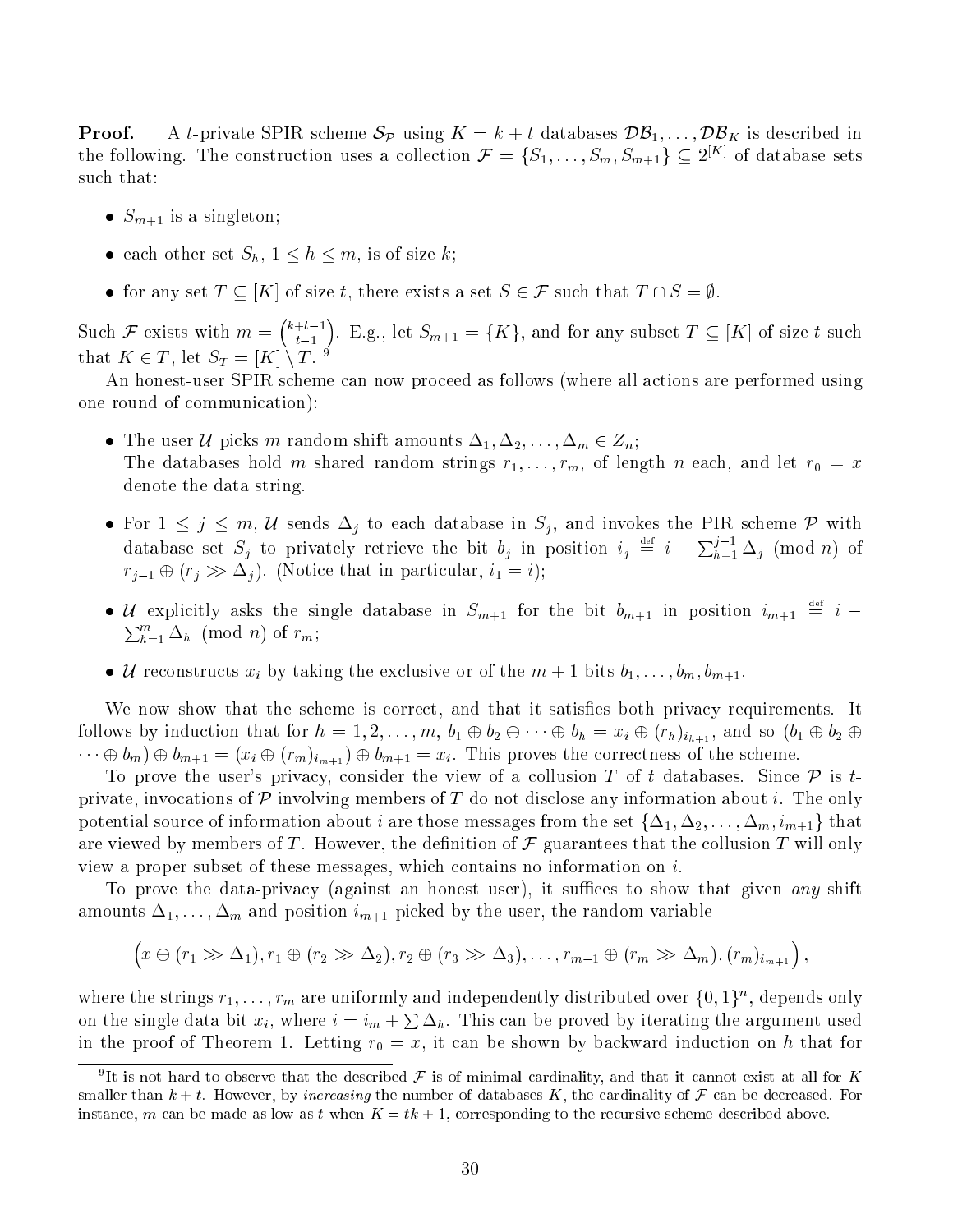$h = m-1, m-2, \ldots, 0$ , the joint distribution  $(r_h \oplus (r_{h+1} \gg \Delta_{h+1}), r_{h+1} \oplus (r_{h+2} \gg \Delta_{h+2}), \ldots, r_{m-1} \oplus$  $(n_m \gg \Delta_m)$ ,  $(n_m)_{i_{m+1}}$  is independent of  $n_h$  given  $(n_h)_{i_h}$ , where  $i_h = i_{m+1} + \Delta_m + \Delta_{m-1} + \ldots$  $\Delta_{h+1}$  (mod *n*). In particular, for  $i = 0$  we obtain the desired result.

Finally, the same conditional disclosure mechanism used in the proof of Theorem 3 can be used here as well to guarantee data-privacy against *any* (possibly dishonest) user. Specifically, in any invocation of  $P$  involving database set  $S_h$ , each answer should be disclosed subject to the condition that all corresponding shift amounts sent by the user are equal. The above analysis shows that this suffices to guarantee data-privacy.

Aside from the conditional disclosure protocol, the communication in the resultant scheme  $S_{\mathcal{P}}$ involves m invocations of the scheme  $P$ , m extra log n-bit query strings, and one extra answer bit. The conditional disclosure protocol induces a constant multiplicative communication and shared randomness overhead. This gives the communication and randomness bounds stated in the theorem.

 $\Box$ 

#### 6.3 Private Retrieval with Costs

In this subsection we briefly sketch how the conditional disclosure of secrets methodology can be used together with an underlying SPIR scheme to implement private retrieval with costs.

Let  $i_1, \ldots, i_m$  denote the indices of the data records which the user wishes to retrieve,<sup>10</sup> c denote a public vector of  $\ell$ -bit integral costs (an *n*-tuple whose *i*-th entry  $c_i$  contains a binary representation of the cost of the *i*-th data record  $(0 \le c_i \le 2^{\ell} - 1)$ , and p denote a public cost threshold (i.e., the amount of money paid by the user). A scheme for private retrieval with costs allows the user to retrieve the data records indexed by  $i_1, \ldots, i_m$  privately (namely without giving the database any information about  $i_1,\ldots,i_m),$  provided that  $\sum_{h=1}^m c_{i_h}\leq p$  (i.e. the total cost of the records does not exceed the amount pre-paid by the user); on the other hand, it should not allow the user to obtain any information which does not follow from such valid set of records.

The following is a high-level description of a generic implementation of such a scheme, using an underlying (1-round) SPIR scheme S. Without loss of generality (but possibly with a small complexity overhead), we may assume that the reconstruction function applied by the user in  $\mathcal S$ depends on the answers alone, and not on the index i or its random input  $\rho$ . (See Remark 3; also, notice that this is already the case with the schemes  $\mathcal{D}_k$  constructed in Section 5.) The scheme can then proceed as follows.

QUERIES: The user chooses independently, for each desired retrieval index  $i_h$  of  $x$  ( $1 \le h \le m$ ), a ktuple of queries according to the scheme  $S$ . It sends to each of the k databases the m corresponding messages (all in parallel).

Answers: Each database locally computes two answers to each of the user's queries: one by considering  $x$  as the data string, and the other by considering the cost vector  $c$  as the data string (more precisely, c is considered as  $\ell$  n-bit vectors and the  $\ell$  answers can be used to construct the  $\ell$ bit entry  $c_{i_h}$ ). Then, the databases conditionally disclose their x-answers subject to an appropriate condition on the c-answers. That is, the condition on the c-answers should assert that the sum

 $10m$  will be disclosed to the database as an upper bound on the number of data records that the user wishes to retrieve. If the user wants to retrieve less than <sup>m</sup> records, the rest of the indices will point to a dummy record of cost 0.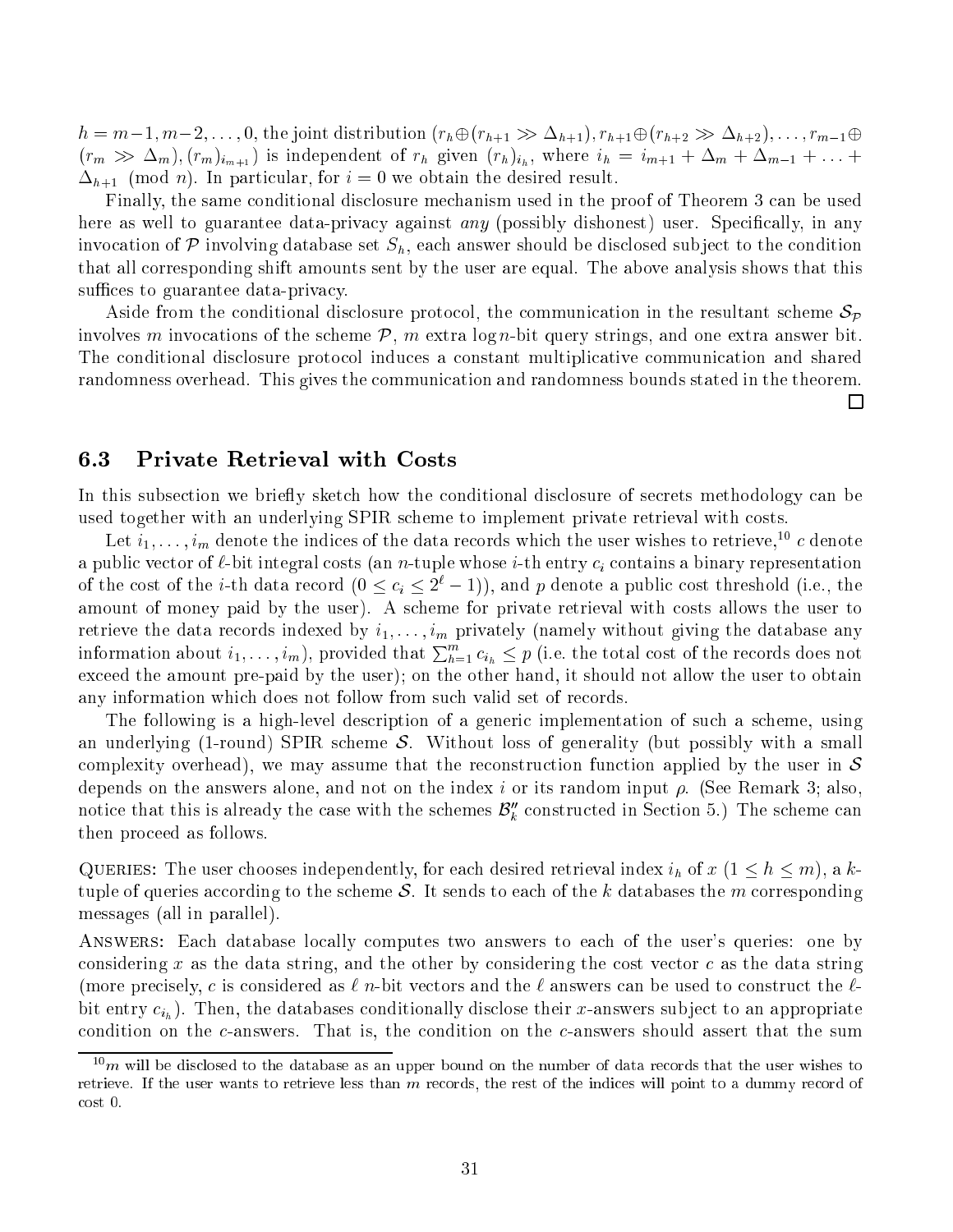of the costs reconstructed from these answers (each of which can be obtained by applying the reconstruction function of S) is no larger than the public threshold p.

The complexity of realizing conditional disclosure as above can be kept low in the following ways. First, it is better to use an underlying scheme  $\mathcal S$  whose reconstruction function is computationally easy (this is the case with the schemes constructed in this paper). Second, it is possible to facilitate the realization of disclosures under "complicated" conditions by requiring the user to send a witness to the validity of its queries, which will serve as an additional input to the condition. In this setting, the general upper bounds given in Theorem 2 can be extended to apply to nondeterministic formulas or span programs, yielding efficient conditional disclosure protocols whenever the condition can be computed by an efficient circuit. Indeed, letting the witness supplied by the user consist of all intermediate gate values, it is possible to verify that the circuit evaluates to 1 using a Boolean formula whose size is linear in the circuit size. Since addition of  $m \ell$ -bit integers can be computed by a circuit of size  $O(\ell m)$ , the amount of communication required for disclosing each answer bit<sup>11</sup> is  $O(\ell m)$  plus m times the size of circuitry required for reconstructing the selected costs from the c-answers.

## Acknowledgments

We are grateful to Shafi Goldwasser for many enlightening discussions. We also thank Madhu Sudan for helpful comments on an earlier version of this paper.

## References

- [1] A. Ambainis. Upper bound on the communication complexity of private information retrieval. In Proc. of 24th ICALP, 1997.
- [2] D. Beaver. Perfect privacy for two party protocols. Technical Report TR-11-89, Harvard University, 1989.
- [3] D. Beaver and J. Feigenbaum. Hiding instances in multioracle queries. In  $STACS$ , 1990.
- [4] J. Benaloh and J. Leichter. Generalized secret sharing and monotone functions. In *Proc. of*  $CRYPTO$  '88, pages 27-35, 1990.
- [5] M. Blum, P. Feldman, and S. Micali. Non-interactive zero-knowledge and its applications. In *Proc. of 20th STOC*, pages  $103-112$ , 1988.
- [6] M. Blum and S. Micali. How to generate cryptographically strong sequences of pseudo-random bits. SIAM Jour. on Computing, 13:850–864, 1984. Early version appears in Proc. of 23rd FOCS, 1982.
- [7] G. Brassard, C. Crepeau, and J.M. Robert. Information theoretic reductions among disclosure problems. In *Proc. of 18th STOC*, pages 168–173, 1986.

 $11$ In each of the schemes constructed in Section 5, there exists a *single* answer bit which, when eliminated from the user's view, makes the user learn no information about the data.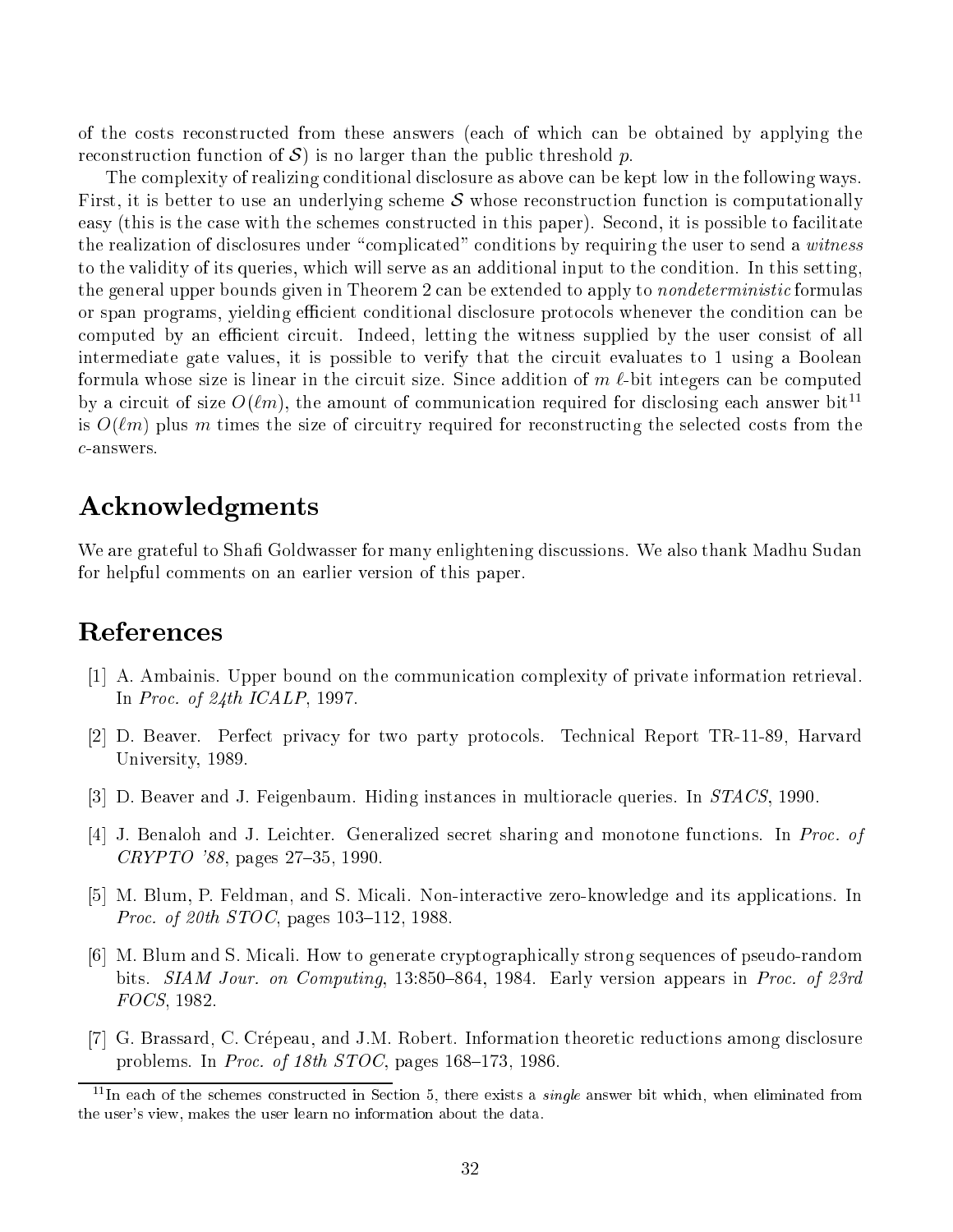- [8] G. Brassard, C. Crépeau, and M. Santha. Oblivious transfers and intersecting codes. IEEE Transaction on Information Theory, special issue on coding and complexity,  $42(6):1769{-}1780$ 1996.
- [9] C. Cachin, S. Micali, and M. Stadler. Computationally private information retrieval with polylogarithmic communication. Manuscript, 1998.
- [10] B. Chor and N. Gilboa. Computationally private information retrieval. In Proc. of 29th STOC, pages 304-313, 1997.
- [11] B. Chor, O. Goldreich, E. Kushilevitz, and M. Sudan. Private information retrieval. In Proc. *of 36th FOCS*, pages  $41–50$ , 1995.
- [12] B. Chor and E. Kushilevitz. A zero-one law for Boolean privacy. *SIAM Jour. on Disc. Math.*,  $4(1):36-47$ , February 1991. Early version appears in *Proc. of 21th STOC*, 1989, pp. 62-72.
- [13] S. Even, O. Goldreich, and A. Lempel. A randomized protocol for signing contracts. Comm. of  $ACM$ , 28:637-647, 1985.
- [14] U. Feige, J. Kilian, and M. Naor. A minimal model for secure computation (extended abstract). In *Proc. of 26th STOC*, pages  $554-563$ , 1994.
- [15] O. Goldreich, S. Goldwasser, and S. Micali. How to construct random functions. JACM, 33:792-807, 1986.
- [16] Y. Ishai and E. Kushilevitz. Private simultaneous messages protocols with applications. In *Proc. of 5th ISTCS*, pages  $174-183$ , 1997.
- [17] M. Ito, A. Saito, and T. Nishizeki. Secret sharing schemes realizing general access structures. In Proc. IEEE Global Telecommunication Conf., Globecom 87, pages  $99-102$ , 1987.
- [18] M. Karchmer and A. Wigderson. On span programs. In Proc. of 8th IEEE Structure in Complexity Theory, pages  $102-111$ , 1993.
- [19] E. Kushilevitz. Privacy and communication complexity.  $SIAM\,Jour.$  on Disc. Math.,  $5(2):273-$ 284, May 1992. Early version in *Proc. of 30th FOCS*, 1989, pp. 416–421.
- [20] E. Kushilevitz and R. Ostrovsky. Single-database computationally private information retrieval. In Proc. of 38th FOCS, 1997.
- [21] M. Naor and B. Pinkas. On oblivious transfer and function evaluation. Manuscript, 1998.
- [22] M. O. Rabin. How to exchange secrets by oblivious transfer. Technical Report TR-81, Harvard University, 1981.
- [23] A. Shamir. How to share a secret. *Commun. ACM*,  $22(6)$ :612–613, June 1979.
- [24] I. Wegener. The complexity of Boolean functions. Teubner, 1987.
- [25] A. C. Yao. Theory and applications of trapdoor functions. In Proc. of 23rd FOCS, pages 80–91, 1982.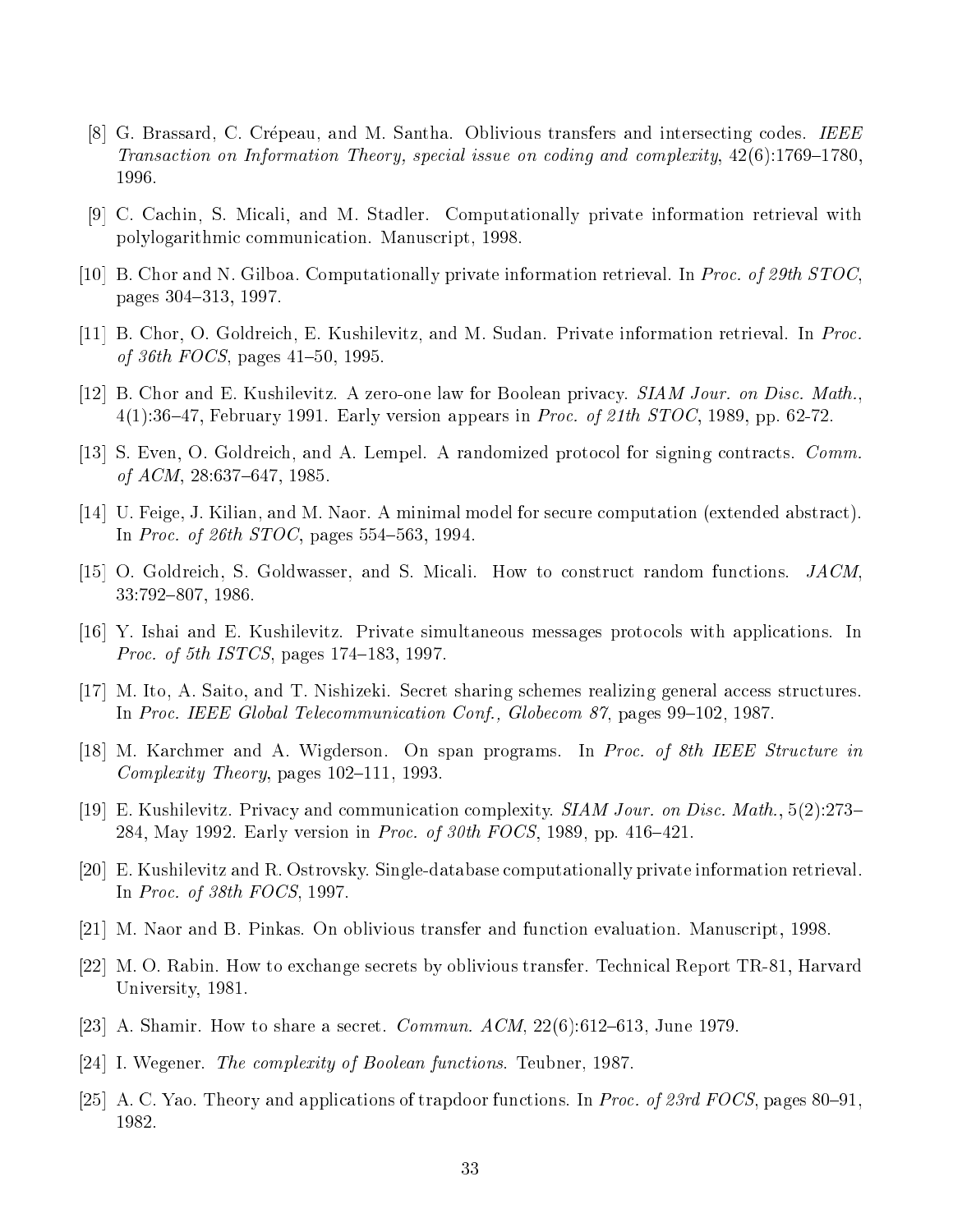#### Necessity of Shared Randomness  $\mathbf A$

#### A.1 Shared Randomness is Necessary for SPIR

In this section we show that the addition of a shared randomness resource to the basic PIR setting is in a sense minimal.

Suppose we allow the databases to use *private* randomness in answering the user's queries, but we still do not allow them to interact without the mediation of the user (and in particular we do not allow them to share a random string unknown to the user). We argue that in this setting, (information-theoretic) SPIR cannot be implemented at all, regardless of its complexity, even when the user is honest.

Claim 2. There exists no (multi-round) k-database SPIR scheme without direct interaction between different databases, even if the databases are allowed to hold *private*, independent random inputs, and the user is honest.

**Proof.** Since the user's view includes all of the communication, the strong privacy requirement implies that any single database  $\mathcal{DB}_i$  cannot respond to the user's queries in a way that depends on the data string x. Formally, at any round the distribution of the database's answer given previous communication is the same under every x. For otherwise, this answer distribution must either not follow from some  $x_i$  alone, thus violating the data-privacy requirement, or alternatively reveal to the database the index  $i$  on which it depends, thus violating the user's privacy. By independence of private random inputs held by different databases, this implies that the *joint* distribution of their answers, given previous communication, is independent of x. Fixing an index  $i$ , it follows by induction on the number of rounds that for any  $w > 0$  the accumulated communication in the first w rounds is distributed independently of x. This implies that the user's output cannot depend on the value of  $x_i$ , contradicting the correctness requirement. 口

As a special case of Claim 2 we may conclude the following:

Corollary 2. There exists no single-database (information-theoretic) SPIR scheme.

We note that Corollary 2 can also be derived from known results about two-party computation [12, 19, 2].

### A.2 Shared Randomness in General Reduction from SPIR to PIR

We have shown above that the resource of shared randomness is necessary in order for SPIR to be achievable. In Section 3 we have presented general transformations from PIR to SPIR using linear shared randomness, and in Sections 4 and 5 specic transformations using about the same shared randomness as the communication complexity.

A natural question concerning the general transformations is whether their shared randomness complexity can be reduced, possibly as a function of their communication complexity. We now argue that if we want the general reduction to apply to *any*  $PIR$  scheme, then its shared randomness complexity (in the information-theoretic honest user case) is in a sense minimal; that is, the uniform distribution on  $\{0,1\}^n$  from which the shared random string is chosen cannot be replaced by a distribution on  $\{0,1\}^n$  whose entropy is less than n. It is straightforward to observe that this is